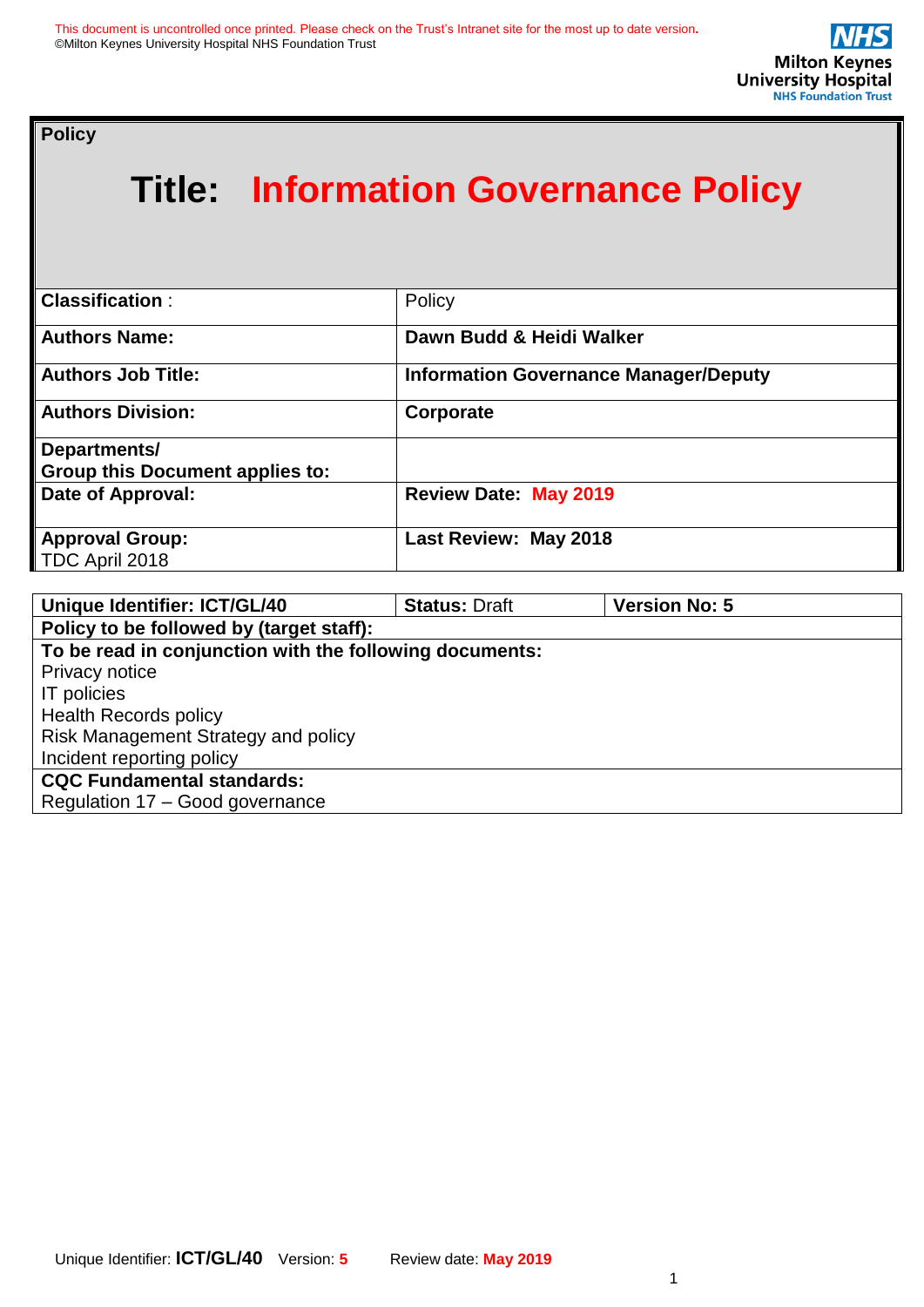| <b>Index</b> |  |
|--------------|--|
|              |  |
| 2            |  |
| 3            |  |
| 4            |  |
| 5            |  |
| 6            |  |
| 7            |  |
| 8            |  |
| 9            |  |
| 10           |  |
| 11           |  |
| 13           |  |
| 14           |  |
| 15           |  |
| 16           |  |
| 17           |  |
| 18           |  |
| 19           |  |
| 20           |  |
| 21           |  |
| 22           |  |
| 23           |  |
| 24           |  |
| 25           |  |
| 26           |  |
| 27           |  |
|              |  |
|              |  |
|              |  |
| 31           |  |
|              |  |
|              |  |
|              |  |
|              |  |
|              |  |
|              |  |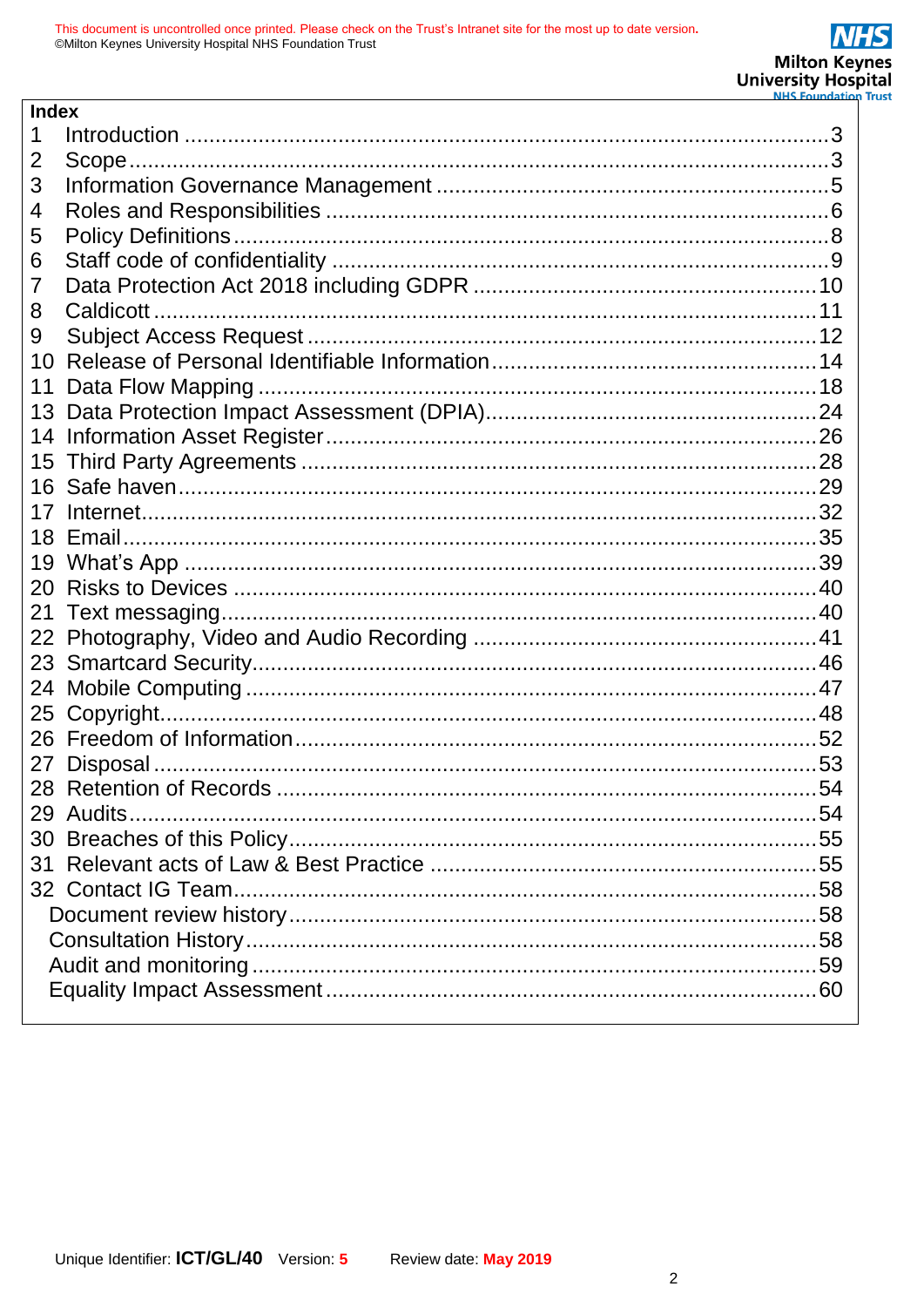# <span id="page-2-0"></span>**1 Introduction**

Milton Keynes University Hospital NHS Foundation Trust (MKUHFT) recognises the importance of reliable information, both in terms of the clinical management of individual patients and the efficient management of services and resources. Information Governance plays a key part in supporting Clinical Governance, service planning and performance management. It also gives assurance to MKUHFT and to individuals that information is dealt with legally, securely, efficiently and effectively, in order to deliver the best possible care and to meet the Trust's legal and good practice responsibilities.

**The Data Security and Protection Toolkit covers: -**

- **1. Personal Confidential Data**
- **2. Staff Responsibilities**
- **3. Training**
- **4. Managing Data Access**
- **5. Process Reviews**
- **6. Responding to Incidents**
- **7. Continuity Planning**
- **8. Unsupported Systems**
- **9. IT Protection**
- **10.Accountable Suppliers**

The Data Security and Protection toolkit provides a framework for handling personal information in a confidential and secure manner to the appropriate ethical and quality standards. All initiatives of the Data Security and Protection Toolkit link together to: -

- Support the provision of high quality care by promoting the effective and appropriate use of information
- Encourage staff to work closely together, prevent duplication of effort and enable efficient use of resources
- Develop support arrangements and provide staff with the appropriate tools to enable them to discharge their responsibilities to a consistent high standard.
- Enable us to understand our own performance and manage improvement in a systematic and effective way.
- Enable us to audit patient information continually and ensure it is of high quality in accordance with both local and national information quality standards.

# <span id="page-2-1"></span>**2 Scope**

The scope of this policy is to establish and maintain the security, quality and confidentiality of information, information systems, applications and networks owned or held by the Trust by:

- Ensuring that all members of staff are aware of and fully compliant with the relevant legislation and sections in this policy.
- Describing the principles of security and explaining how they will be implemented within the Trust.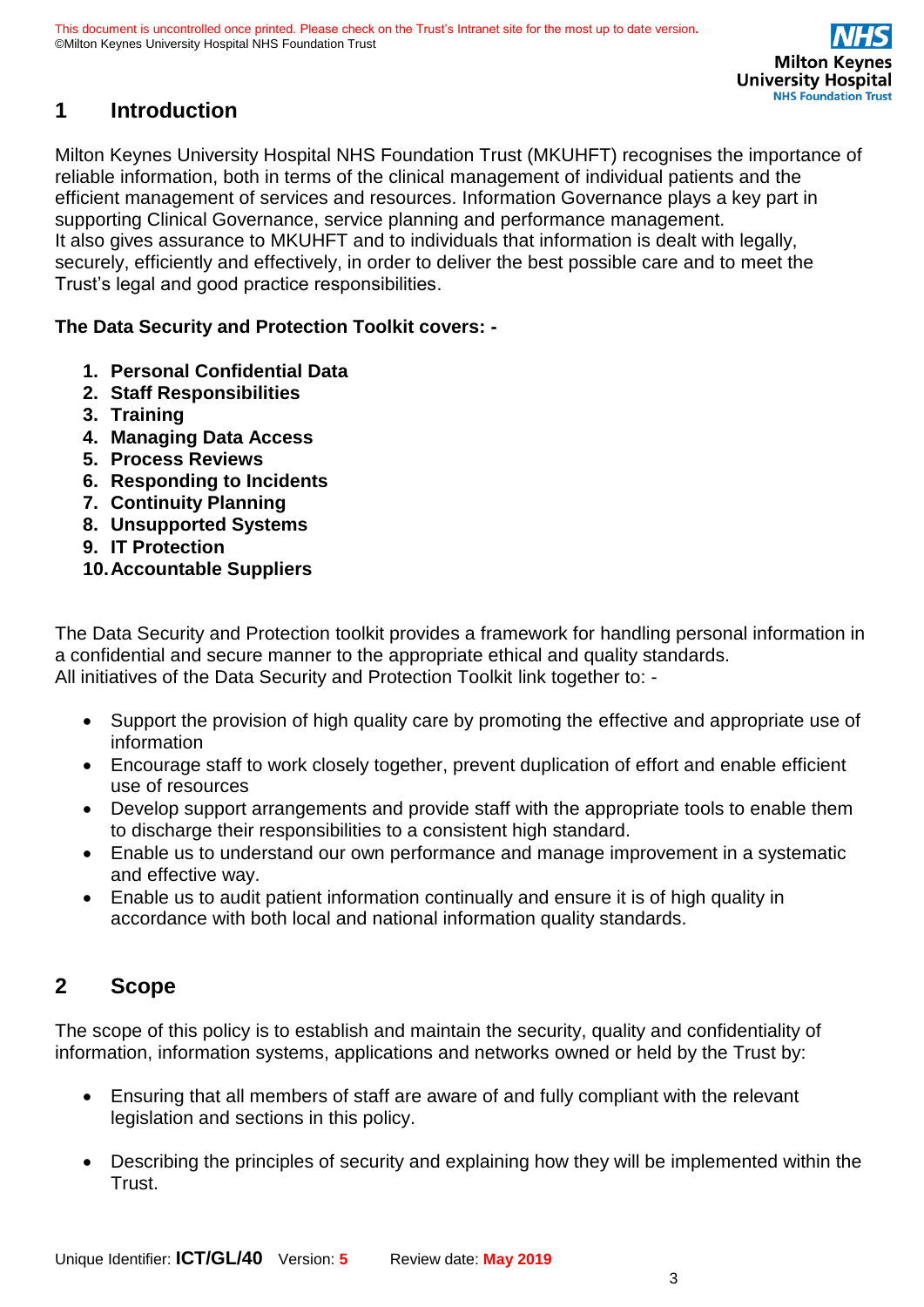- Introducing a consistent approach to security and ensuring that all members of staff fully understand their own responsibilities
- Creating and maintaining a level of Information Security awareness within the Trust as an integral part of the day to day business.
- Protecting information assets under the control of the Trust.
- Assessing the training needs of staff against the Information Governance requirements and systems are in place and present within the organisational structure.

# **Objectives are to ensure:**

| <b>Confidentiality</b> | $\blacksquare$ | protecting sensitive information from unauthorised access or disclosure            |
|------------------------|----------------|------------------------------------------------------------------------------------|
| <b>Integrity</b>       | $\blacksquare$ | Safeguarding the accuracy and completeness of information and<br>computer software |
| <b>Availability</b>    | $\blacksquare$ | Ensuring information and vital services are available to users when<br>required.   |
| Quality                | $\blacksquare$ | Ensuring information is of sufficient quality for the intended purpose             |
| <b>Transparency</b>    | $\blacksquare$ | Transparent in communication and exercising of the rights of the data<br>subject   |

The potential impact of failure to preserve any of the above can have serious consequences not only for the Trust but also for our patients.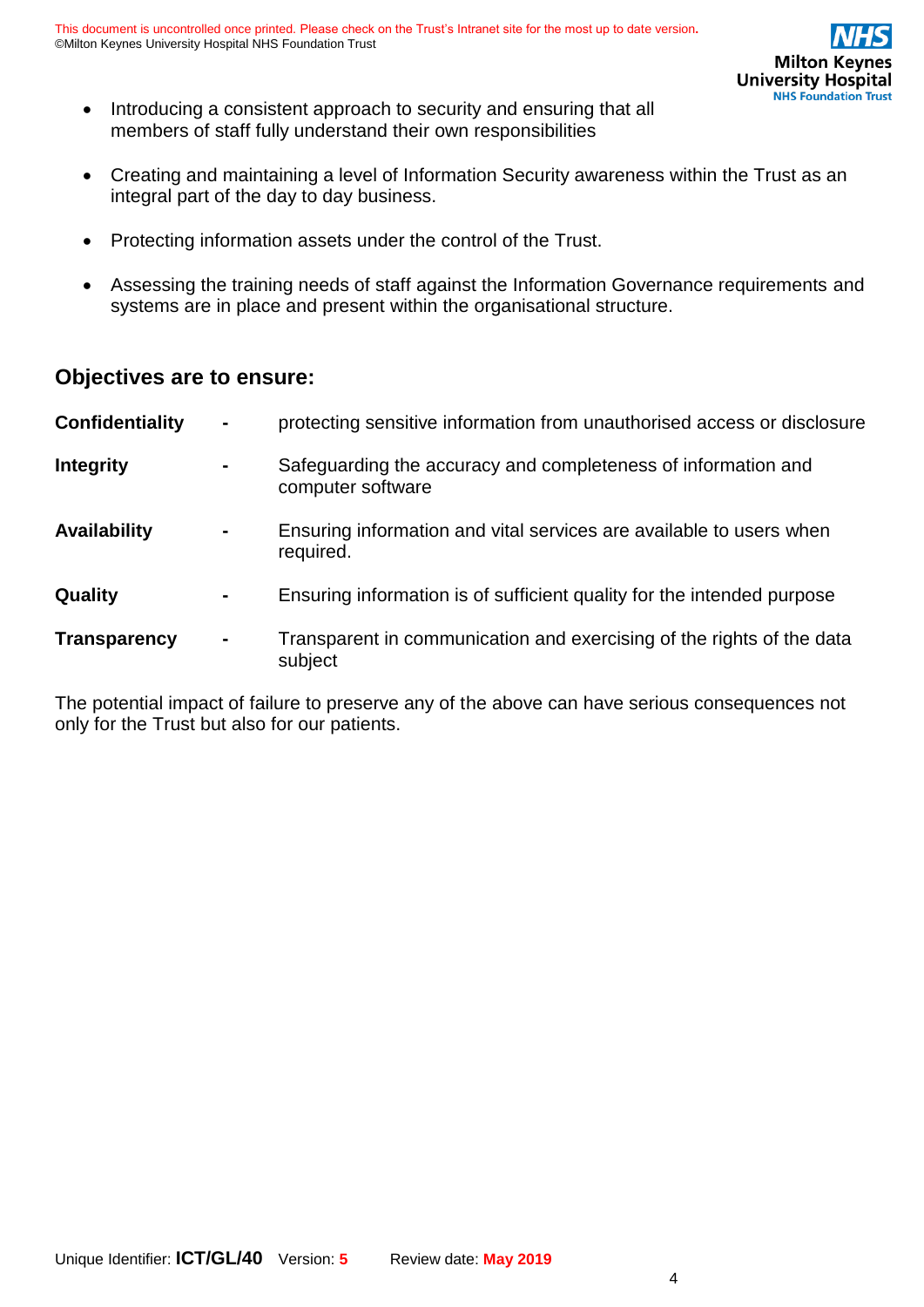# <span id="page-4-0"></span>**3 Information Governance Management**

The Trust has appointed a Caldicott Guardian (CG) and a Senior Information Risk Owner (SIRO) to support the information Governance functions, both sit on the Information Governance Steering Group (IGSG) which has ultimate responsibility for the implementation of the Information Governance Agenda, this group reports directly to the Management and Trust Boards.

The operational management of Information Governance rests with the Trusts Director of Corporate Affairs.

The information governance steering groups responsibilities include: - (but are not limited to):

- Ensure the production of an Action Plan for the current year's assessment from the IG Toolkit.
- Ensure the production of an Audit Plan
- Recommendations for approval, by the appropriate Trust Board, related policies and procedures.
- Co-ordinate and monitor the Information Governance Strategy across the organisation.
- Appropriate policies and procedures are in place to underpin this function.

### **Principles of Information Governance**

The Trust recognises the need for an appropriate balance between openness and confidentiality in the management and use of information and its systems

The Trust fully supports the principles of corporate governance and recognises its public accountability. But equally places importance on the confidentiality of, and the security arrangements to safeguard personal information about patients, staff and other Business Critical information.

The Trust recognises the need to share patient information with other health organisations and other agencies in a controlled manner consistent with the Data Protection Act 2018 including the General Data Protection Regulations (GDPR)

The Trust believes that accurate, timely and relevant information is essential to support high quality health care. As such it is the responsibility of all staff to ensure and promote the quality of our information.

### **Year on Year Improvement Plan and Assessment**

An assessment of our compliance with requirements, within the Information Governance Toolkit (IGT), is undertaken each year. Annual reports and proposed action/development plans are presented to the Information Governance Steering Group. The yearly assessment is reported to Trust Board.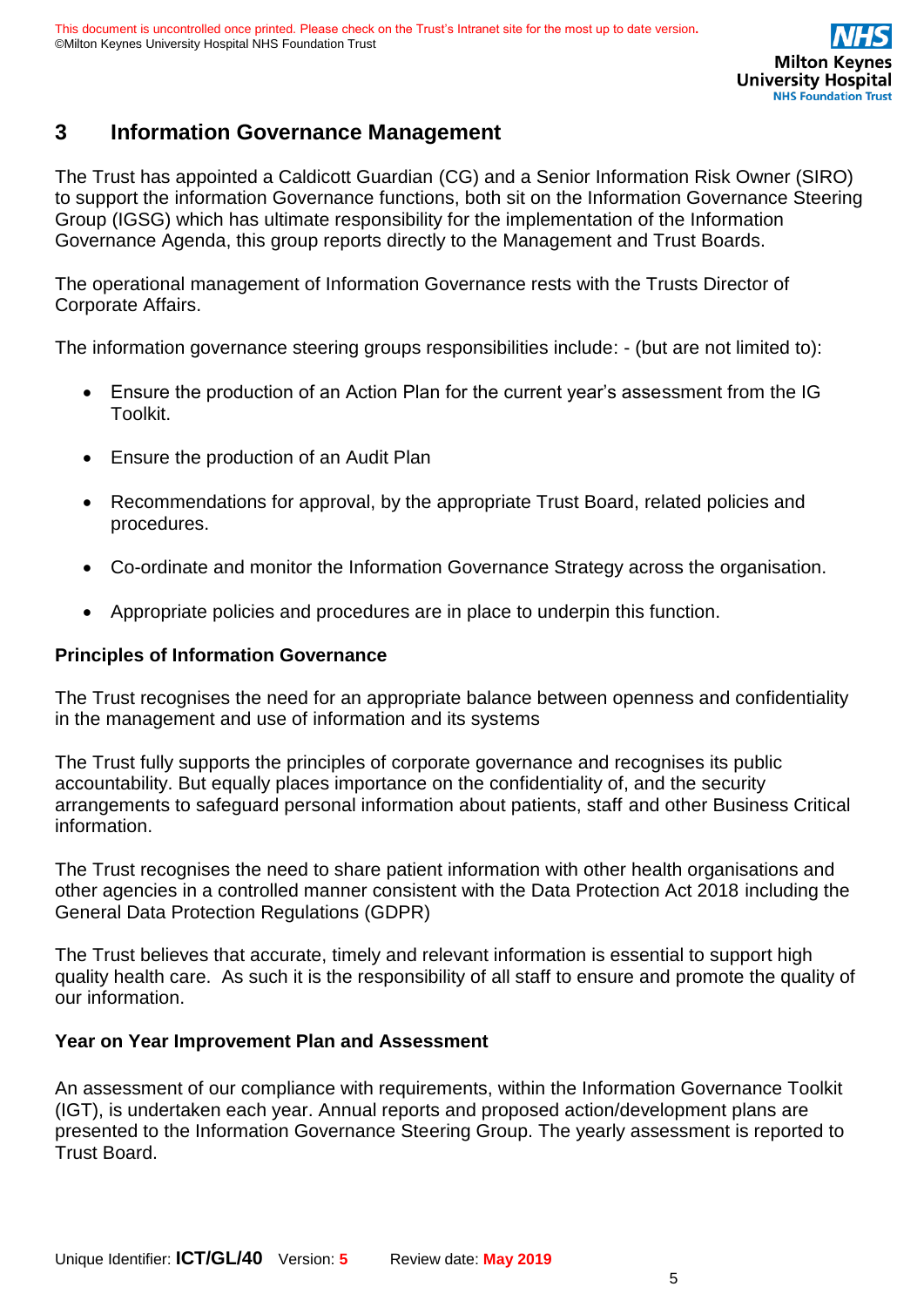The annual assessment and action plan will inform the Trust Board of the current performance of the Trust and areas of concern to be addressed in the following year.

### **Training**

The Trust will promote effective information governance practice to its entire staff through training. This will ensure that staffs are aware of their responsibilities in handling of and accessing information, irrespective of how that information is held.

All staff will attend, as part of their induction, a training session on Information Governance and refresher training must be undertaken via face to face training sessions, e learning or Information governance training booklets. Departmental training can be arranged through the Information Governance Team.

It is a mandatory requirement for all staff to attend Information Governance Training on an annual basis. Staff can book the session via the slate icon on their desktop.

# <span id="page-5-0"></span>**4 Roles and Responsibilities**

### **Caldicott Guardian / Deputy Caldicott Guardian**

The Caldicott Guardian has a strategic role, developing security and confidentiality of patient information and to facilitate sharing where appropriate, and for representing confidentiality requirements and issues at Board level.

The Caldicott Guardian is the Trust's Medical Director who is responsible for agreeing and reviewing internal/external protocols governing the protection and use of patient-identifiable information.

The Caldicott Lead is the Information Governance Manager who is the first point of contact and undertakes all the duties above.

### **Senior Information Risk Owner/Deputy (SIRO)**

The SIRO is a member of Trust Board who has lead responsibility to ensure organisational information risk is properly identified, managed and that appropriate mechanisms exist. The deputy SIRO chairs the Information Governance Steering Group and feeds up to the board.

### **Information Governance Manager**

The Information Governance manager reports directly to the Corporate Services Director and is responsible for the Information Governance work program within the Trust. To include:-

- Investigating all Information Governance security breaches
- Acting as the Trust lead for Caldicott reporting directly to the Caldicott Guardian.
- Acting as the Trust lead for information risk reporting directly to the SIRO
- Ensuring that the Trust's business activities are conducted in a manner that is consistent with the Freedom of Information Act 2000, and that the Trust's activities consistently support accountability, openness, fairness and transparency of process.
- Approve all data flows for the release of personal identifiable information in conjunction with the Caldicott Guardian and SIRO.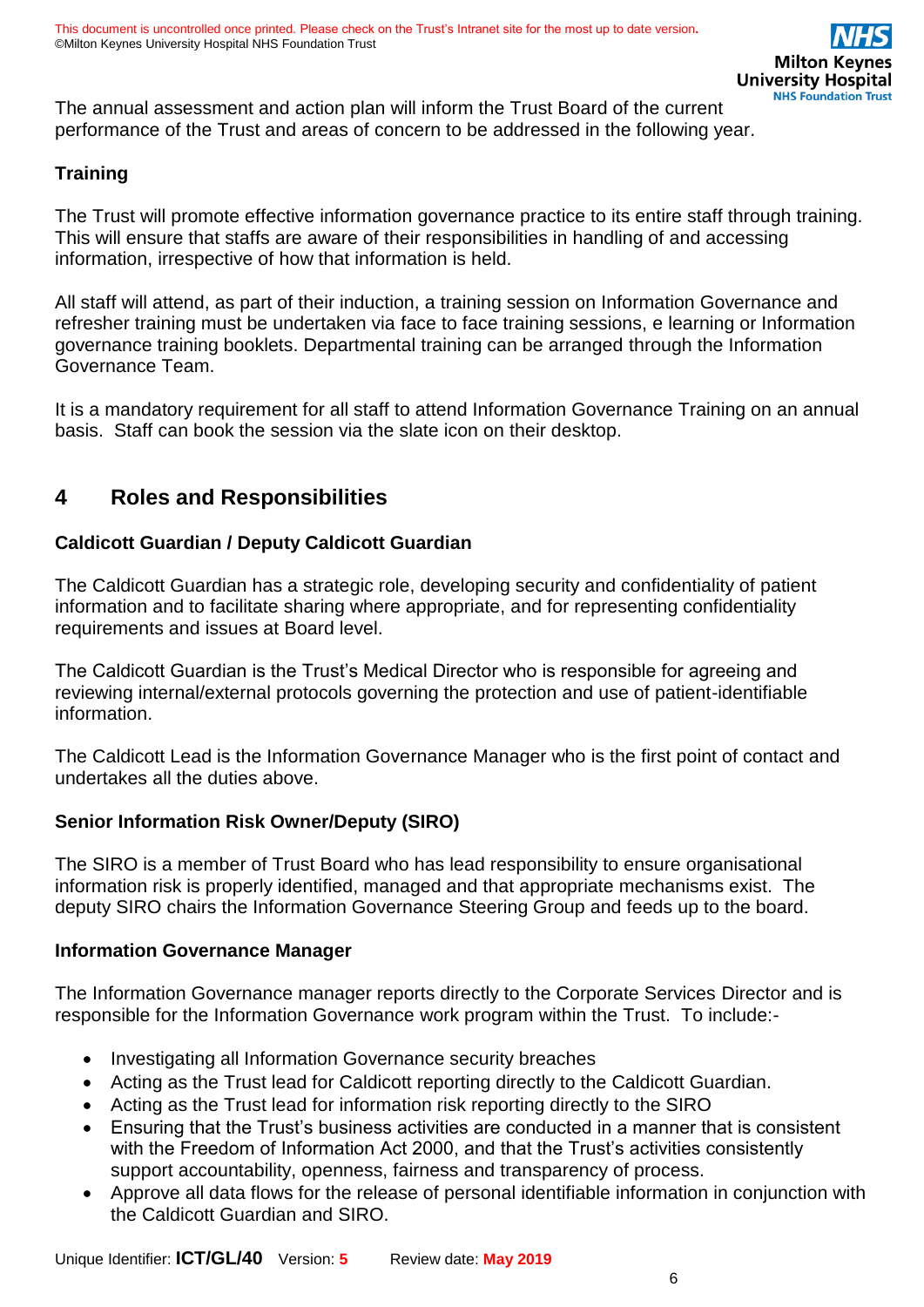### **Data Protection Officer**

A data protection officer (DPO) is a leadership role required by the General Data Protection Regulations (GDPR). Data protection officers are responsible for overseeing the data protection strategy and implementation to ensure compliance with GDPR requirements

The controller and the processor need to involve the DPO fully and at the earliest point in all issues which relate to the protection of personal data.

A consultative and Advisory Role to include the following: -

- Monitor Trust Compliance with GDPR
- Provide advice on DPIA's including the need to undertake one
- Investigate and report to the ICO all breaches within 72 hours (if a person's right is infringed)
- Undertake record keeping functions
- Independent and cannot be instructed to the output of advice

### **The IT Department**

Where applicable the IT department will ensure that any technical requirements that are required to enact any part of this policy are fulfilled. This covers all Trust owned equipment and where applicable end user owned equipment being used to support the Trust business where this has been signed off and agreed.

### **Health Records Manager**

The Trust's Health Records Manager will ensure that a systematic and planned approach to the management of health records is in place within the organisation via the Health Records Policy, which defines the requirements for the organization to control the quality, integrity and availability of information it generates, ensuring the organisation can maintain information in a manner that supports the safe delivery of patient care, and that it can dispose of the information appropriately when it is no longer required.

### **Operational and Line Management**

Trust managers are responsible for ensuring that appropriate activities (training/user management) are facilitated for their staff and that compliance with this information governance policy is promoted.

### **All Staff**

Staff members (full time and part-time employees of the Trust, non-Executive Directors, Contracted third party organisations and individuals including (agency, bank, locums, volunteers, student/trainees, and other staff on placement with the Trust,) are responsible for compliance with this Information governance policy.

### **Information Governance Steering Group (IGSG)**

The Information Governance Steering Group's purpose is to drive the broader information governance agenda and provide the Trust Board with assurance that effective information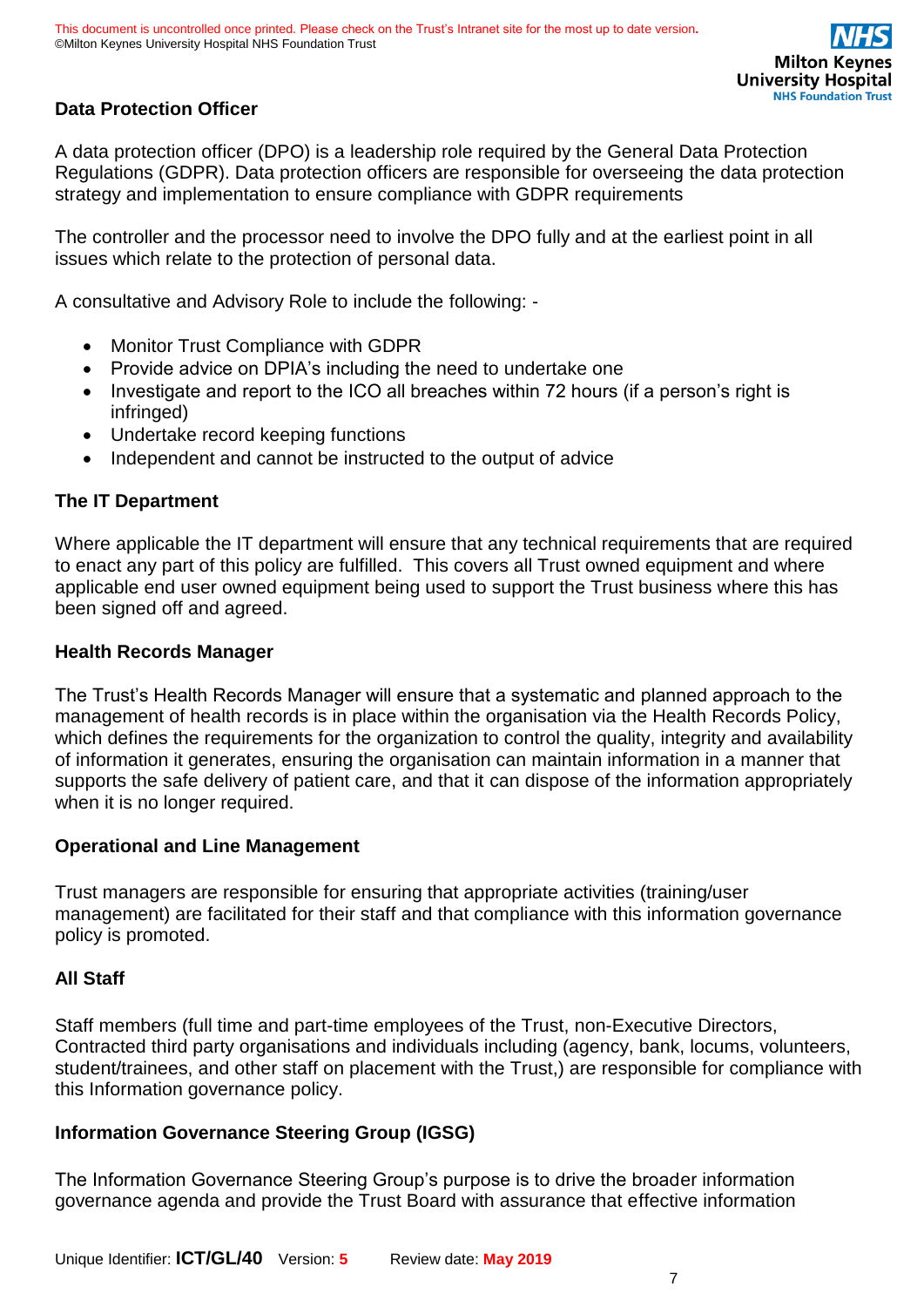governance, records management and best practice mechanisms are in place within the organisation. The IGSG is also responsible for the monitoring and compliance of this policy.

### **Information Asset Owner IAO (System Owner)**

Is a Senior Member of staff who is the nominated owner for one or more identified systems of the organisation. Information Asset Owners will support the organisations Information Governance goals and objectives by ensuring a system and its users comply with current legislation and to ensure the registration of the system is kept up to date and procedures are in place to achieve a high level of data quality.

### **Information Asset Administrator IAA**

The Information Asset Administrator's (IAA) primary role is to support the IAO to fulfill their responsibilities. IAAs will ensure that policies and procedures are followed, recognise actual or potential security incidents, consult with their IAO on incident management and ensure that information asset registers are accurate and up to date.

# <span id="page-7-0"></span>**5 Policy Definitions**

- Personal Identifiable data (PID) is information that can be used on its own or with other information to identify, contact, or locate a single person, or to identify an individual in context as defined in the Data Protection Act 2018 including GDPR.
- Special Category Data is where the personal information contains details of that person's health or physical condition, biometrics, sexual life, ethnic origin, religious beliefs, trade union membership, political views, criminal convictions.
- Business Critical Information where the loss of data would have a significant impact on the performance, reputation and operational effectiveness of the organisation. This may include but is not limited to Financial, personal, major projects.
- Healthcare Medical Purposes (Direct Healthcare) which directly contribute to the care, and treatment of an individual or the Audit / Assurance of the quality of the healthcare provided
- Non-Healthcare Purposes (In-direct care) Preventative medicine, medical research, financial audit, management of healthcare services, contract monitoring, and commissioning.
- Encryption a process of scrambling data.
- Mobile Data Devices For the purposes of this policy a mobile device is any device that can store digital information. This includes smart phones, tablet devices, notebooks and laptops. The device can be Trust owned or a staff owned device commonly referred to as a 'bring your own device' BYOD
- Bring Your Own Device (BYOD) is a mobile device owned by an individual and used in part to access Trust data. The owner is responsible for the initial purchase of the device and any running costs that are incurred in its use. In addition the owner is entirely responsible for the on-going maintenance of the equipment and any personal data stored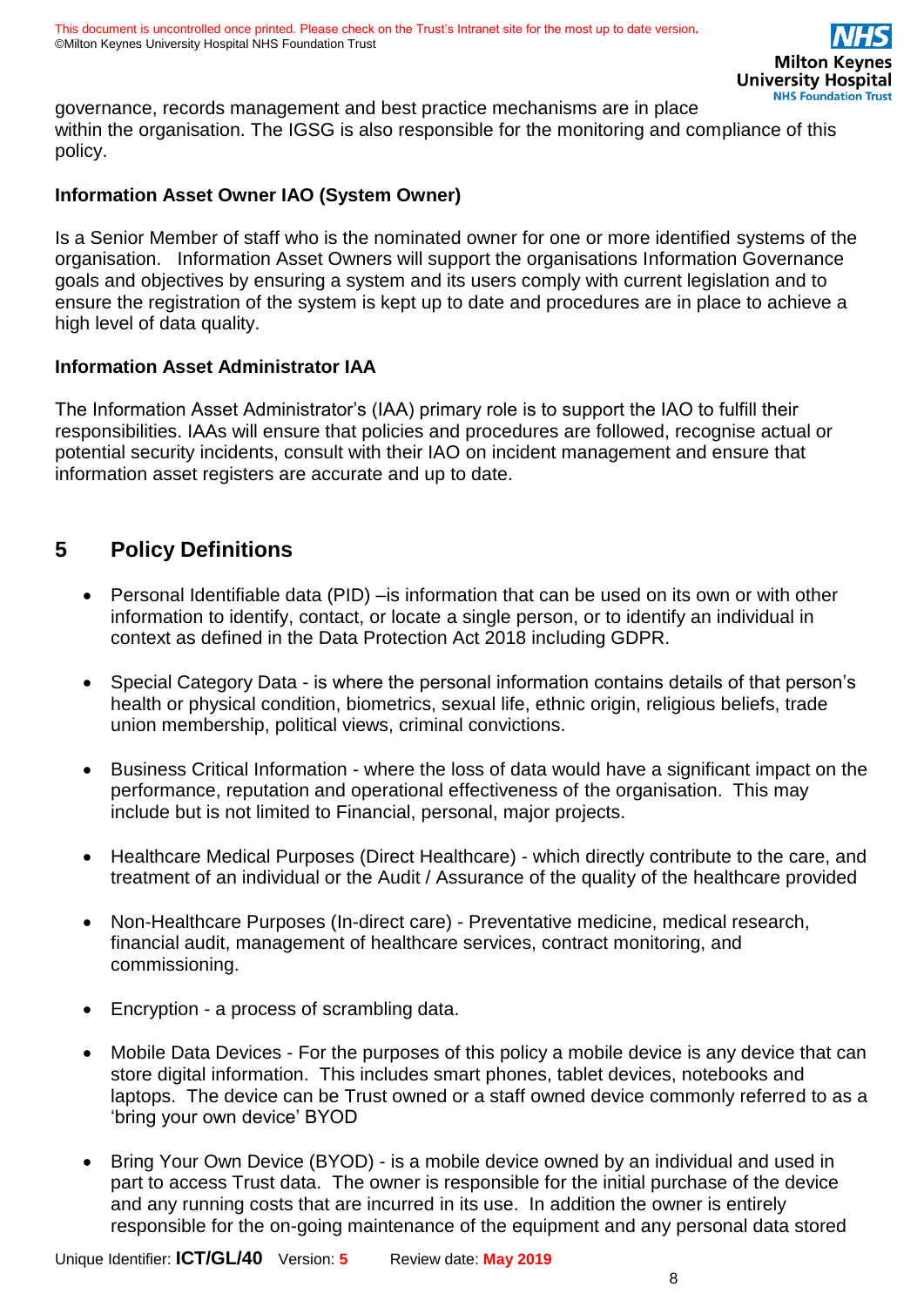on it.

- Virtual Private Network (VPN) allows a user with appropriate authority to connect to the Trusts network from a remote location via the internet. The data is encrypted.
- Blogging is using public website to write an on-line diary (known as a blog) sharing thoughts and opinions on various subjects.
- Electronic Data is any data held in an electronic format
- Logical Concept a set of rules, processes and behaviors' to which a small number of individuals are allocated
- Social Networking is the use of interactive web based sites that mimic some of the interactions that occur between people in life. Examples include Facebook.com and Linkedin.com.
- Streaming: is the listening or watching of media without the need to download
- Section 251: Section 251 of the NHS Act 2006 relates to the disclosure and use of identifiable patient information in circumstances where patient consent has not been obtained, and, there is no other reliable basis in law to permit the disclosure and use of identifiable patient information
- Legitimate Relationship/LR: A connection to a patient that may justify access to the patient's personal data.

### <span id="page-8-0"></span>**6 Staff code of confidentiality**

Staffs need to be aware that:

They are individually responsible for the safekeeping of personally identifiable information on behalf of the Trust, when it is in their possession.

Everyone working for the Trust who records, handles, stores or comes across information that could identify a patient/staff member has a Common Law Duty of Confidence to that patient/staff member and the Trust.

Unlawful disclosure or misuse of personal data (including staff accessing their own personal staff or health records without authorisation or the records of colleagues, family or friends) is a breach of Trust policy and may constitute a criminal offence. All incidents of this nature will be fully investigated following the Trust disciplinary procedure and may be treated as a serious disciplinary offence and may lead to dismissal.

Everyone working for the Trust has a responsibility to comply with statutory acts that affect the processing and handling of information, confidentiality, the use of systems, and the protection of software.

A duty of confidence arises when one person discloses information to another (e.g. patient to clinician) in circumstances where it is reasonable to expect that the information will be held in confidence.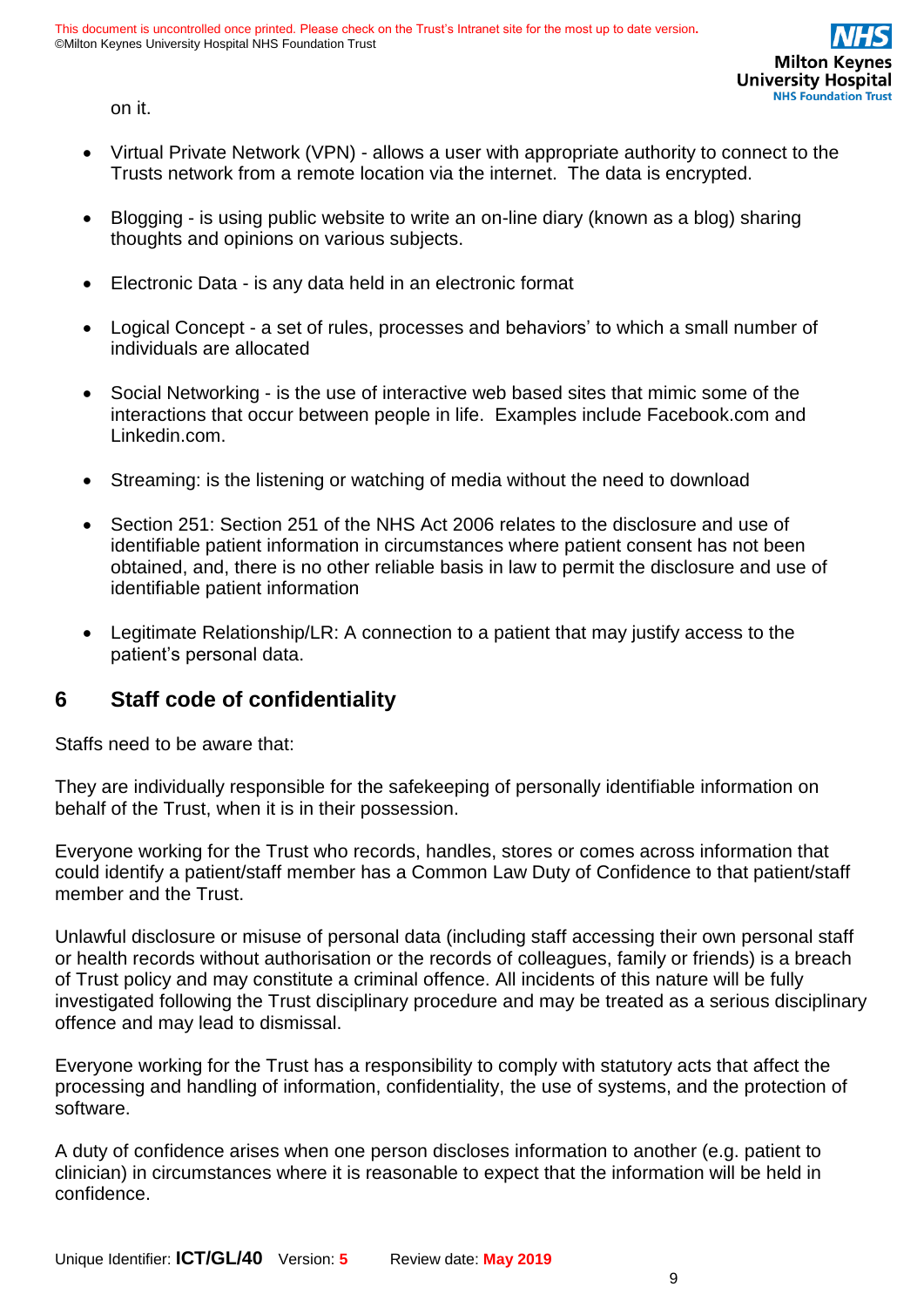Information should be considered confidential if it can be related in any way to a specific individual. The main areas of concern are any information that has not been fully anonymised. E.g. if name and address are not present but an NHS number is, this is not considered anonymous because it is still possible to trace that individual from the NHS number.

Confidential information will be found in a variety of formats including paper, computerised (including portable devices such as laptops and palmtops), visual and other versions of information storage media such as digital images and photographs. In addition, it covers oral communications including the use of the telephone (including mobiles) and general conversation.

The terms 'person-identifiable information' and 'person-identifiable data' are commonly used to mean any data item or combination of items by which a person's identity may be established. The main person-identifiable data items are:

Forename Surname Date of Birth Sex Address Postcode NHS Number, hospital Number or other patient numbers Staff payroll number

# <span id="page-9-0"></span>**7 Data Protection Act 2018 including GDPR**

The Data Protection Act 2018 is the fundamental legal requirement that applies to all organisations and individuals processing data of a personal nature.

This Act applies to all personally identifiable information held in manual files, computer databases, videos and other automated media about living individuals, such as personnel and payroll records, medical records, other manual files, microfiche/film, pathology results, x-rays etc.

The Act dictates that information should only be disclosed on a need to know basis. Printouts and paper records must be treated carefully and disposed of in a secure manner, and staff must not disclose information outside their line of duty. Any unauthorised disclosure of information by a member of staff will be considered a disciplinary offence and investigated in line with the Trust Disciplinary policy.

### **Data protection Principles**

- 1. Processed lawfully, fairly and in a transparent manner in relation to individuals;
- 2. Collected for specified, explicit and legitimate purposes and not further processed in a manner that is incompatible with those purposes; further processing for archiving purposes in the public interest, scientific or historical research purposes or statistical purposes shall not be considered to be incompatible with the initial purposes;
- 3. Adequate, relevant and limited to what is necessary in relation to the purposes for which they are processed;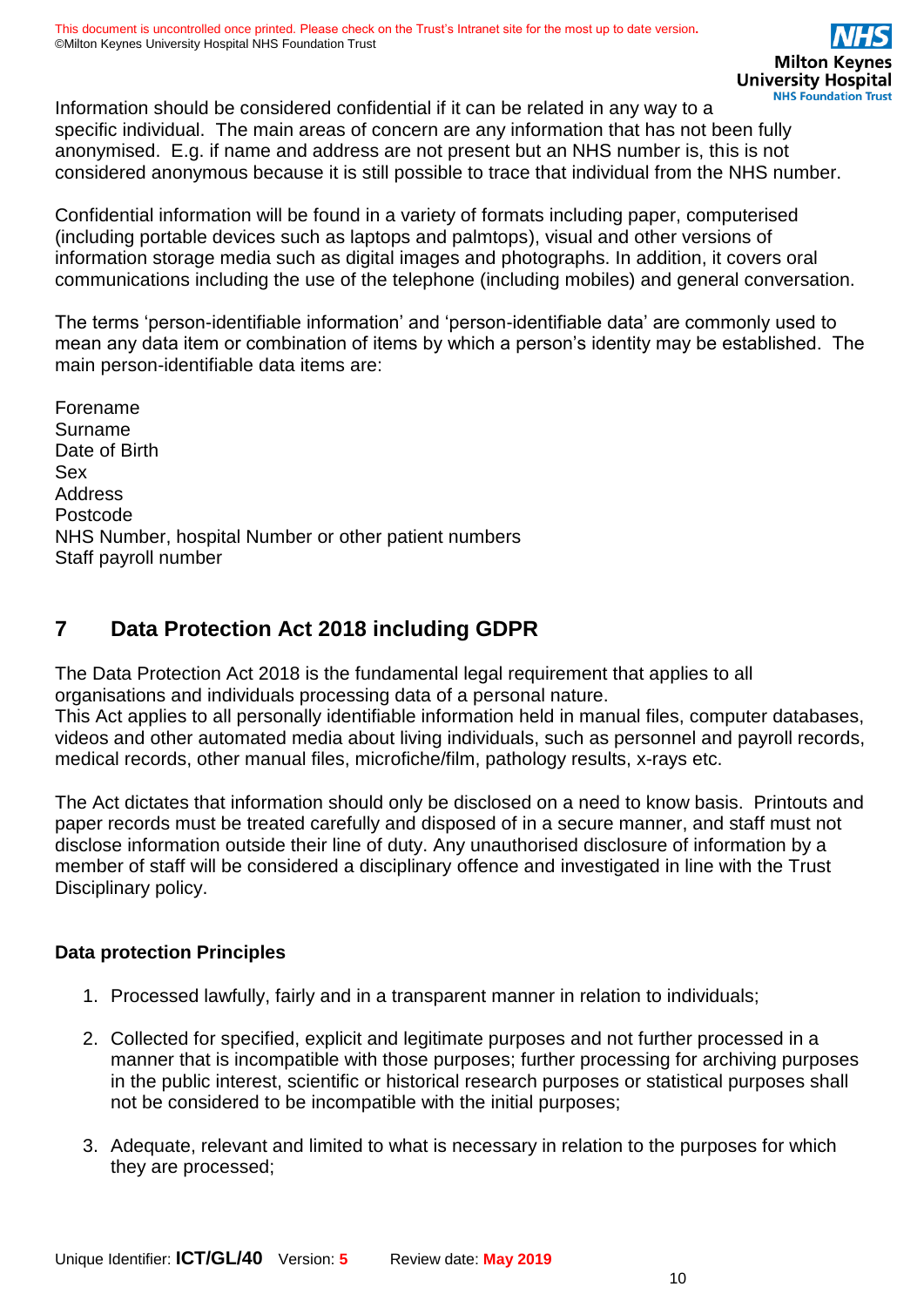- 4. Accurate and, where necessary, kept up to date; every reasonable step must be taken to ensure that personal data that are inaccurate, having regard to the purposes for which they are processed, are erased or rectified without delay;
- 5. Kept in a form which permits identification of data subjects for no longer than is necessary for the purposes for which the personal data are processed; personal data may be stored for longer periods insofar as the personal data will be processed solely for archiving purposes in the public interest, scientific or historical research purposes or statistical purposes subject to implementation of the appropriate technical and organisational measures required by the act in order to safeguard the rights and freedoms of individuals; and
- 6. Processed in a manner that ensures appropriate security of the personal data, including protection against unauthorised or unlawful processing and against accidental loss, destruction or damage, using appropriate technical or organisational measures."

### **Rights of the Data Subject**

- Right to be informed
- Right of access
- Right to rectification (Correction)
- Right to erasure ('right to be forgotten')
- Right to restriction of processing
- Right to data portability
- Right to object
- Right to know if we carry out Automated indecision-making and profiling

If sending personal information outside the EEA ensure consent is obtained and the data is adequately protected.

# <span id="page-10-0"></span>**8 Caldicott**

The NHS best practice standard. The following principles underpin information governance across the health and social care services:

• Justify the purpose(s)

Every proposed use or transfer of personal confidential data within or from an organisation should be clearly defined, scrutinised and documented, with continuing uses regularly reviewed, by an appropriate guardian.

- Don't use personal confidential data unless it is absolutely necessary Personal confidential data items should not be included unless it is essential for the specified purpose(s) of that flow. The need for patients to be identified should be considered at each stage of satisfying the purpose(s).
- Use the minimum necessary personal confidential data Where use of personal confidential data is considered to be essential, the inclusion of each individual item of data should be considered and justified so that the minimum amount of personal confidential data is transferred or accessible as is necessary for a given function to be carried out.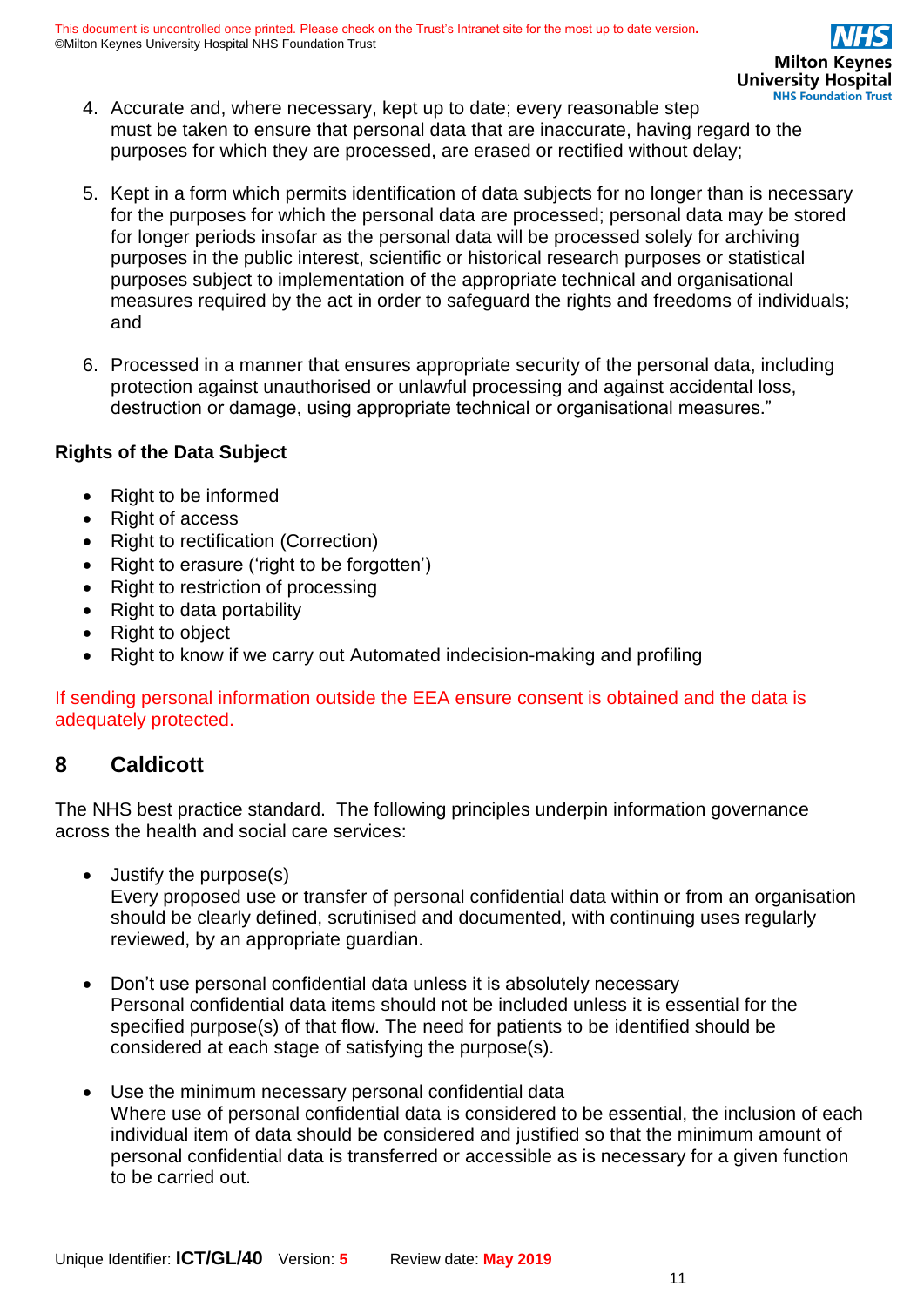- Access to personal confidential data should be on a strict need-to-know basis. Only those individuals who need access to personal confidential data should have access. This may mean introducing access controls or splitting data flows where one data flow is used for several purposes.
- Everyone with access to personal confidential data should be aware of their responsibilities. Action should be taken to ensure that those handling personal confidential data, both clinical and non-clinical staff are made fully aware of their responsibilities and obligations to respect patient confidentiality.
- Understand and Comply with the law.
- Every use of personal confidential data must be lawful. Someone in each organisation handling personal confidential data should be responsible for ensuring that the organisation complies with legal requirements.
- The duty to share information can be as important as the duty to protect patient confidentiality.

Health and social care professionals should have the confidence to share information in the best interests of their patients within the framework set out by these principles. They should be supported by the policies of their employers, regulators and professional bodies.

Patients must be made aware that the information they give may be recorded and may be shared, In order to provide them with high quality care. It may also be used to support clinical audit and other work to monitor the quality of care provided.

Similarly, whilst patients may understand that information needs to be shared between members of care teams and between different organisations involved in healthcare provision, this may not always be the case and the efforts to inform them should reflect the breadth of the required disclosure. This is particularly important where disclosure extends to non-NHS bodies.

In order to inform patients effectively, staff must:

- Ensure patients have received the Trust's patient information leaflet "A Guide to Patients on the use and storage of personal information". (Link)
- Make clear to patients the purpose of the health record and why and how the information is recorded. – See Privacy Notice (link)
- Make it clear to patients when they are or will be disclosing information to others and who these others may be.
- Check that patients are aware of the choices available to them in respect of how their information may be disclosed or used.
- Check that patients have no concerns or queries about how their information is disclosed and used. Where possible, answer any queries personally or direct the patient to the Information Governance Department.

# <span id="page-11-0"></span>**9 Subject Access Request**

Access to Health Records falls under the Data protection Act 2018 including GDPR and applies to records relating to the physical or mental health of an identifiable individual, which have been made by a Health Care Professional in connection with their care and treatment. This does not relate to the deceased which must be dealt with under the Access to Health Records Act 1990.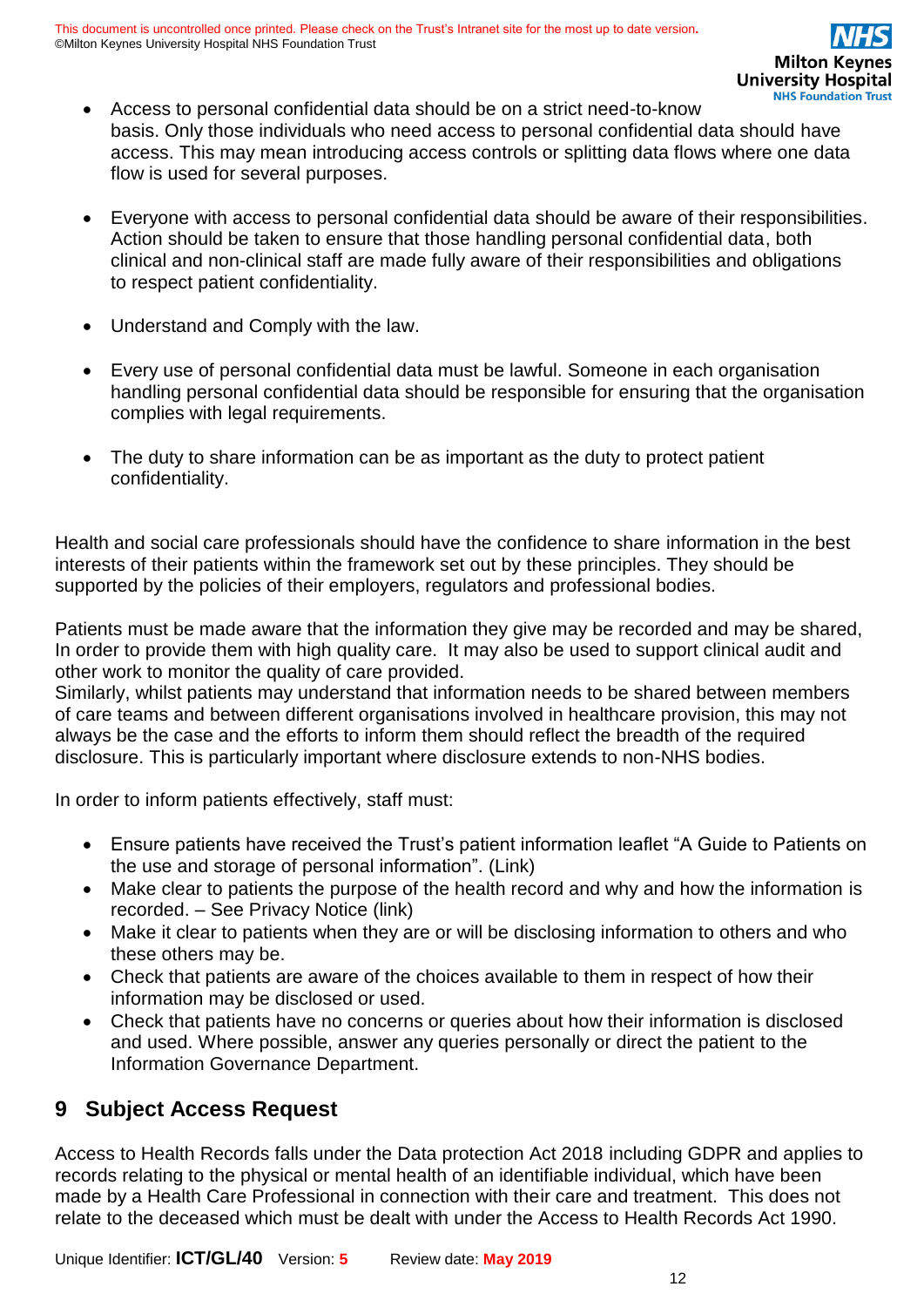### **Rights of access**

### **Patient Access**

The right of access is principally for the individual who is the subject of the record, but the individual may authorise another person, to make an application for access on his or her behalf in writing. Other instances where an application to another person's record may be granted are:

- An Authorised person on behalf of the patient, i.e. relatives, or where an individual is incapable of managing his or her own affairs.
- Parents (The childs rights to confidentiality have to be balanced against parental responsibility).
- Patient representative A person you nominate to make healthcare decisions
- Executor of a will/Persons who may have a claim arising out of the patients estate

Access to Medical Records by Patients, Solicitors/other third parties from an external source should be referred to the Information Governance Department on 01908 995042.

Access to medical records by other Hospitals and Healthcare organisations and other health professionals should be made to the Medical Records Department on 01908 995163.

### **In-Patient access to their medical records**

Patients or relatives requiring access to the medical records whilst the patient is in hospital can be given as long as the following conditions are met:-

- There is no third party information within the record i.e. Social Services, Relatives, police etc.
- The records have been checked to ensure that there is nothing which will cause substantial harm or damage to the patient; these should be checked with the treating clinician.
- Access by a third party i.e. relative would need the patients consent, or legal basis.
- Parents of Children under the age of 13
- Parents of Children over the age of 13 if the child is not deemed responsible (Clinical decision/ Gillick Competent)

If read only access is required, the trust must ensure that a staff member is available to sit with the patient/relative whilst the record is accessed. This will ensure the record cannot be altered in any way

If a permanent copy is required this must be passed to the Access to Health Records Department to process.

Access which is required by all other bodies, i.e. Police, Social Services should be referred to the Information Governance Team, or the duty manager on call out of hours.

### **The Holder of the record**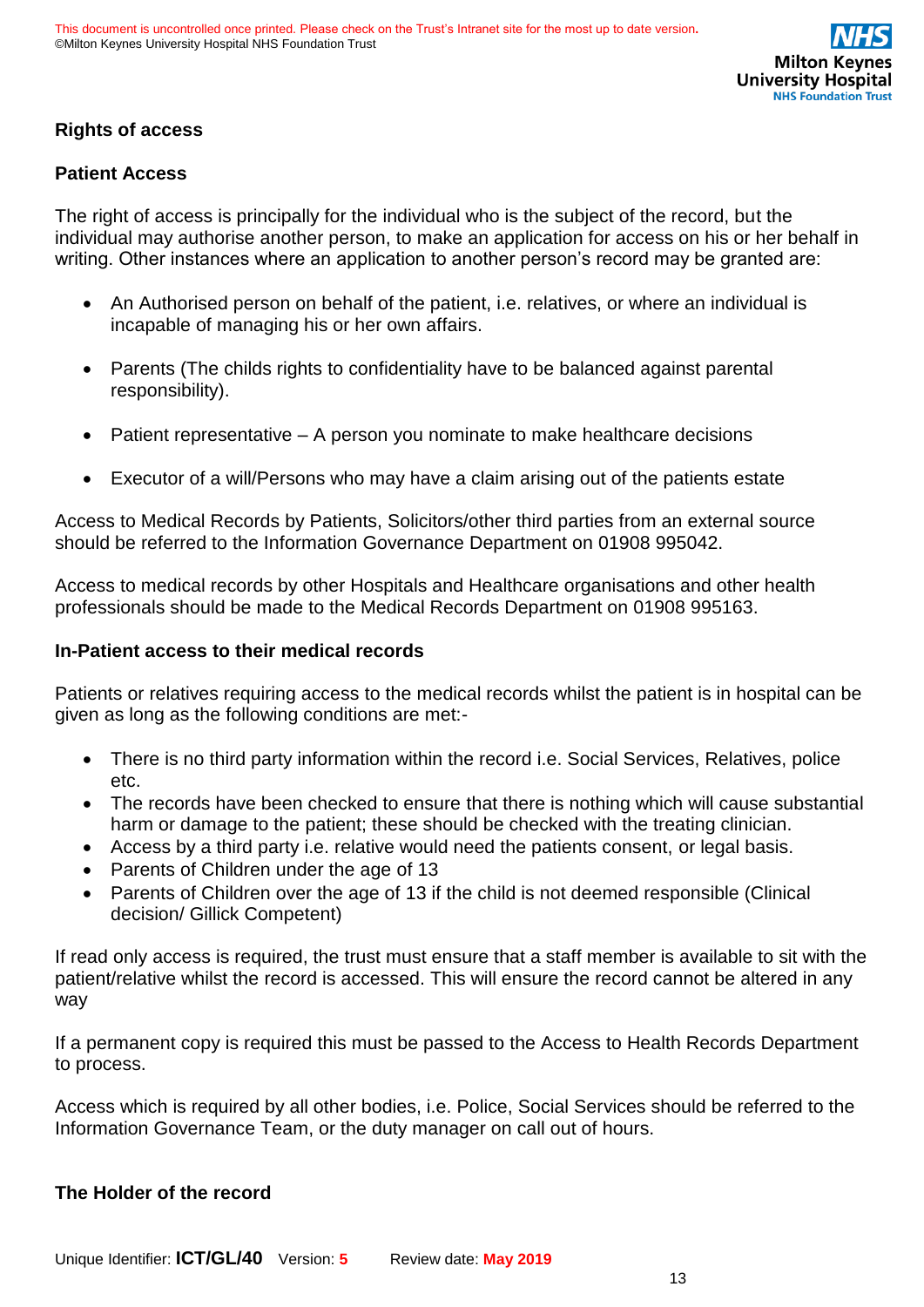The Trust remains the legal holder of the record and has a duty to provide access to it after consultation with the appropriate Health Professional responsible for their care. The Information Governance Team will email the relevant Health Professional to inform them of

the release of records for that patient. It is their responsibility to look over the records before disclosure to ensure that release of the record will not cause any substantial harm or damage.

All data must therefore be disclosed if a formal subject access request is made unless there is a danger of identifying a third party. In this situation the third party's consent must be sought and agreement had in writing before disclosure can occur.

The Trust must respond to subject access request within 1 calendar month

Employee Access to their Personnel Record

Requests from past or present employees for access to their personnel record will be directed to the Information Governance Manager who will be responsible for ensuring that appropriate identity checks are carried out and will then liaise with the Line Manager and Human Resources.

### **Fees**

The Trust must provide a copy of the information free of charge. However, The Trust may charge a 'reasonable fee' if it receives requests for further copies of the same information, or refuse to respond when it a request is manifestly unfounded or excessive, particularly if it is repetitive.

### **Application for Access**

Application for access to records under the Data Protection Act 2018 including GDPR must be made in writing via letter, email or the Trusts Application Form. The Trust has 1 calendar month from the receipt of a signed and fully completed application form to complete the request. Request forms can be obtained from the Trusts Intranet/Internet **Access to Health Records Forms** 

# <span id="page-13-0"></span>**10 Release of Personal Identifiable Information**

This section addresses the risks of inappropriate or unlawful release of Person Identifiable Data (PID.

- Risks can occur when staff responds to ad hoc requests or where planned pieces for work or projects require the release of data. The risks can include:-
- Poor management of the methods of release and communication (e.g. failure to use encryption or secure transit)
- Not having a legal basis for the release of data e.g. the proposed use of the data is not the purpose for which it was originally collected
- Staff not having the authority to release the data or the recipient not being authorised to receive the data.
- Only staff that have been formally delegated the authority to release PID may do so.
- Staffs that have a Legitimate Relationship with patients need no additional authorisation to release information directly related to the treatment and care of individuals

Unique Identifier: **ICT/GL/40** Version: **5** Review date: **May 2019**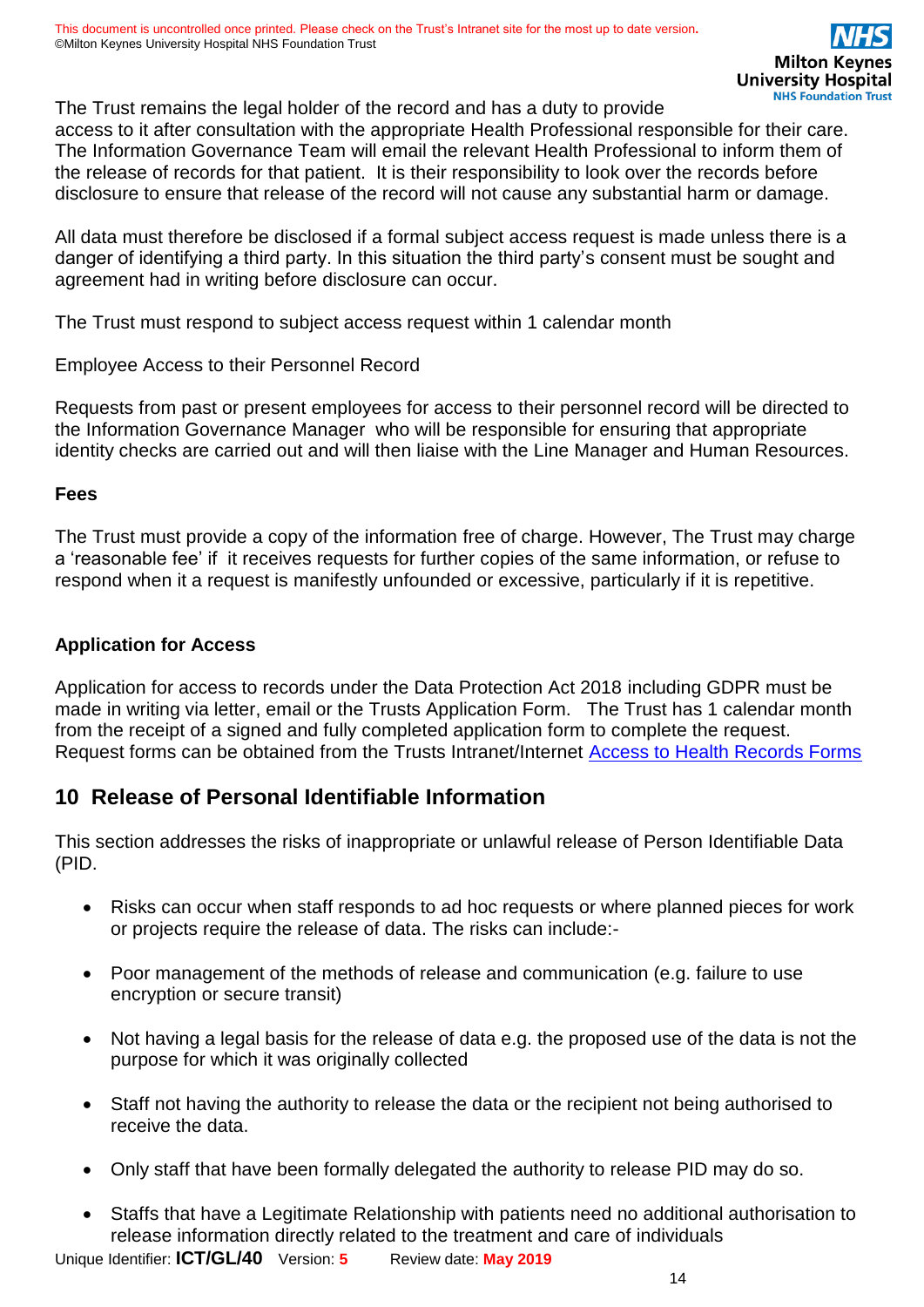Information Asset Owners will normally be authorised to release PID for which they are accountable, but where sensitive data or high volumes of data are concerned the authority of the SIRO or Caldicott Guardian and Information Governance Manager is required.

Transfers of PID outside of the UK must have authorisation from the Caldicott Guardian, SIRO and the Information Governance Manager.

Where [Section 251](http://www.hra.nhs.uk/about-the-hra/our-committees/section-251/what-is-section-251/) approval is thought to be required, Information Asset Owners should contact the Information Governance Manager.

### **Recording the releases of Ad Hoc Personal Identifiable Data**

The Information Governance Team will maintain a Data Flow Register of all Trust ad-hoc releases of PID both in the UK and overseas. Ad-hoc Data Flows must also be added to departmental data flow mapping register if the flow is sent more than once.

### **A check list for all Ad-hoc data flows**

The following is intended to provide a list of questions that should be answered when it is proposed to release any data that could potentially identify individuals and to ensure that any release is lawful. The checklist should be used in conjunction with the decision tree (Figure 1 below). Specialist advice on the questions and actions can be obtained from the Information Governance Team.

| Ref | <b>Action/ Questions</b><br>Comment                                                          |                                                                                                                                                                                                                                                                                                                                                       | <b>Suggested Action</b>                                                                                                                                                                                                              |
|-----|----------------------------------------------------------------------------------------------|-------------------------------------------------------------------------------------------------------------------------------------------------------------------------------------------------------------------------------------------------------------------------------------------------------------------------------------------------------|--------------------------------------------------------------------------------------------------------------------------------------------------------------------------------------------------------------------------------------|
|     | Justify the data<br>release, each data<br>item and confirm<br>source data                    | Each data item should be justified.<br>The period the data relates to and<br>the purposes to which the<br>released data will be put should<br>be confirmed.                                                                                                                                                                                           | Discuss the requested data<br>set with the proposed<br>recipient. The data should<br>be relevant and sufficient to<br>meet the intended purpose<br>and must not be excessive<br>(i.e. include data not<br>required for the purpose). |
|     | Is this aggregate<br>data or individual<br>records?                                          | Aggregated data will not usually<br>allow the identification of<br>individuals but this depends on<br>the data items and the level of<br>aggregation.                                                                                                                                                                                                 | Where the intended purpose<br>can be met with aggregate<br>data, this is always<br>preferable                                                                                                                                        |
|     | Is the level of<br>aggregation<br>sufficient to prevent<br>identification of<br>individuals? | For example, only a small number<br>of individuals may live in a location<br>defined by a full post-code and<br>may be identifiable from the<br>aggregate data. On average there<br>are 15 addresses per full<br>postcode with a maximum of 100<br>addresses.<br>With staff data, small department<br>size may allow individuals to be<br>identified. | If not, consider different<br>levels of aggregation e.g.<br>use only the inward part of<br>the code (the first part)                                                                                                                 |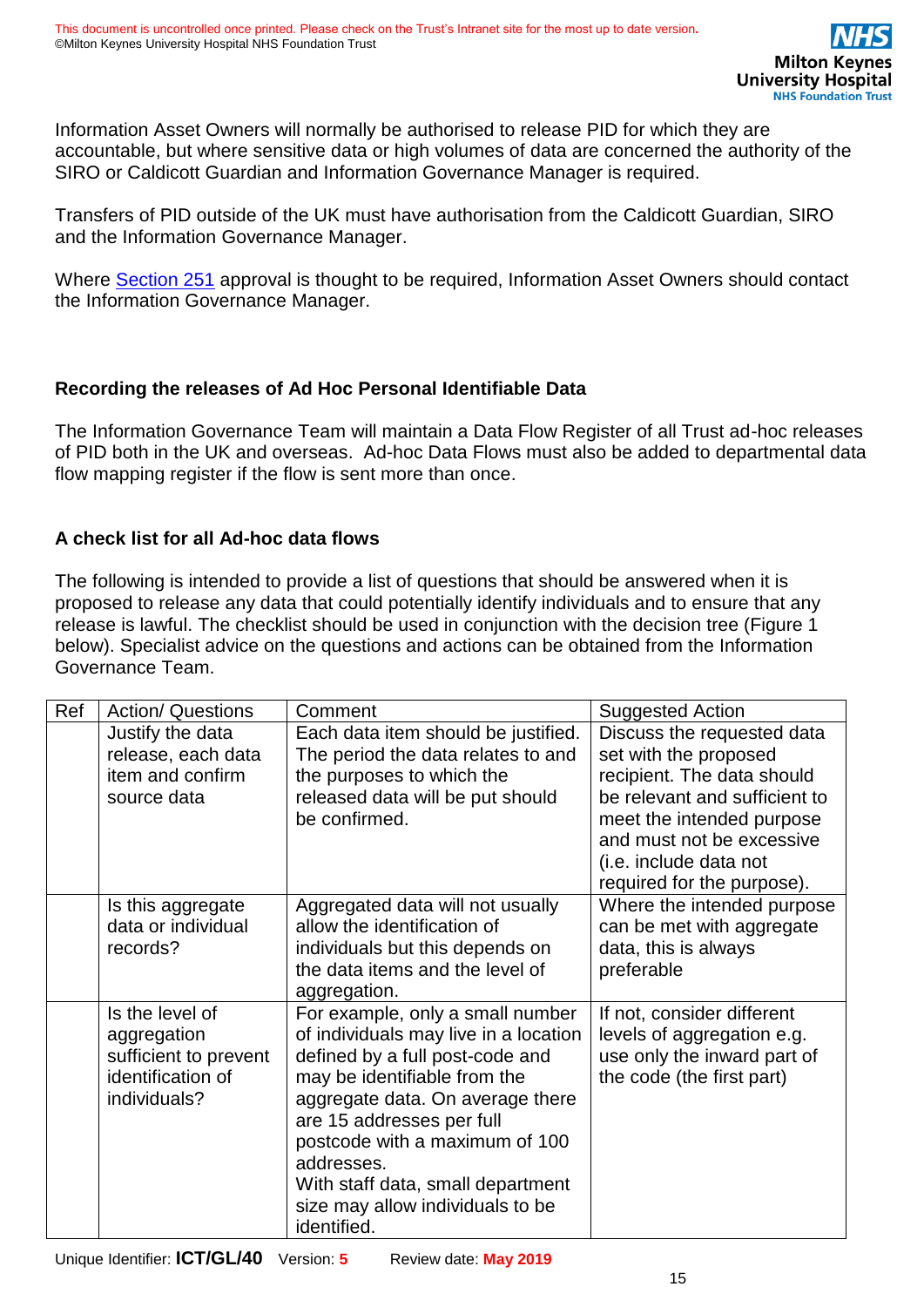|     |                          |                                      | <b>NHS Foundation</b>               |
|-----|--------------------------|--------------------------------------|-------------------------------------|
| Ref | <b>Action/ Questions</b> | Comment                              | <b>Suggested Action</b>             |
|     | Can Individuals be       | Identifiers are:                     | Can the data be                     |
|     | identified from the      | Direct identifiers - name, address   | anonymised by removing              |
|     | records?                 | Data used in combination -           | identifiers or scrambling           |
|     |                          | gender/ sex, date of birth, full     | them?                               |
|     | Can the data be          | postcode. For staff this could be    | Can d.o.b be replaced by            |
|     |                          |                                      |                                     |
|     | anonymised or            | department and grade.                | age?                                |
|     | pseudonymised?           | "Identifiers" - NHS number,          | Can postcode be truncated?          |
|     |                          | Hospital number where the            | Can the identifiers be              |
|     |                          | recipient has access to the          | pseudonymised1?                     |
|     |                          | associated demographic data. For     |                                     |
|     |                          | staff these could be payroll         |                                     |
|     |                          | number, NI number.                   |                                     |
|     |                          | Note that the data might be used     |                                     |
|     |                          | in combination with other data that  |                                     |
|     |                          | would then enable the                |                                     |
|     |                          | identification of individuals.       |                                     |
|     | Has Section 251          | Section 251 approval is needed in    | Identify organisational             |
|     | been obtained?           | circumstances where patient          | responsibility for doing this       |
|     |                          | consent has not been obtained,       | See guidance notes and              |
|     |                          | and there is no other reliable basis | application form                    |
|     |                          | in law to permit the disclosure and  |                                     |
|     |                          | use of identifiable patient          |                                     |
|     |                          | information.                         |                                     |
|     | Data Release             | See Section 11 above.                | Involve Information                 |
|     | Processes                |                                      | Governance Manager /                |
|     |                          |                                      | <b>Caldicott Guardian or Senior</b> |
|     |                          |                                      | <b>Information Risk Officer</b>     |
|     |                          |                                      | Carry out risk assessment           |
|     |                          |                                      | Ensure that contracts with          |
|     |                          |                                      |                                     |
|     |                          |                                      | the recipients of the data          |
|     |                          |                                      | have adequate clauses               |
|     |                          |                                      | covering IG, destruction of         |
|     |                          |                                      | data                                |
|     |                          |                                      | Ensure media and                    |
|     |                          |                                      | communication of data are           |
|     |                          |                                      | secure (e.g. encryption, use        |
|     |                          |                                      | of NHSmail, Secure File             |
|     |                          |                                      | Transfer etc.)                      |
|     |                          |                                      | Document and make                   |
|     |                          |                                      | appropriate register entry.         |
|     | <b>Overseas Transfer</b> |                                      | Ensure you complete the             |
|     |                          |                                      | Data Flow form for sign off         |
|     |                          |                                      | by the Information                  |
|     |                          |                                      | Governance Manager, SIRO            |
|     |                          |                                      | or Caldicott Guardian               |
|     |                          |                                      | Completed forms to be sent          |
|     |                          |                                      | to the Information                  |
|     |                          |                                      | Governance Team for                 |
|     |                          |                                      | inclusion on the register           |
|     |                          |                                      |                                     |

l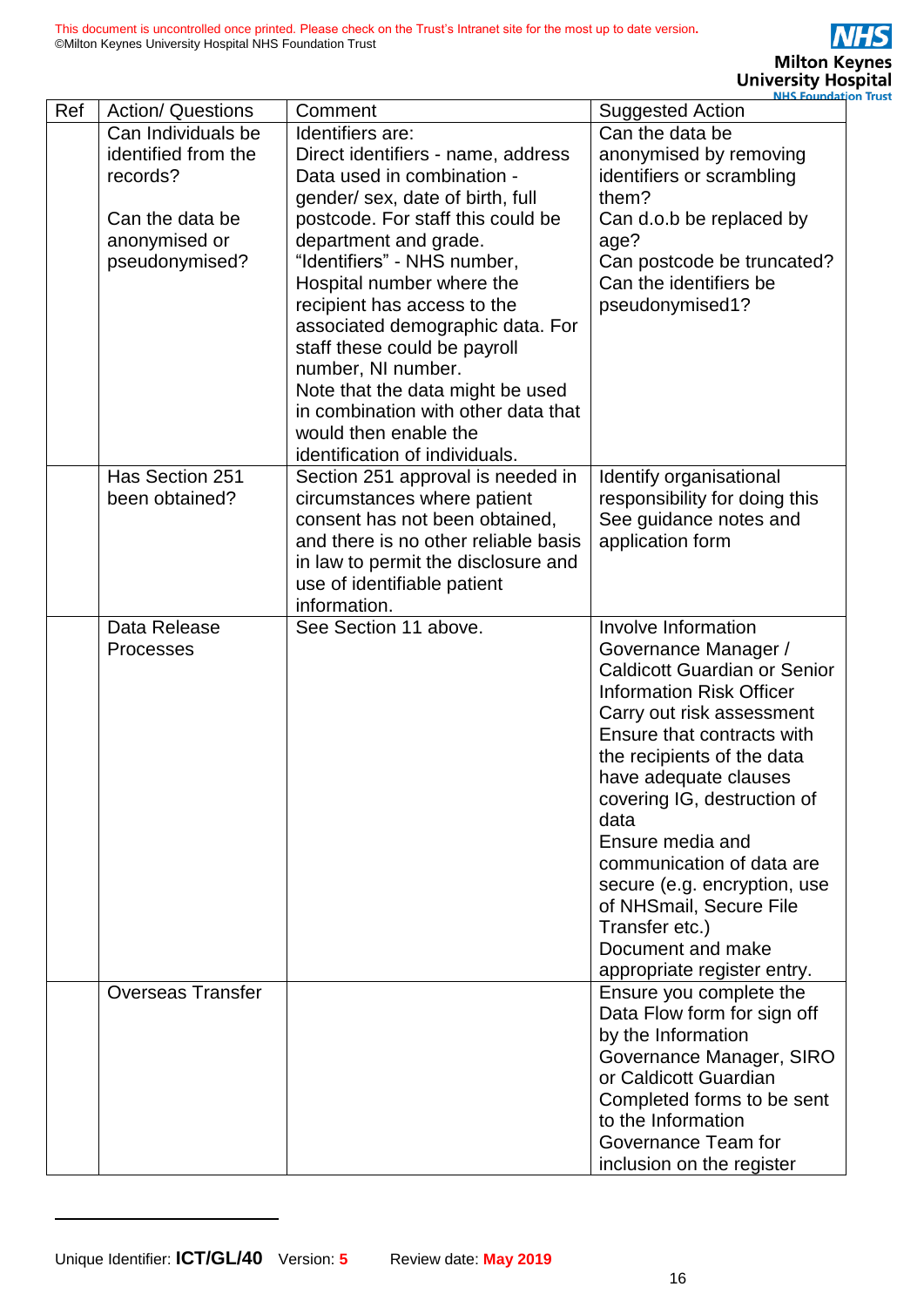This document is uncontrolled once printed. Please check on the Trust's Intranet site for the most up to date version**.** ©Milton Keynes University Hospital NHS Foundation Trust

**Milton Keynes University Hospital NHS Foundation Trust** 

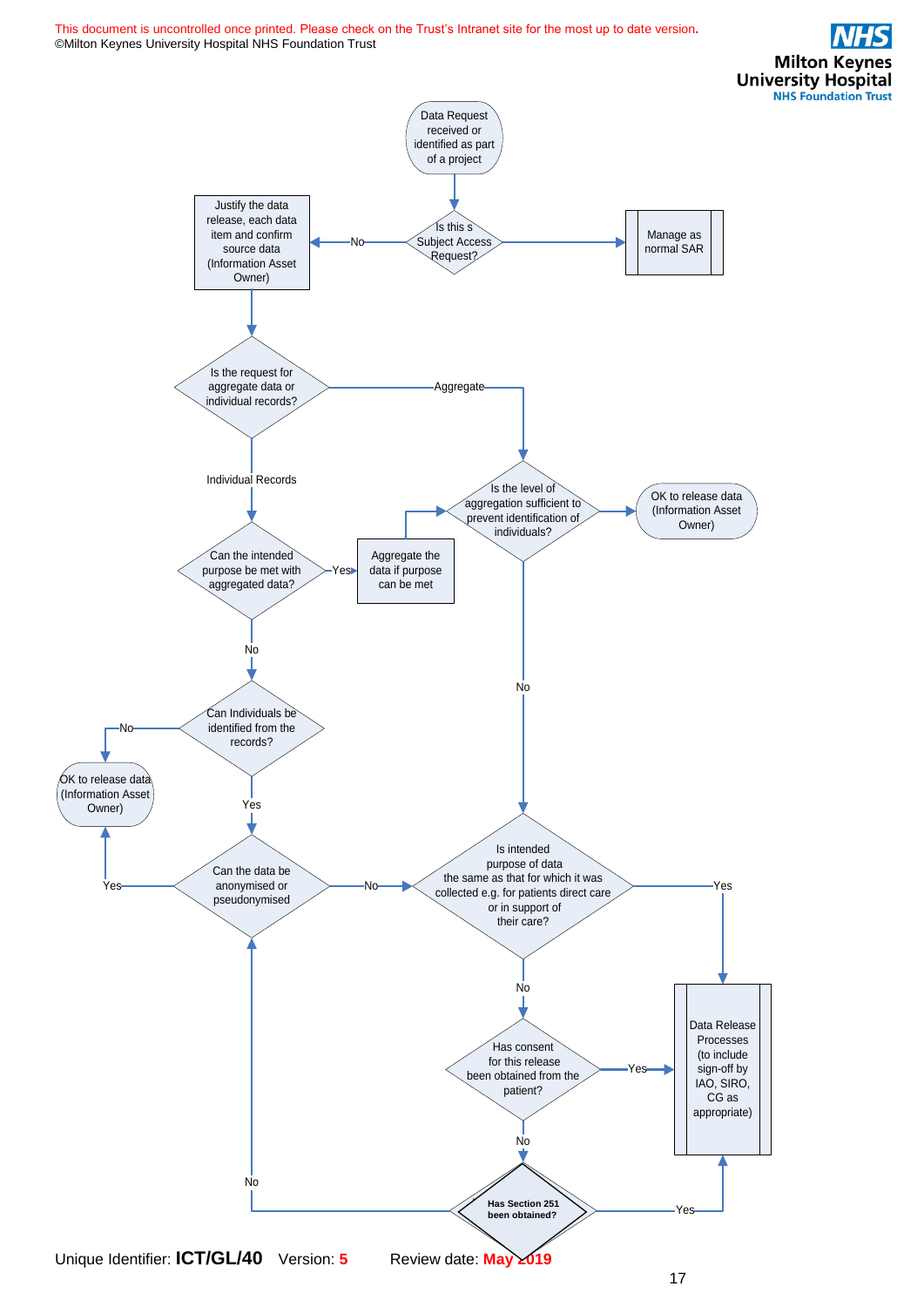

# <span id="page-17-0"></span>**11 Data Flow Mapping**

As part of The Data Protection Act 2018 including the GDPR Organisations must map their data and information flows in order both into the organisation to assess their Privacy risks.

### **Understand the information flow**

An information flow is a transfer of information from one location to another, for example:

- From department to department within the organisation.
- From The Trust to data external organisations, such as processors or suppliers

### **Describe the information flow and Identify key elements**

Walk through the information lifecycle to identify unforeseen or unintended uses of data. This also helps to minimise what data is collected. Make sure the people who will be using the information is consulted on the practical implications and considers the potential future uses of the information collected, even if it is not immediately necessary.

**Data items:** *What kind of data is being processed (name, email, address, etc.) and what category does it fall into (health data, criminal records, location data, etc.)?*

**Formats:** *In what format do you store data (hardcopy, digital, database, bring your own device, mobile phones, etc.)?* 

**Transfer method:** *How do you collect data (post, telephone, social media) and how do you share it internally (within your organisation) and externally (with third parties)?*

**Location:** *What locations are involved within the data flow (offices, the Cloud, third parties? Etc.)?*

**Accountability:** *Who is accountable for the personal data? Often this changes as the data moves throughout the organisation.*

**Access:** *Who has access to the data in question?*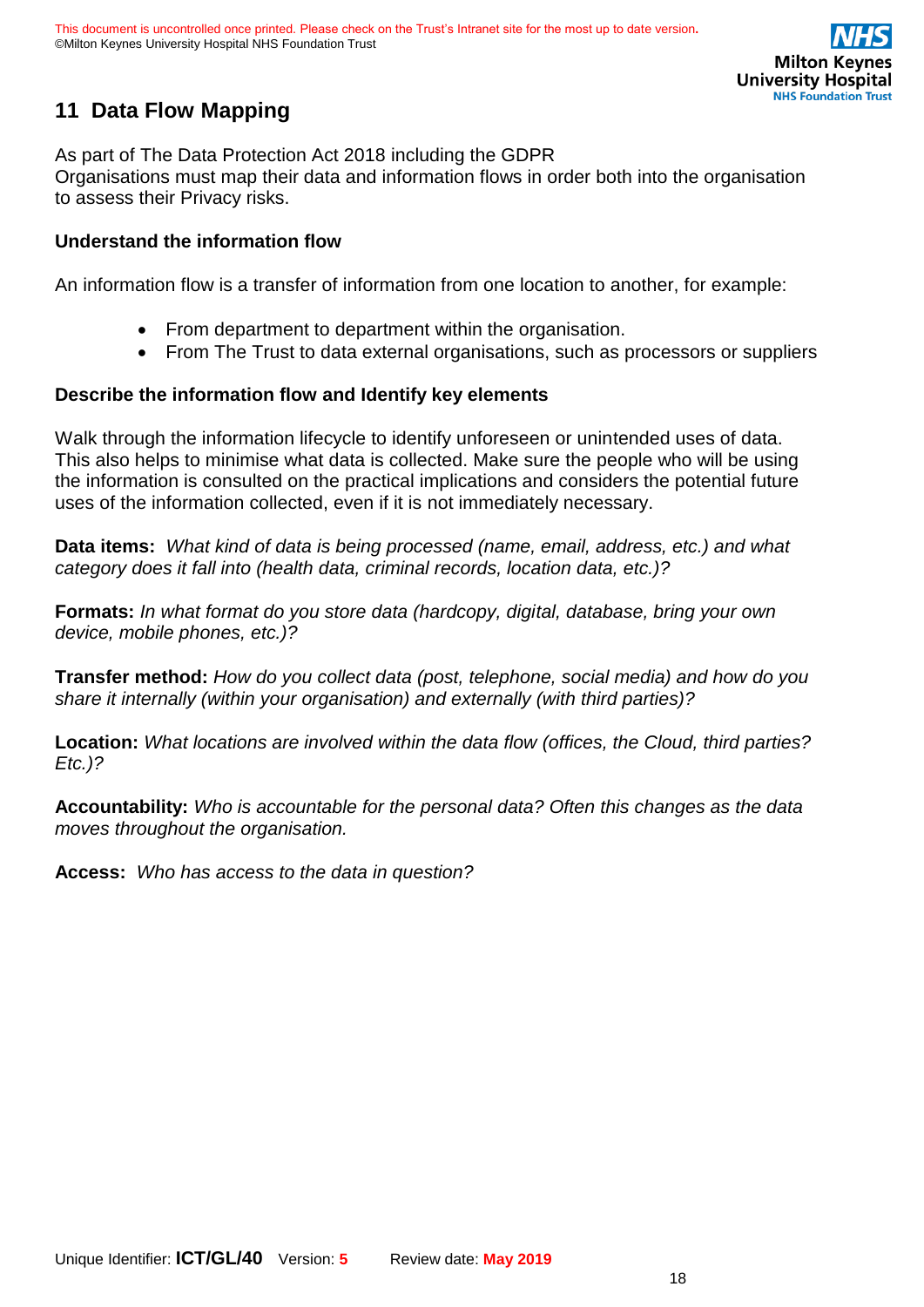### **Information Sharing**

The following sets out the obligations and commitments that staff must follow to ensure that legislation is not breached, and patients'/ clients'/ service users'/ families'/ carers'/ staff/ employees' (collectively referred to as "individual") confidentiality is maintained. The Data Protection Act 2018/GDPR, The Computer Misuse Act 1990, The Common Law Duty of Confidence and Human Rights Act 1998 play a major role in the use and protection of personal identifiable information.

This section should be read in conjunction with the rest of this policy.

### **Information Sharing Principles**

Sharing personal data is fundamental for the successful delivery and continuity of patient care.

Patient safety is paramount. If disclosure of confidential personal information is thought necessary in circumstances where, for example, a patient or other person is at serious risk from harm, and disclosure to an appropriate person would mitigate the risk, there is a legal right to breach confidentiality.

Consent to share will be sought from individuals who will be clear from the outset about why, what, how and with whom their personal information will, or could be shared, unless it is unsafe or inappropriate to do so.

Individuals must be confident that their personal information is stored safely and securely and that in the delivery of improved services and their privacy is not compromised.

Information sharing must be appropriate and proportionate for an organisation or practitioner to share information, it will be shared only with those organisations who need to have it, it will be necessary for the purpose that it is being shared, all decisions and reasons for sharing data will be recorded accurately.

- Information will be accurate and up to date; will be shared in a timely manner; will be shared securely; will be kept only as long as it is required and destroyed properly.
- Only the minimum information necessary for the purpose should be shared.
- When information needs to be shared, sharing complies with the law, guidance and best practice.
- Individuals' rights must be respected, particularly rights to confidentiality and security.
- Confidentiality must be adhered to unless there is a robust public interest or a legal justification in disclosure.

Wards and Departments should identify the circumstances when information is shared both on a regular basis and as a one-off. It is expected that any information sharing decision regarding a single individual at the point of care will be recorded in the clinical record. The details of the decision to share must be clearly recorded including whether consent has been obtained.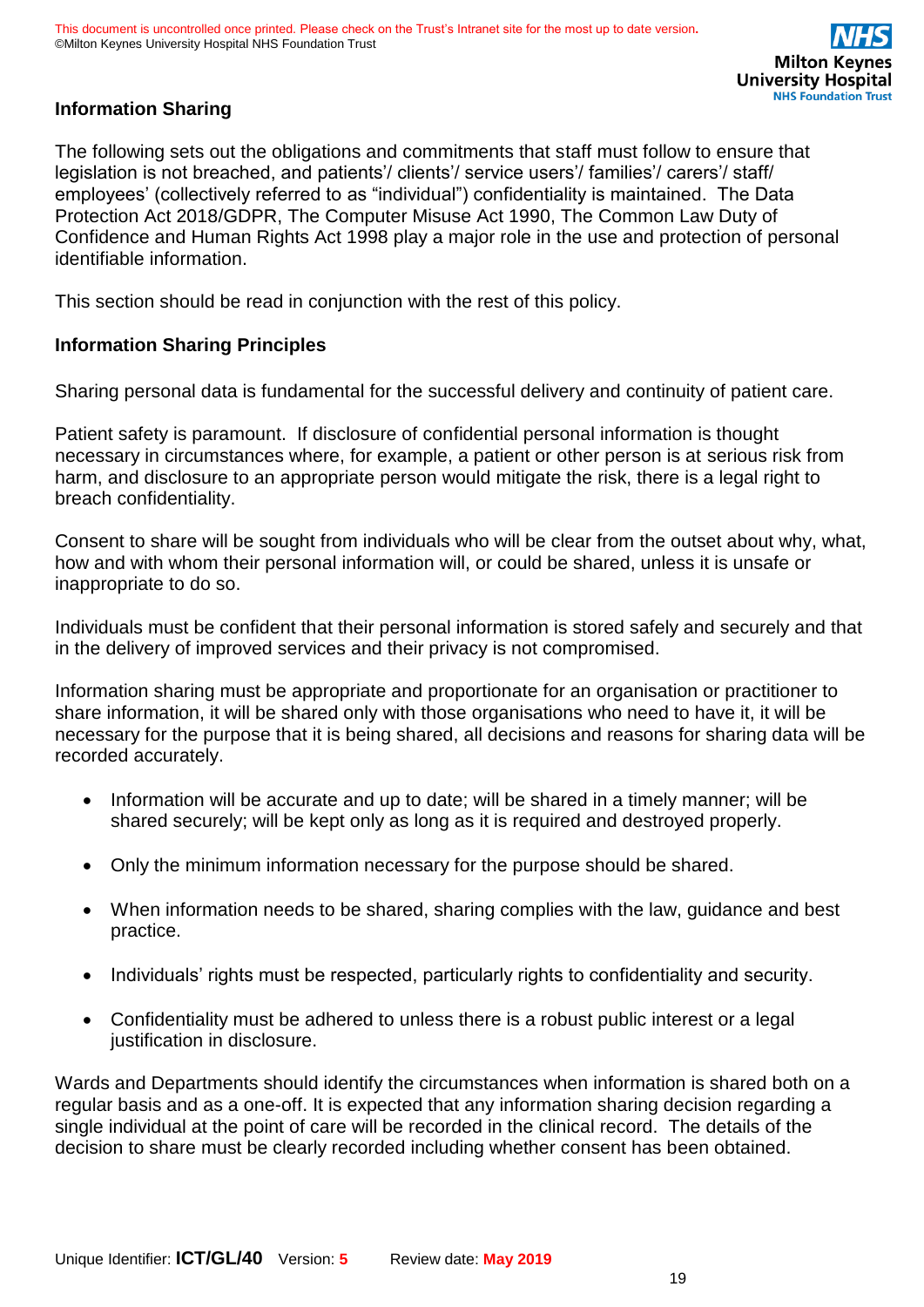### **Considerations to be taken into account before information is shared:-**

Are there any legal obligations to share information (for example a statutory requirement or a court order)?

The Trust must comply with Court Orders; however if there are concerns regarding the release of information to a third party, then arrangements can be made to release the information to the judge. The Information Governance team can provide guidance on a case by case basis

When patients give consent to disclosure of information about them you must make sure they understand what will be disclosed, the reasons for disclosure and the likely consequences therefore:-

- Explicit consent (must freely given)
- Be clear and concise.
- Make it easy for people to withdraw consent and tell them how.
- Keep evidence of consent who, when, how, and what you told people.
- Keep consent under review, and refresh it if anything changes.
- Avoid making consent to processing a precondition of a service.

The Trust will need to take extra care to show that consent is freely given, and should avoid overreliance on consent.

The Trust recognises the need to share patient information with other health organisations and other agencies in a controlled manner consistent with the interests of the patient and, in some circumstances, the public interest:-

- What is the sharing meant to achieve?
- Could the objective be achieved without sharing personal data?
- Is the sharing proportionate to the issue you are addressing?
- Only use confidential information when absolutely necessary.
- What do you need to tell people about the data sharing and how you will communicate that information?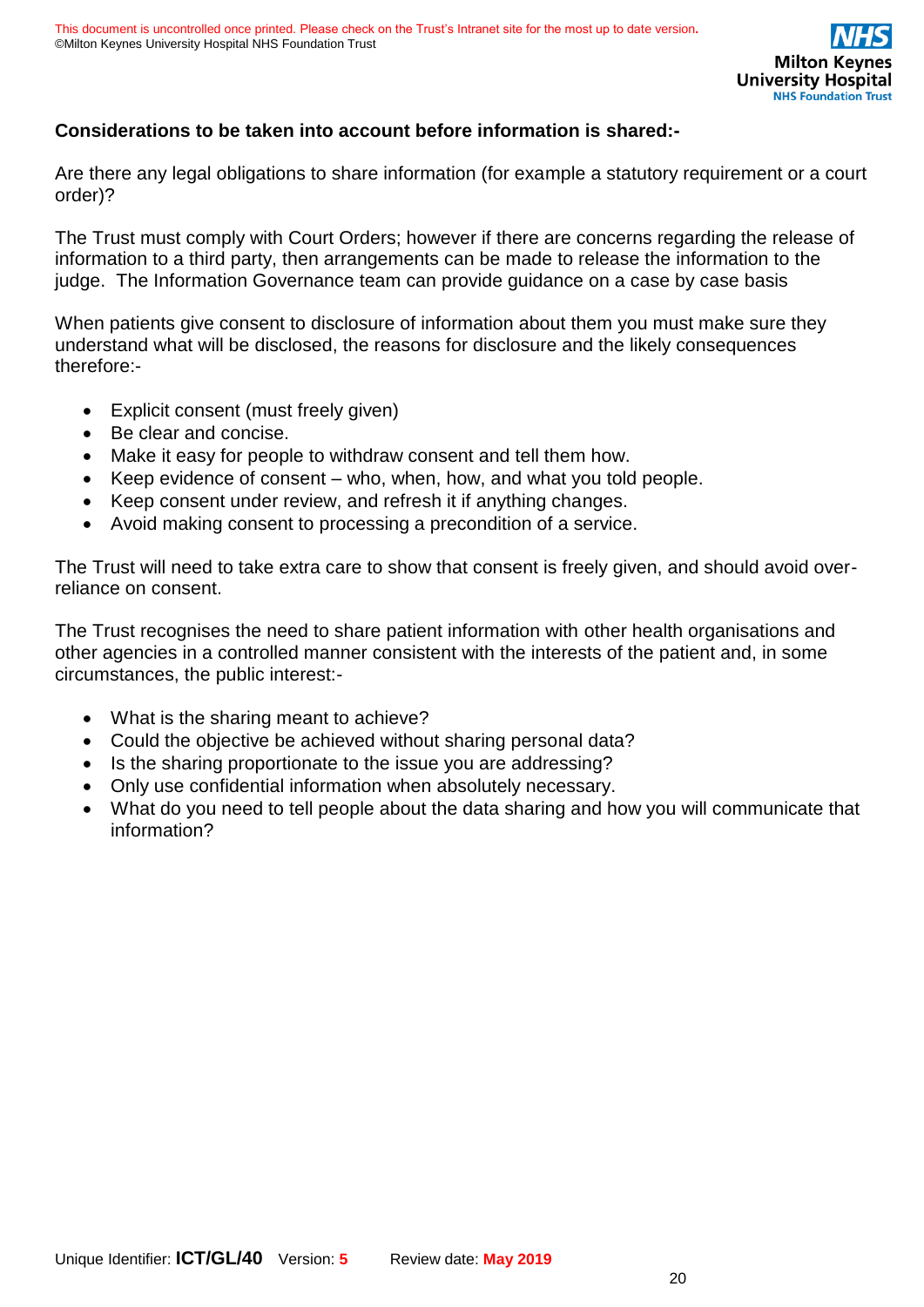### **Legal basis for sharing**

Data processing is only lawful if the Trust has a legal basis for the particular processing activity taking place, so it may be lawful for the Trust to use a particular set of data for one purpose but unlawful to use that same data in a different context.

|   | <b>Article 6 Lawful Processing</b>                                                                            |   | <b>Article 9 Conditions for Special Categories</b>                                                                                       |  |  |
|---|---------------------------------------------------------------------------------------------------------------|---|------------------------------------------------------------------------------------------------------------------------------------------|--|--|
|   | The data subject has given consent to the processing for                                                      |   | The Data Subject has given explicit consent to the processing for one                                                                    |  |  |
| Α | one or more specific purposes                                                                                 | А | or more specific purposes                                                                                                                |  |  |
|   | Processing is necessary for the performance of the                                                            |   | The processing is necessary for the purposes of exercising                                                                               |  |  |
|   | contract with the data subject; or                                                                            |   | obligations or rights of the controller or data subject under                                                                            |  |  |
| в |                                                                                                               |   | employment, social security or social protection laws                                                                                    |  |  |
|   |                                                                                                               |   | Processing is necessary to protect the vital interests of the data                                                                       |  |  |
|   | to take steps to enter into a contract                                                                        | С | subject or of another individual where the data subject is physically or                                                                 |  |  |
|   |                                                                                                               |   | legally incapable of giving consent                                                                                                      |  |  |
|   |                                                                                                               |   | Processing carried out by a not-for-profit body with a political,<br>philosophical, religious or trade union aim provided the processing |  |  |
| C | Processing is necessary in order to protect the vital                                                         | D | relates only to members or former members (or those who have                                                                             |  |  |
|   | interests of the data subject or another natural person                                                       |   | regular contact with it about those purposes) and provided there is not                                                                  |  |  |
|   |                                                                                                               |   | disclosure to a third party without consent                                                                                              |  |  |
|   | Processing is necessary for the performance of a task                                                         |   |                                                                                                                                          |  |  |
|   | carried out in the public interest or in the exercise of                                                      | Е | Processing relates to personal data which are manifestly made public                                                                     |  |  |
|   | official authority vested in the controller includes                                                          |   | by the data subject                                                                                                                      |  |  |
|   | processing of personal data that is necessary for:                                                            |   |                                                                                                                                          |  |  |
|   |                                                                                                               |   | Processing is necessary for the establishment exercise or defence of                                                                     |  |  |
|   | a) the administration of justice                                                                              | F | legal claims or whenever courts are acting in their judicial capacity.                                                                   |  |  |
| Е |                                                                                                               |   | Substantial Public Interest - A condition in this part of this Schedule                                                                  |  |  |
|   | b) the exercise of a function in either Houses of                                                             | G | is met only if, when the processing carried out, the controller has an                                                                   |  |  |
|   | Parliament                                                                                                    |   | appropriate policy document in place                                                                                                     |  |  |
|   | c) the exercise of a function conferred on a person by                                                        |   | This condition is met if the processing is necessary for health and                                                                      |  |  |
|   | an enactment, or                                                                                              |   | social care purposes.                                                                                                                    |  |  |
|   | d) the exercise of a function of the Crown., a Minister                                                       |   | "health or social care purposes" means:                                                                                                  |  |  |
|   | of the Crown or a government department                                                                       |   |                                                                                                                                          |  |  |
|   | Processing is necessary for the purposes of the legitimate                                                    |   |                                                                                                                                          |  |  |
|   | interests pursued by the controller or by a third party,                                                      |   |                                                                                                                                          |  |  |
|   | except where such interests are overridden by the<br>interests of fundamental rights and freedoms of the data |   | a) preventative or occupational medicine                                                                                                 |  |  |
|   | subject which require protection of personal data, in                                                         |   |                                                                                                                                          |  |  |
| F | particular where the data subject is a child                                                                  | н |                                                                                                                                          |  |  |
|   | Point (f) of the first subparagraph shall not apply to                                                        |   |                                                                                                                                          |  |  |
|   | processing carried out by public authorities in the                                                           |   | b) the assessment of the working capacity of an employee                                                                                 |  |  |
|   | performance of their tasks.                                                                                   |   |                                                                                                                                          |  |  |
|   |                                                                                                               |   | c) medical diagnoses                                                                                                                     |  |  |
|   |                                                                                                               |   | d) the provision of health care or treatment                                                                                             |  |  |
|   |                                                                                                               |   | e) the provision of social care, or                                                                                                      |  |  |
|   |                                                                                                               |   | f) the management of health care systems or services or social<br>care systems or services                                               |  |  |
|   |                                                                                                               |   | Public Health - This condition is met if the processing :                                                                                |  |  |
|   |                                                                                                               |   | a) is necessary for reasons of public interest in public health                                                                          |  |  |
|   |                                                                                                               |   | and                                                                                                                                      |  |  |
|   |                                                                                                               | ı | b) is carried out $\_$                                                                                                                   |  |  |
|   |                                                                                                               |   | i by or under the supervision of a health professional, or                                                                               |  |  |
|   |                                                                                                               |   | ii by another person who in the circumstances owes a duty                                                                                |  |  |
|   |                                                                                                               |   | of confidentiality under an enactment or rule of law                                                                                     |  |  |
|   |                                                                                                               |   | Archiving, Research and Statistics – this condition is met if the                                                                        |  |  |
|   |                                                                                                               |   | processing:<br>a) is necessary for the archiving purposes, scientific or historical                                                      |  |  |
|   |                                                                                                               | J | research purposes or statistical purposes                                                                                                |  |  |
|   |                                                                                                               |   | b) is carried out in accordance with Aritic 8991) of the GDPR (as                                                                        |  |  |
|   |                                                                                                               |   | supplemented by section 18), and                                                                                                         |  |  |
|   |                                                                                                               |   | c) is in the public interest                                                                                                             |  |  |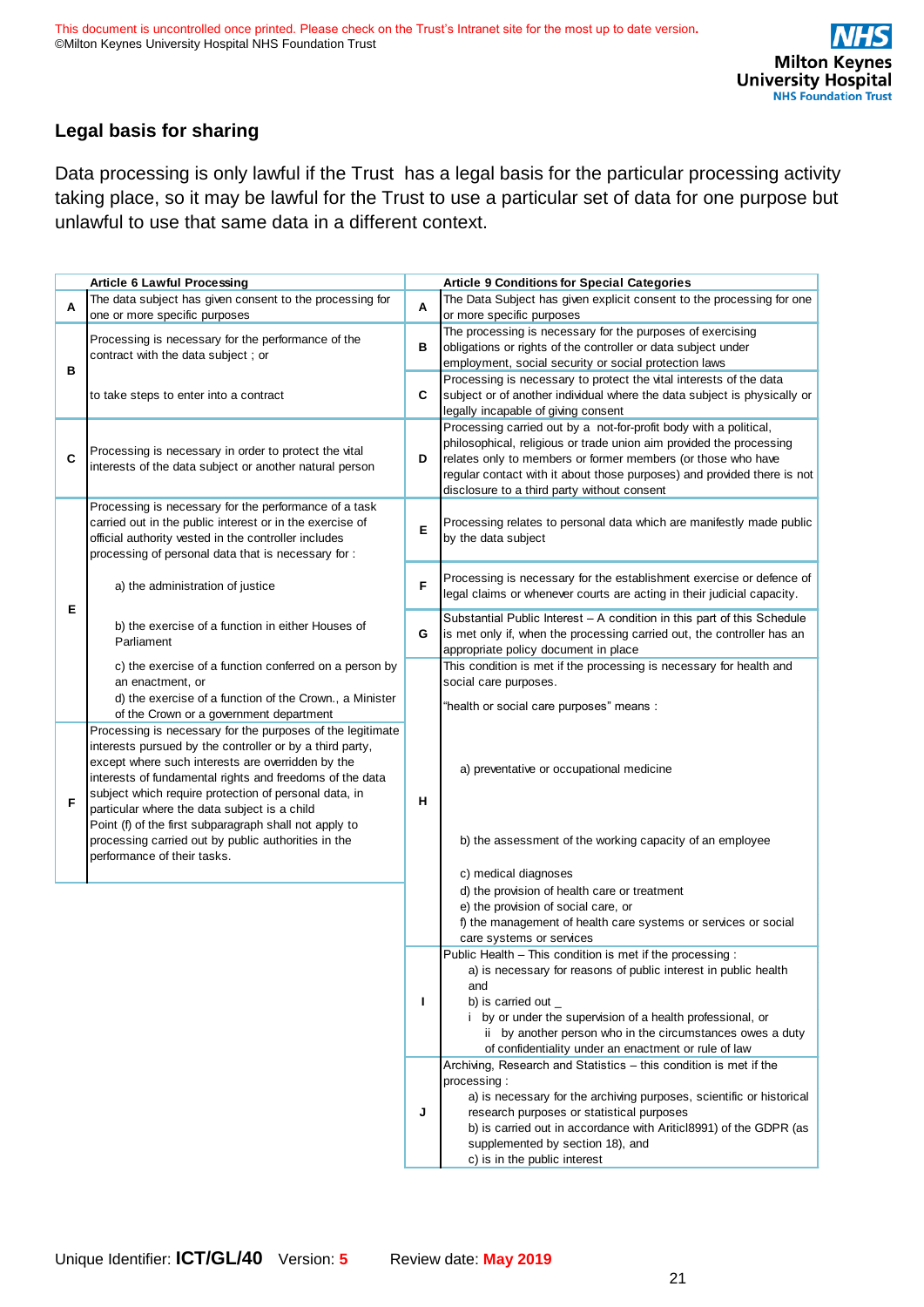

### **Patients who wish to opt-out of Sharing**

In some circumstances patients may wish to opt-out of sharing their information for indirect care If a patient wishes to opt-out you should direct them to the NHS digital website to complete the national opt out form <https://digital.nhs.uk/services/national-data-opt-out-programme>

### **Patient Choice**

Patients generally have the right to object to the use or disclosure of confidential information that identifies them, and need to be made aware of this right. Sometimes if patients choose to prohibit information being disclosed to other health professionals involved in providing care, it might mean that the care that can be provided is limited and in extremely rare circumstances, that it is not possible to offer certain treatment options. Patients must be informed if their decisions about disclosure have implications for the provision of care or treatment.

### **Children and Young People**

Young people aged 16 or 17 are presumed to be competent for the purpose of consent to treatment and are therefore entitled to the same duty of confidentiality as adults. Children under the age of 16 who have the capacity and understanding to take decisions about their own treatment are also entitled to make decisions about the use and disclosure of information they have provided in confidence.

However, where a competent young person or child is refusing treatment for a life threatening condition, the duty of care would require confidentiality to be breached (in the best interest of the patient) to the extent of informing those with parental responsibility for the child who might then be able to provide the necessary consent to the treatment.

In other cases, consent should be sought from a person with parental responsibility if such a person is available. It is important to check that persons have a proper authority (as parents or guardians).

### **Seeking and Recording Consent**

Who is responsible for seeking consent for "Non Healthcare Purposes"? Ideally, the senior health professional involved in the care of the patient should seek consent for non-healthcare purposes. The health professional should be supplied with all the necessary supporting information to appropriately inform the patient of the proposed use of their information and to answer any questions or queries arising.

*Consent must be obtained prior to the information being used for other non-healthcare purposes.*

To ensure that consent is appropriately sought the following should be applied:

- Explicit consent must freely given
- Be clear and concise.
- Make it easy for people to withdraw consent and tell them how.
- Keep evidence of consent who, when, how, and what you told people.
- Keep consent under review, and refresh it if anything changes.
- Avoid making consent to processing a precondition of a service.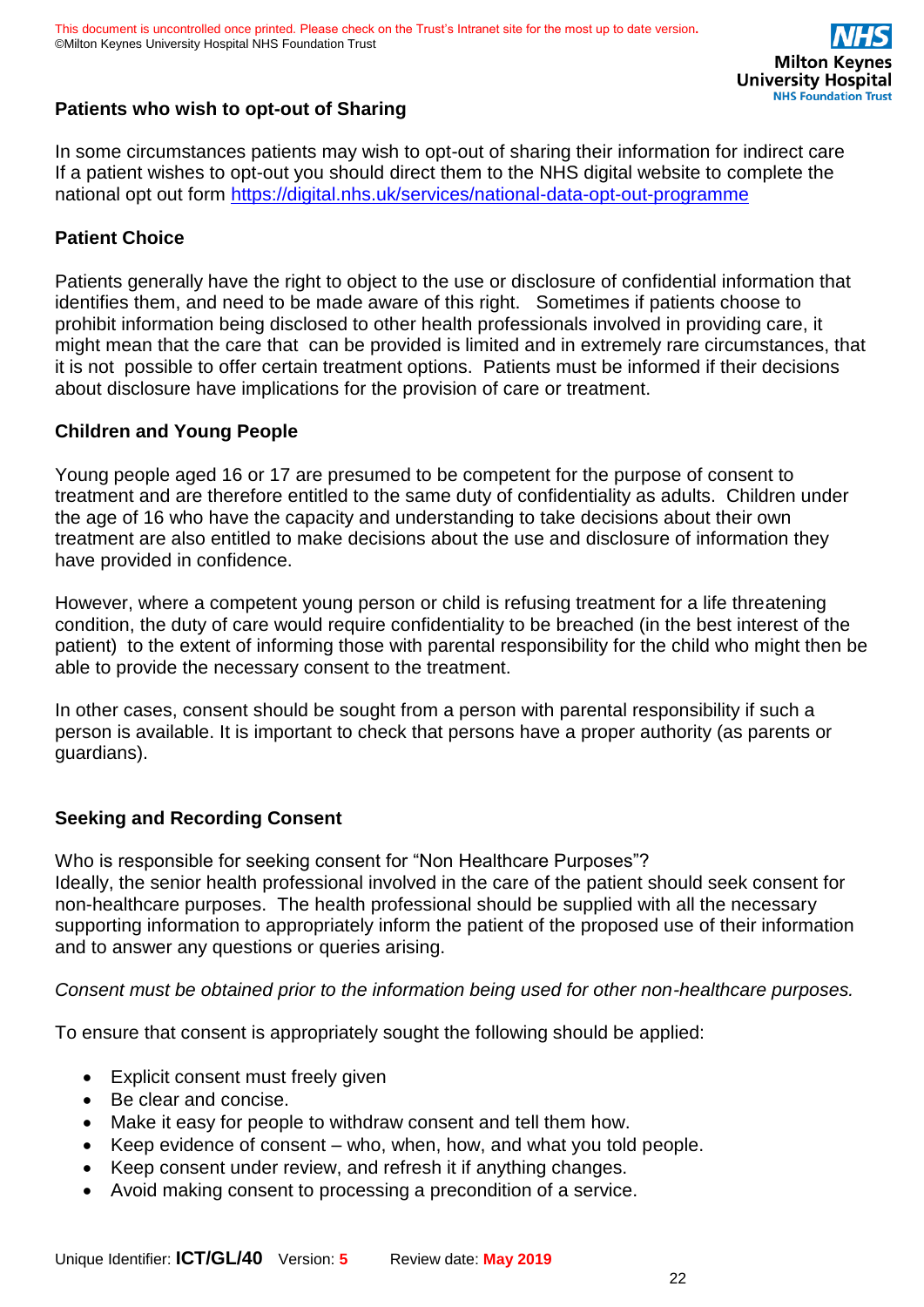The Trust will need to take extra care to show that consent is freely given, and should avoid over-reliance on consent.

### **Disclosure**

### Legally Required to Disclose

Some statutes place a strict requirement on clinicians or other staff to disclose information. Care should be taken however to only disclose the information required to comply with and fulfil the purpose of the law. If staffs have a reason to believe that complying with a statutory obligation to disclose information would cause serious harm to the patient or another person, then they should seek legal advice. Consent of the patient or data subject is not always required but he/she should be informed preferably prior to disclosure, unless, informing the data subject is likely to place them or another person at risk.

#### Legally Permitted to Disclose

Legislation may also create a statutory gateway that allows information to be disclosed by an NHS body where previously it might have been unlawful to do so e.g. Section 115 of the Crime & Disorder Act 1998.

#### Disclosing (Sharing information with others) information with appropriate care

The key principle of the duty of confidence is that information confided should not be used or disclosed further in an identifiable form except as originally understood by the confider, without his or her permission.

### **Legal Restrictions on Disclosure**

There are two particular areas where there are legal restrictions on disclosing information and NHS organisations should take the necessary steps to secure any information capable of identifying an individual is not disclosed. These are:-

• Sexually Transmitted Diseases (STD)

Sexually transmitted diseases include HIV and AIDS. Information shall not be disclosed except:

- Where there is explicit consent
- For the purpose of communicating that information to a medical practitioner, or to a person employed under the direction of a medical practitioner in connection with the treatment of persons suffering from such disease or the prevention of the spread thereof; and for the purpose of such treatment or prevention.
- Human Fertilisation & Embryology

### **Identify enquirers, so that information is only shared with the right people.**

Staff should check that any callers, by telephone or in person, are who they say they are. There can be a significant risk of harm to a patient through impersonation by those seeking information inappropriately. Seek official identification or check identity by calling them back (using an independent source for the phone number).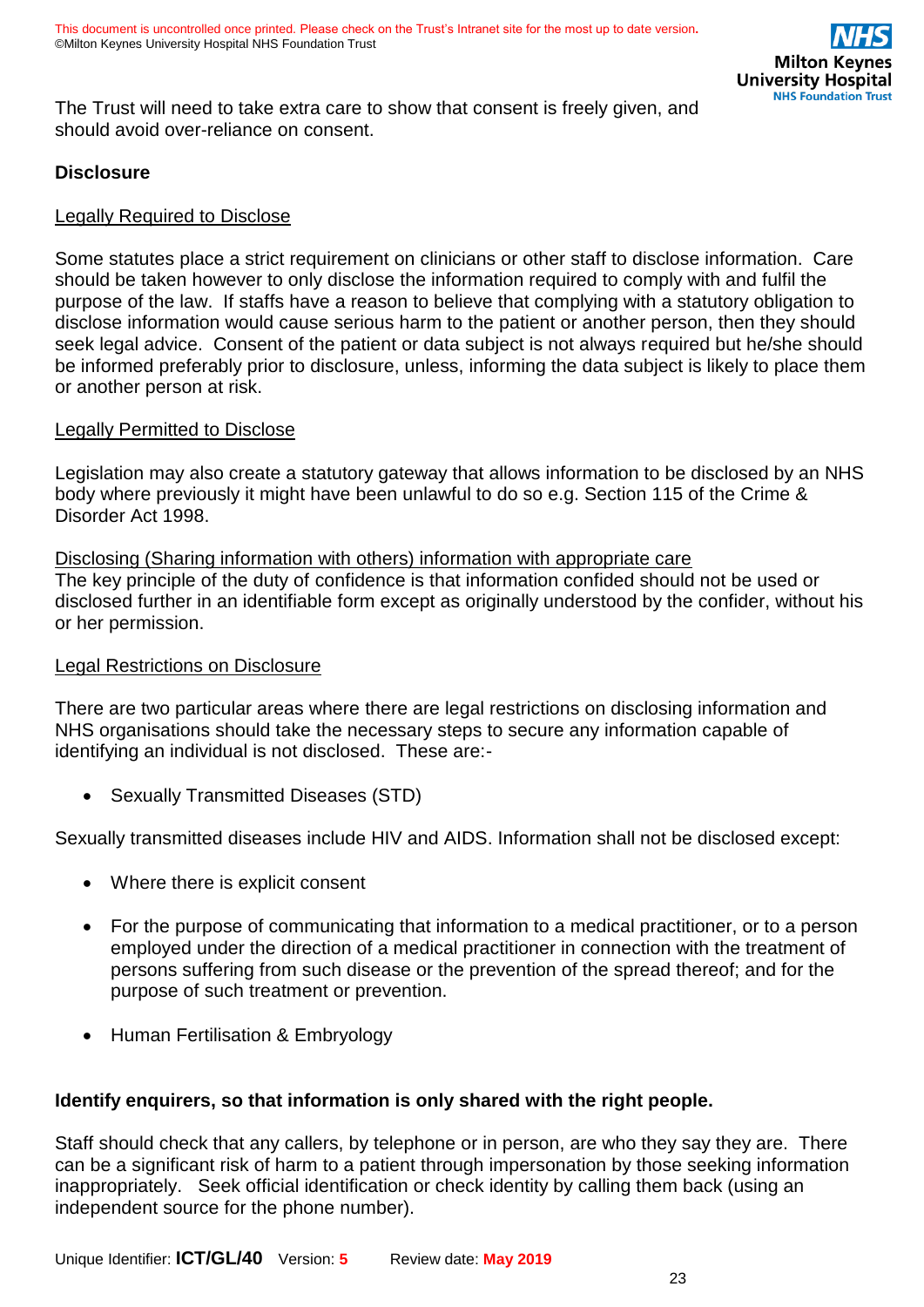Check that they have a legitimate right to have access to that information and you have the right to disclose it.

### **Ensure that appropriate standards are applied for e-mails, faxes and post**

Care must be taken, particularly with confidential clinical information, to ensure that the means of transferring it from one location to another are as secure as they can be, you should follow guidelines in this policy.

#### **Share the minimum necessary to provide safe care or satisfy other purposes.**

This must clearly be balanced against the need to provide safe care where missing information could be dangerous. It is important to consider how much information is needed before disclosing it. Simply providing the whole medical file is generally needless and inefficient (for both parties), and is likely to constitute a breach of confidence. The Caldicott Principles should always be applied.

### **Safeguarding Children and Young People**

The general principles of consent and confidentiality apply to situations involving safeguarding issues. There are areas which are more complicated, particularly over disclosure without consent and disclosure of information relating to family members rather than to the index case.

For further information on safeguarding please liaise with the safeguarding team and refer to [Safeguarding Children Policy](https://intranet.mkuh.nhs.uk/further-reading)

# <span id="page-23-0"></span>**13 Data Protection Impact Assessment (DPIA)**

Data protection impact assessments (also known as privacy impact assessments or DPIAs) are tools which will help The Trust to identify the most effective way to comply with their data protection obligations and meet individuals' expectations of privacy. An effective DPIA will allow organisations to identify and fix problems at an early stage, reducing the associated costs and damage to reputation, which might otherwise occur.

DPIA's are structured risk assessments of the potential impact on privacy for a new or significantly changed process.

You should be aware that proposals that indicate a risk may still be adopted because it is possible that the risks can be mitigated or that the requirement is vital to the interests of the Trust making some risk acceptable.

### **DPIA's assist The Trust to:**

- Anticipate and address the likely impacts
- Identify privacy risks to individuals
- Foresee problems
- Negotiate solutions
- Protect the Trust's reputation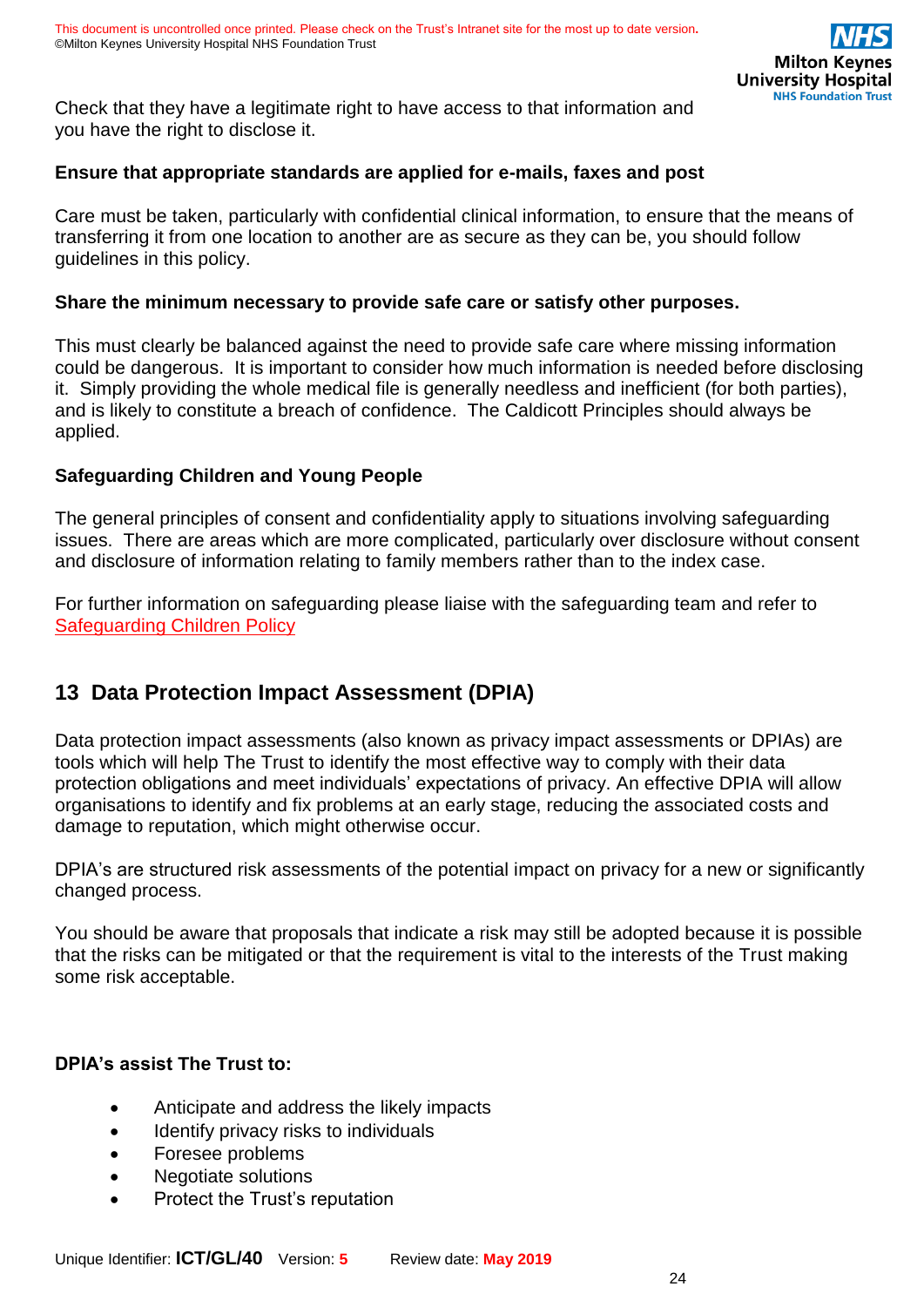

### **When do you need to conduct a DPIA?**

You **must** carry out a DPIA when:

- there are changes proposed to the way the Trust manages its person identifiable data or
- an introduction of a new system,
- Data Protection impact assessment (DPIA) needs to be completed before the change or installation.

### **Who should conduct a DPIA**

If it has been confirmed that the project/change contains person identifiable information, it is the responsibility of the Project Manager (for new projects) or the Asset Owner to ensure that a DPIA is conducted and documented.

All DPIA's **must** be submitted to the Information Governance Steering Group, or if required urgently can be considered by the Trusts SIRO and ratified and recorded in the minutes of the Information Governance Steering Group at a subsequent date.

#### **What information should the DPIA contain?**

- A description of the processing and the purposes
- An assessment of the risks to individuals.
- The measures in place to address risk, including the security and to demonstrate that you comply the law.
- A DPIA can address more than one project.

**Please note – A Data Protection Impact Assessment should only be considered if the system or process involved contains person identifiable information. If this is not the case then there is no requirement to undertake a DPIA at this time.**

For all assessments please use the **Data Protection Impact Assessment Template**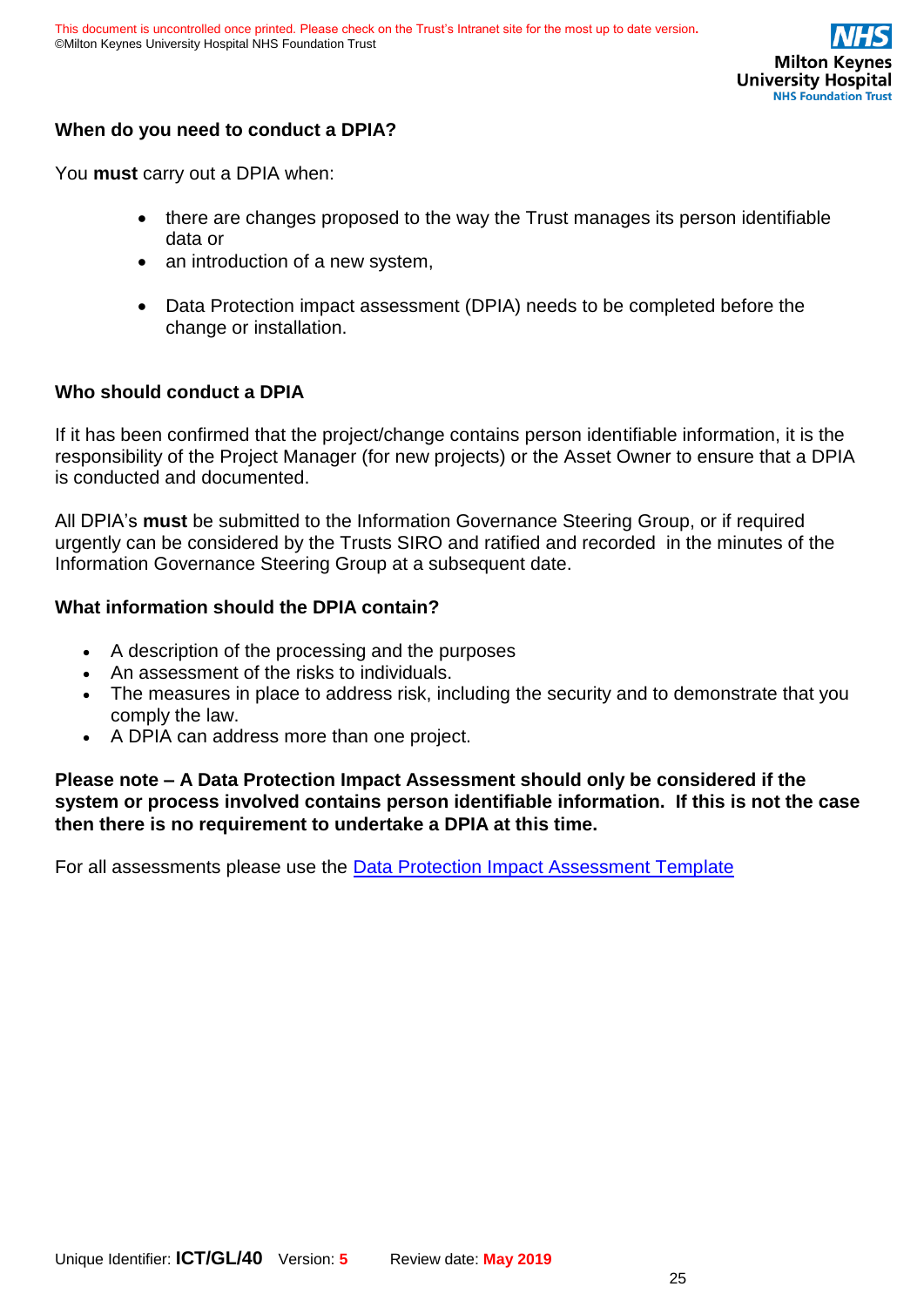<span id="page-25-0"></span>

Unique Identifier: **ICT/GL/40** Version: **5** Review date: **May 2019**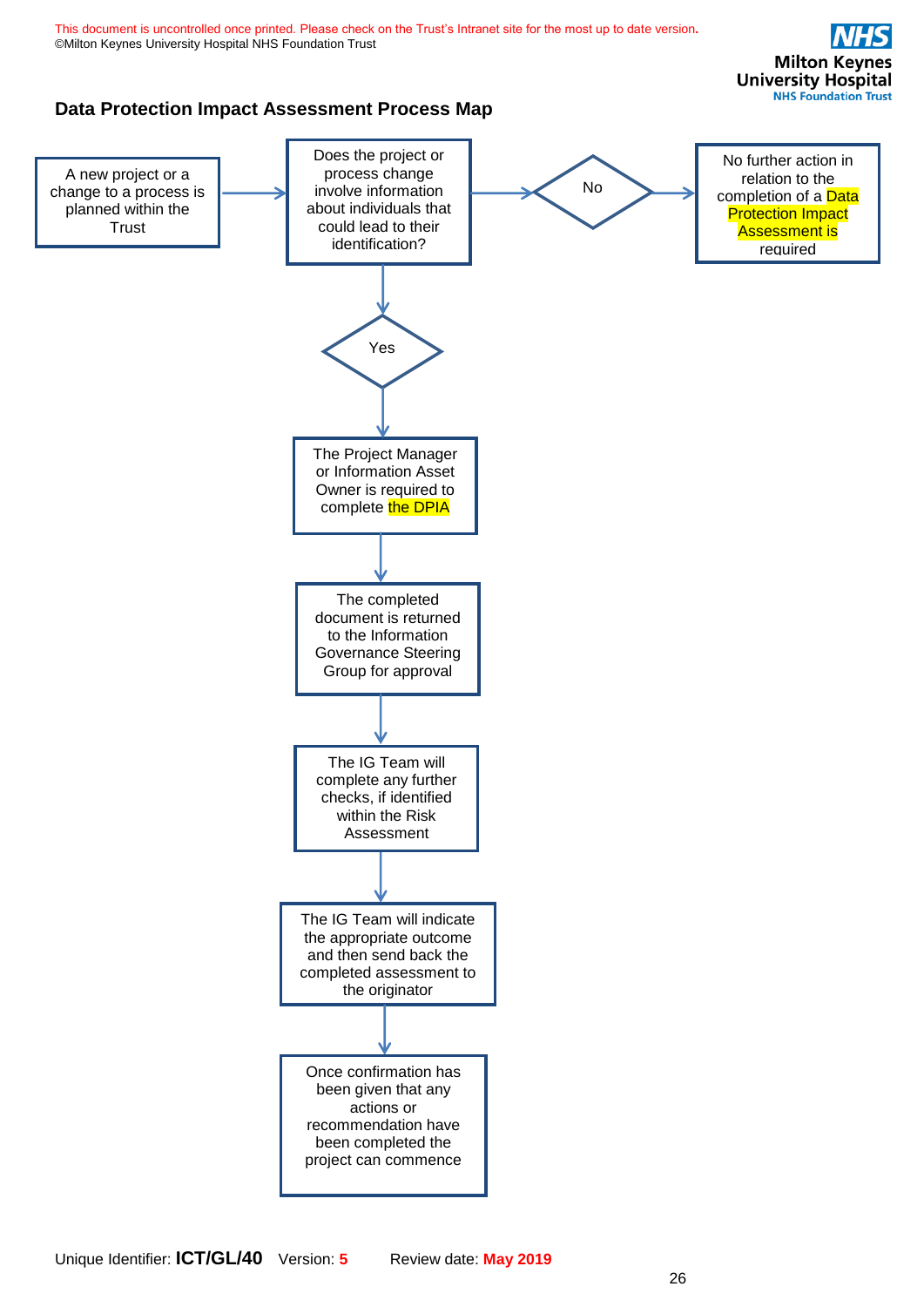

# **14 Information Asset Register**

#### **Departmental Information Asset Register**

An Information Asset Register (IAR) is a simple way to help you understand and manage your Organisations information assets and the risks to them. It is important to know and fully Understand what information you hold in order to protect it and be able to exploit its potential.

Each department is responsible for creating an Information Asset Register for its key information.

#### **What is an information asset?**

An information asset is a single set of information (whether electronic or physical) that is held by, and is valuable to, the Trust.

This will include:-

• Documents that relates to the operational running of your department or the Trust and documents containing personal data – that is, information that can be used to identify a living person either directly or indirectly.

For example, a typical department might have information in some or all of the following categories:

- Databases or records about staff, patients, contractors or others
- HR files and folders which include personal data, for example job titles, grades, salaries
- Departmental health and safety records
- Audits undertaken by the department
- Project files
- Minutes of meetings
- **Budgets**
- **Complaints**

For further guidance and documentation please contact the Information Governance Department on 85044

#### **Trust Systems Information Asset Register**

A Trust wide system which holds and processes personal Identifiable data must have an Information Asset Owner. The owner must ensure that they have registered the system with the Information Governance Department and have the relevant documentation. I.e. Policy, third party agreements, business continuity plans, Training and guidance documents in place for that system and ensure they are kept accurate and up to date. .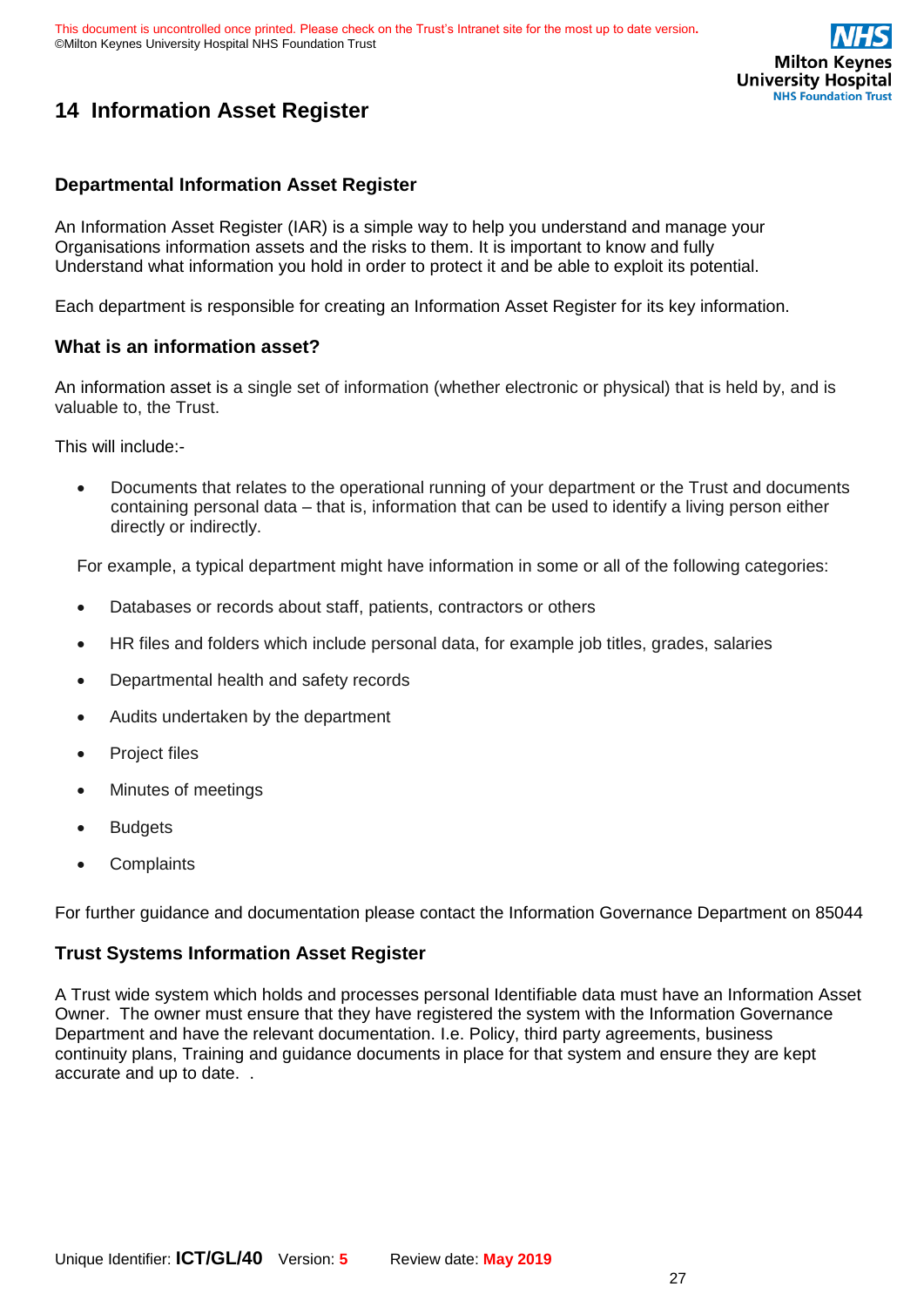

# <span id="page-27-0"></span>**15 Third Party Agreements**

The Importance of robust Information Governance has risen rapidly in recent years following concerns about the security and confidentiality of Public Sector Data.

It is important that all Third Parties protect the Trust's information in line with Trust standards and Government Legislation.

All staff engaging a Third Party who may process information on behalf of the Trust must have obtained a signed agreement before commencement of the contract.

Third Parties are individuals and organisations outside of the Trust which fall into the following categories these will include, but not be limited to:

- Hardware and software maintenance and support staff
- Cleaning, catering, security guards and other outsourced support services
- Temps/agency staff
- Staff working within the Local Health Community
- External IT support staff
- Suppliers (including Suppliers of IT goods, systems or services)

It is important that all Third Parties protect the Trust's information in line with Trust standards and Government Legislation and therefore this must be adhered to when engaging Third Parties to maintain the confidentiality of our Personal Identifiable Data (PID) and Business Critical information.

A copy of the agreement can be found on the Trusts intranet site [here](file:///C:/Users/hlwalker/AppData/Local/Microsoft/Windows/INetCache/Policies%20&%20Procedures/1%20Live%20Policies/Solicitors%20Trust%20Third%20Party%20Agreement%20version%20Final%204.doc)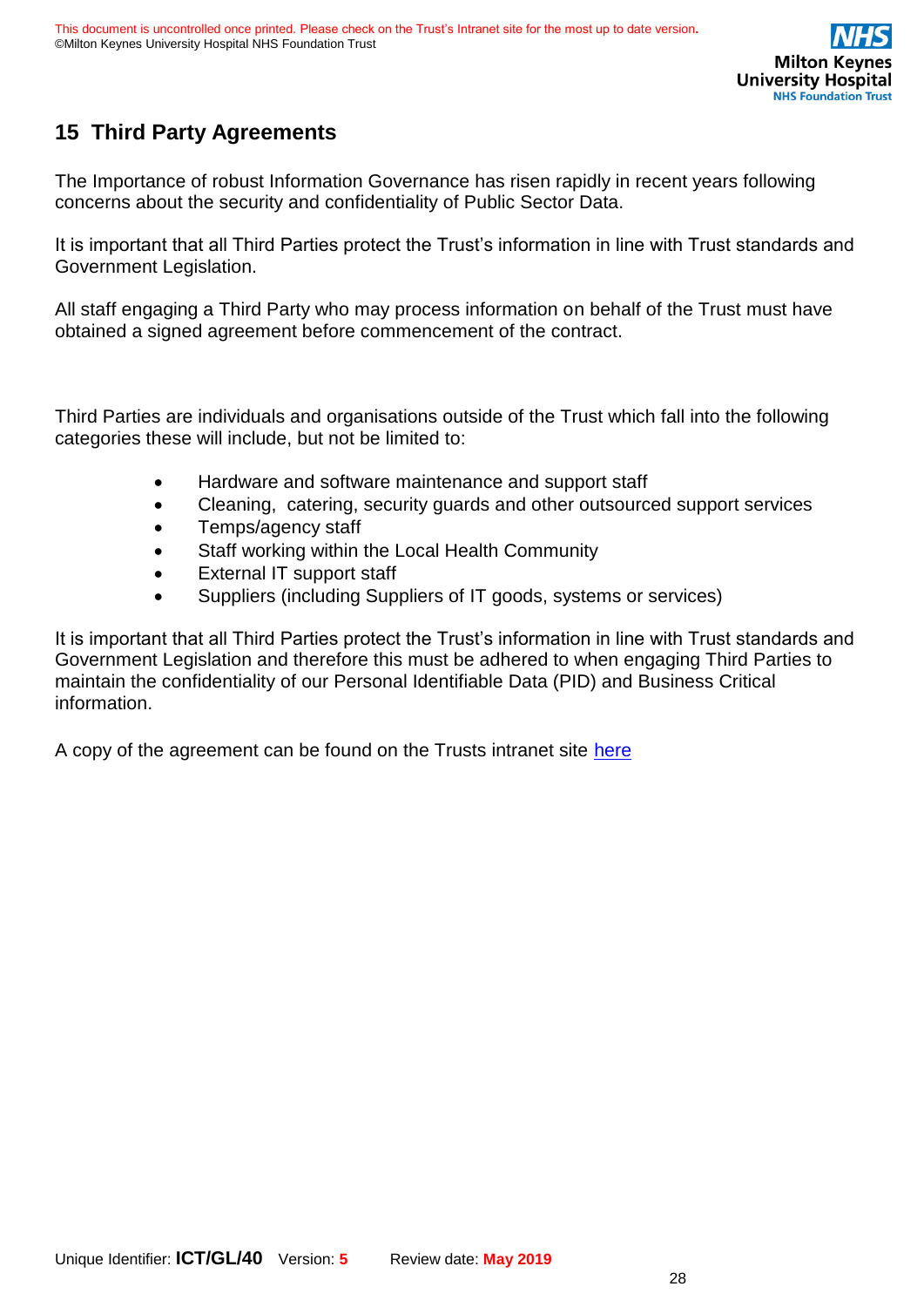

# <span id="page-28-0"></span>**16 Safe haven**

The Caldicott Report and more recently the Information Governance Toolkit has extended the concept of Safe Haven to all transfers of patient information and to ensure all routine inbound/outbound flows of patient-identifiable data both internally and externally are mapped.

### *Safe Haven comprises the facilities to restrict access by authorised users to identifiable data for the purpose of supporting de-identification, which in turn means that:*

- The facilities can only be used by a small number of authorised staff sufficient to perform the functions and provide cover and back-up to ensure continuity of service.
- Authorisation of the staff performing the roles in the New Safe Haven should be through the Caldicott Guardian and the equivalent of local Registration Authority processes for accessing Spine based application.
- The systems (or sub-systems) used for the data transition processes must have appropriate access control mechanisms to restrict access to authorised users for specific purpose of supporting de-identification processes.
- The Safe haven may have a physical location, but it is only essential in the case of relevant paper based data flows, such as faxes.
- Safe haven can also be defined in terms of access control and data management arrangements as these indicate which data can be accessed by what means and by whom.
- Where Trust staff want to send personal information to other Trust locations or other agencies they should be confident that it is being sent to a location which ensures the security of that data.

### **Physical Security**

- This could be a room that is locked or accessible via swipe access or a coded key pad known only to authorised personnel ;
- The office or workspace should be sited in such a way that only authorised staff can enter that location i.e. it is not an area which is readily accessible to any member of staff who work in the same building or office, or any visitors;
- Manual paper records containing personal identifiable information should be stored in locked cabinets where possible ;
- Clear desk policy wherever possible should be in use ;

### **Fax Machines**

The Trust is committed to reducing the use of faxes as this is not a secure method of transfer. It is important that information sent by fax is secure. Please refer to the Trusts basic rules for secure working [leaflet.](file:///C:/Users/hlwalker/AppData/Local/Microsoft/Windows/INetCache/Content.Outlook/Booklets/Basic%20rules%20for%20secure%20working%20GDPR%20Vr7.doc) Discharge Summaries can no longer be sent by fax.

### **Communication by post**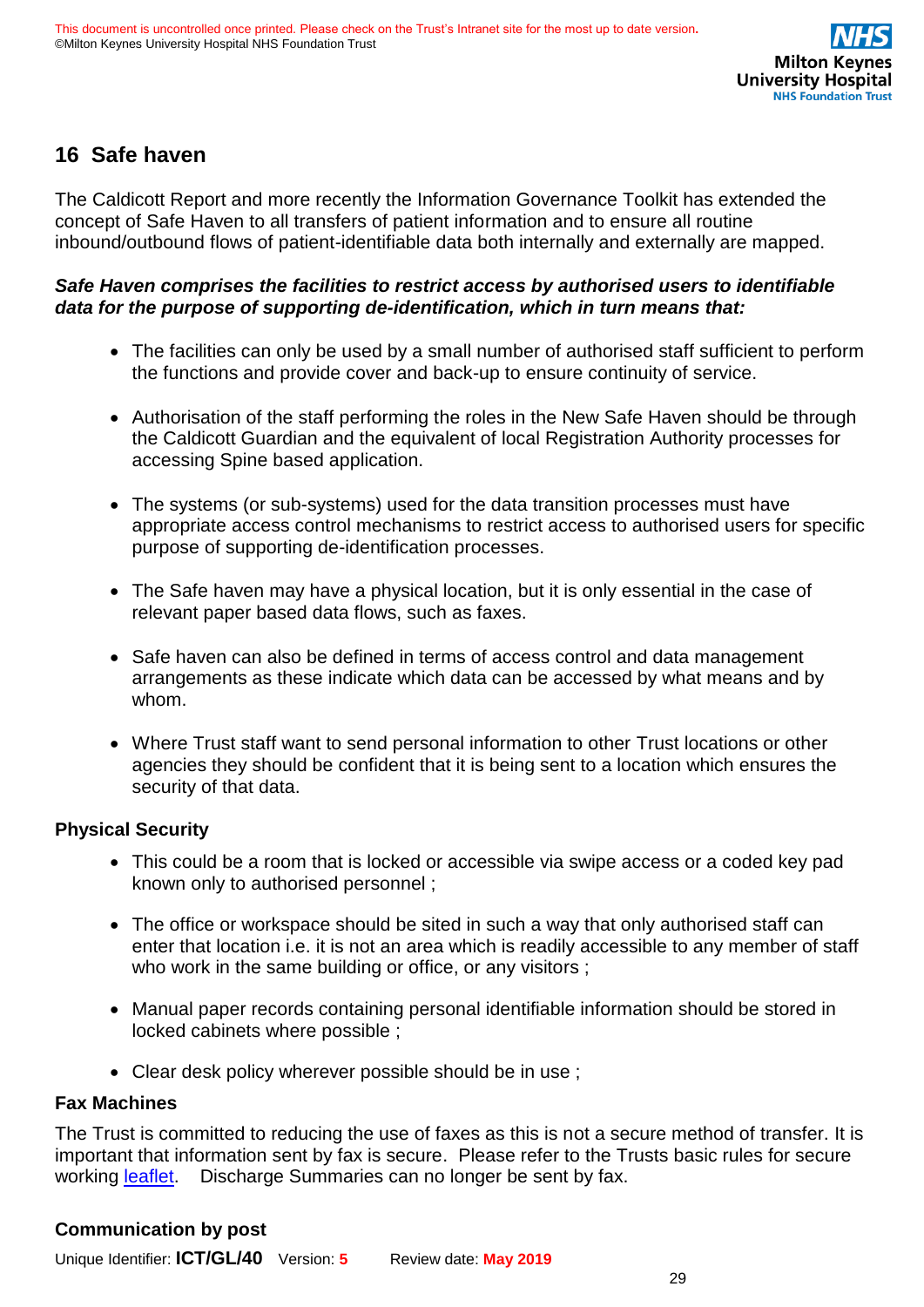Information sent by post should be addressed correctly.

### **Communication by Telephone**

Information should not be given out over the Telephone unless staffs is sure that the person requesting the information is who they say they are and that they have a right to receive the information. Please refer to the Trusts guidance leaflet on Telephone communication [here](file:///C:/Users/hlwalker/AppData/Local/Microsoft/Windows/INetCache/Content.Outlook/Booklets/Basic%20rules%20for%20secure%20working%20GDPR%20Vr7.doc)

### **Electronic Systems**

Access to any PC/system must be password protected. Staff must not allow others to access the Trusts systems under their user ID or share their password. Please refer to the Trusts guidance leaflet on passwords [here](file:///C:/Users/hlwalker/AppData/Local/Microsoft/Windows/INetCache/Content.Outlook/Booklets/Basic%20rules%20for%20secure%20working%20GDPR%20Vr7.doc)

Access to systems will be given on a need to know basis and in line with the employee's job role.

Personal Information displayed on a PC monitor must not be left unattended.

The default timeout period before the PC automatically locks will be 10 or 15 minutes depending on the user.

#### *To lock a computer - press ctrl-alt-delete.*

Information should be held on the organisation's network servers, not stored on your desktop or local hard drives. Staff should be aware of the high risk of storing information locally and take appropriate security measures.

Staff are reminded it is essential that they log out of clinical systems once their session has finished, taking extra care using the computers on wheels (WOW). Leaving computer screen open containing confidential information is an information security breach and renders your access open to abuse. This could result in disciplinary action.

Great care should be taken in sending personal information especially where the information may be of a clinical nature – it should be encrypted and procedures undertaken to ensure that the correct person has received it. Please refer to the Email section within this policy

When using Registration Authority Smartcards staff must ensure they abide by the terms and conditions of use, please refer to the NHS digital guidance [here](https://digital.nhs.uk/services/registration-authorities-and-smartcards/spine-2-care-identity-service-if-not-own-section/care-identity-service-guidance-leaflets)

### **Group/Individual Job Role (Logical Concept)**

### *This refers to a group of staff or individuals who are non-clinical that are perceived as safe havens due to the job role they perform and can view patient identifiable information i.e.*

- Medical Records
- IT to include Back Office
- Access to Health
- Finance
- Data Quality
- Information
- Patient Experience
- Information Governance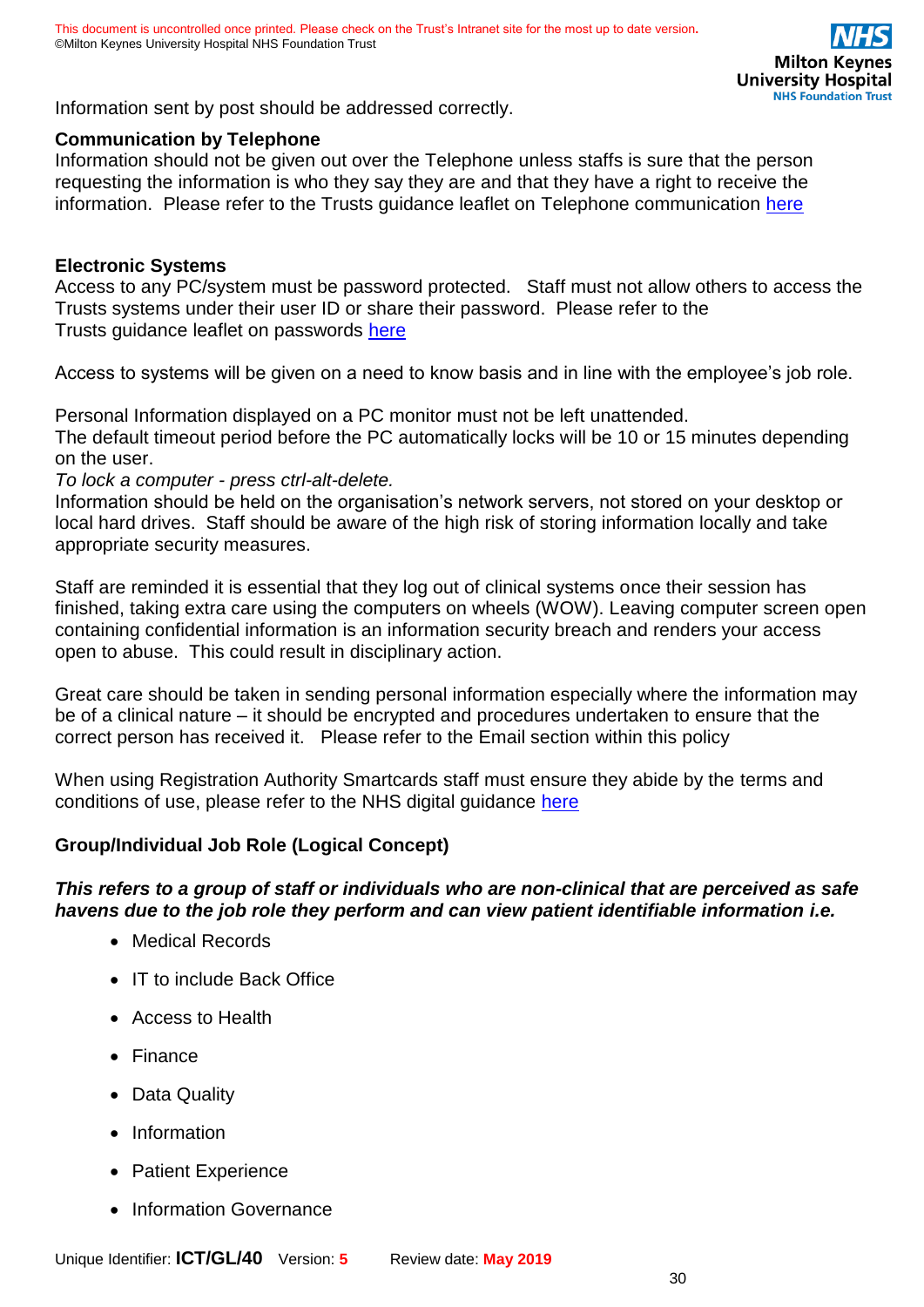

- General Office
- Litigation Office

### **Verbal Communication**

Requests for patient identifiable information must be verified to confirm the requester, are who they say they are and that they have a right to receive the information.

Where possible the staff member should ring the requester on the telephone number we have on record or by ringing the organisations switchboard and asking for that person.

If information is requested by the Police staff should direct them to the Information Governance Team during normal working hours or Manager on Call out of hours.

If contacting the patient directly it is important that staff make sure they are talking to the right person. It is not good practice to leave messages with others unless you have patient consent to do so.

Messages left on an answer phone should state name and telephone number of whom to contact i.e. Fred Smith 660033 ext. 6754, no personal identifiable information should be disclosed

### **Sharing Information with other Organisations (non NHS)**

Employees of the Trust authorised to disclose information to other organisations outside the NHS must seek an assurance that these organisations have a designated safe haven point for receiving personal information and that they have completed the Trusts [third party policy.](file:///C:/Users/hlwalker/AppData/Local/Microsoft/Windows/INetCache/Policies%20&%20Procedures/1%20Live%20Policies/Solicitors%20Trust%20Third%20Party%20Agreement%20version%20Final%204.doc)

### *The Trust must be assured that these organisations are able to comply with the safe haven ethos and meet certain legislative and related guidance requirement:-*

- Data Protection Act 2018/GDPR
- Common Law Duty of Confidence
- Privacy and Electronic Communication Regulations

Staff sharing personal information with other agencies should ensure that all Data Flow mapping has been logged on the departmental mapping tool.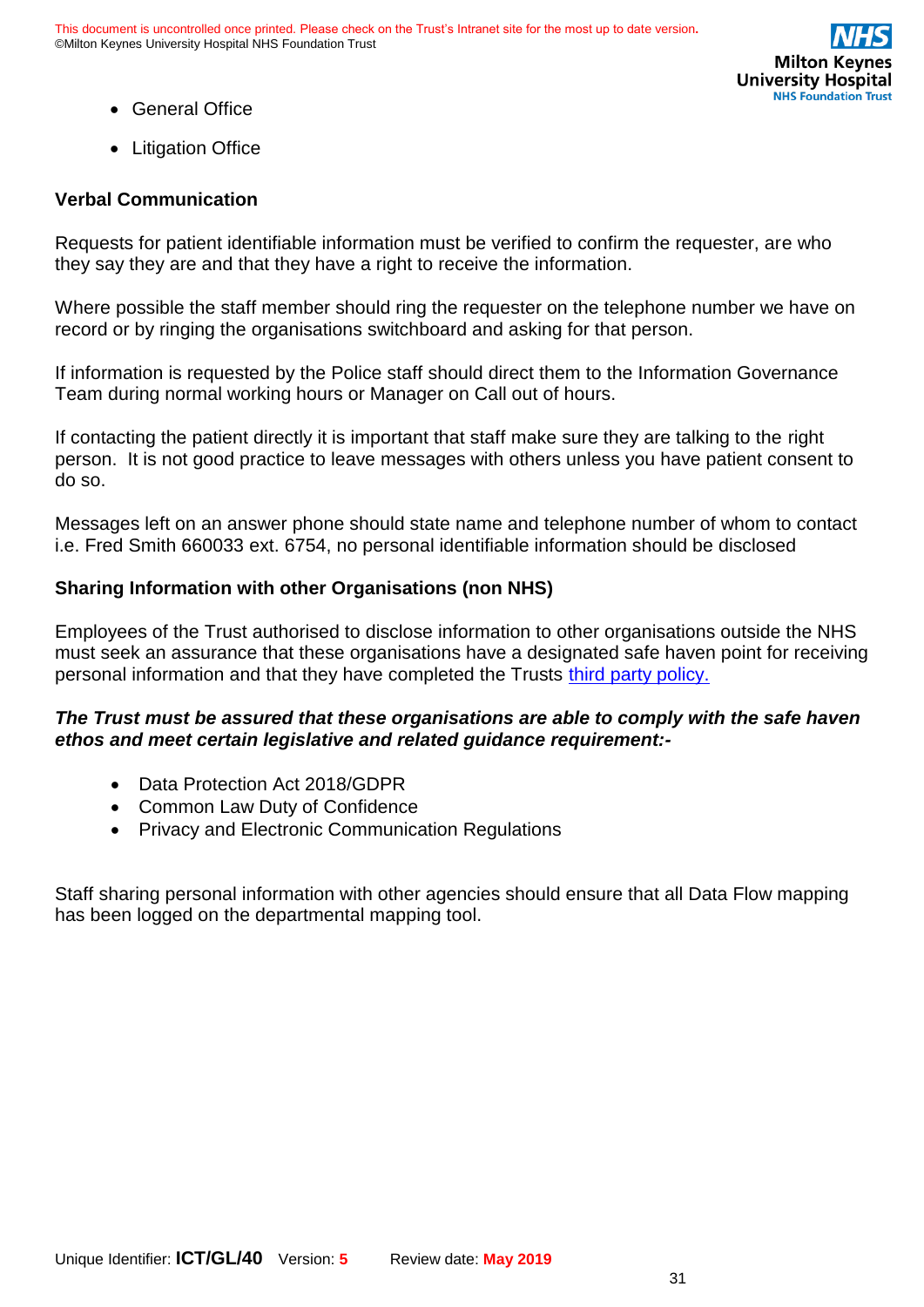# <span id="page-31-0"></span>**17 Internet**

The internet facility is provided by the Trust to support the Trust's goals and objectives.

### **Business Use**

The primary use of the internet is for business purposes for which the user is employed; therefore any misuse of the internet facility will be investigated. There should be no expectation of privacy. Systems in place for monitoring purposes do not differentiate between business and private use.

The Internet is to be used in a manner, which is consistent with the Trust's mission and standards of business conduct. Usage of the Internet should be such that it does not diminish the Trust's reputation or indicate a lack of professionalism.

### **Personal Use**

Limited personal use of Internet facilities is permitted provided the material accessed is appropriate and is not potentially offensive to others.

The use of the Internet for personal transactions only, such as booking reservations or tickets or the purchase of any goods or services for personal use, is permitted. Employees should regard this facility as a privilege that should be exercised in their own time without detriment to the job and not abused.

Access to websites that contain inappropriate material is strictly forbidden including pornography, instruction on criminal or terrorist skills, incitement to racial hatred, promotion of cults, gambling, content or statements of a nature which are liable to cause offence to others, or any other material likely to bring the Trust into disrepute.

Employees should operate the "Back" button immediately should they inadvertently access unsuitable material. Downloading of such material shall be deemed an act of gross misconduct. However, the Trust notes that access to subjects and sites of a potentially contentious nature may be appropriate in some areas of normal operation and/or in specific circumstances, for example Sex education, youth advice, counselling on gambling, approved research. The Trust therefore places special responsibilities of care on staff operating in such areas to ensure that such access is necessary and that other users, staff and members of the community are not exposed to any such material without good cause.

Internet must not be used for the purpose of advertising, gambling or soliciting for personal gain or profit, not for the use of passing indecent, subversive or criminal data across or out from the organisation which may cause harm whether to an individual, groups or the organisation.

Staff must not use the internet for purposes of harassment or bullying.

The Internet access facilities may not be used to intercept information meant for others or to circumvent the access controls of systems and networks of other individuals or Trust's.

Files must not be downloaded from the Internet and used in such a way as to violate copyright and intellectual property right laws. Even if downloading is permissible under copyright law, there may be restrictions with regard to copying, forwarding or otherwise distributing files. Software license agreements should be read and adhered to. Staff must not transmit software, copyright or otherwise, from their computer via the Internet please see [Copyright Section](#page-47-1)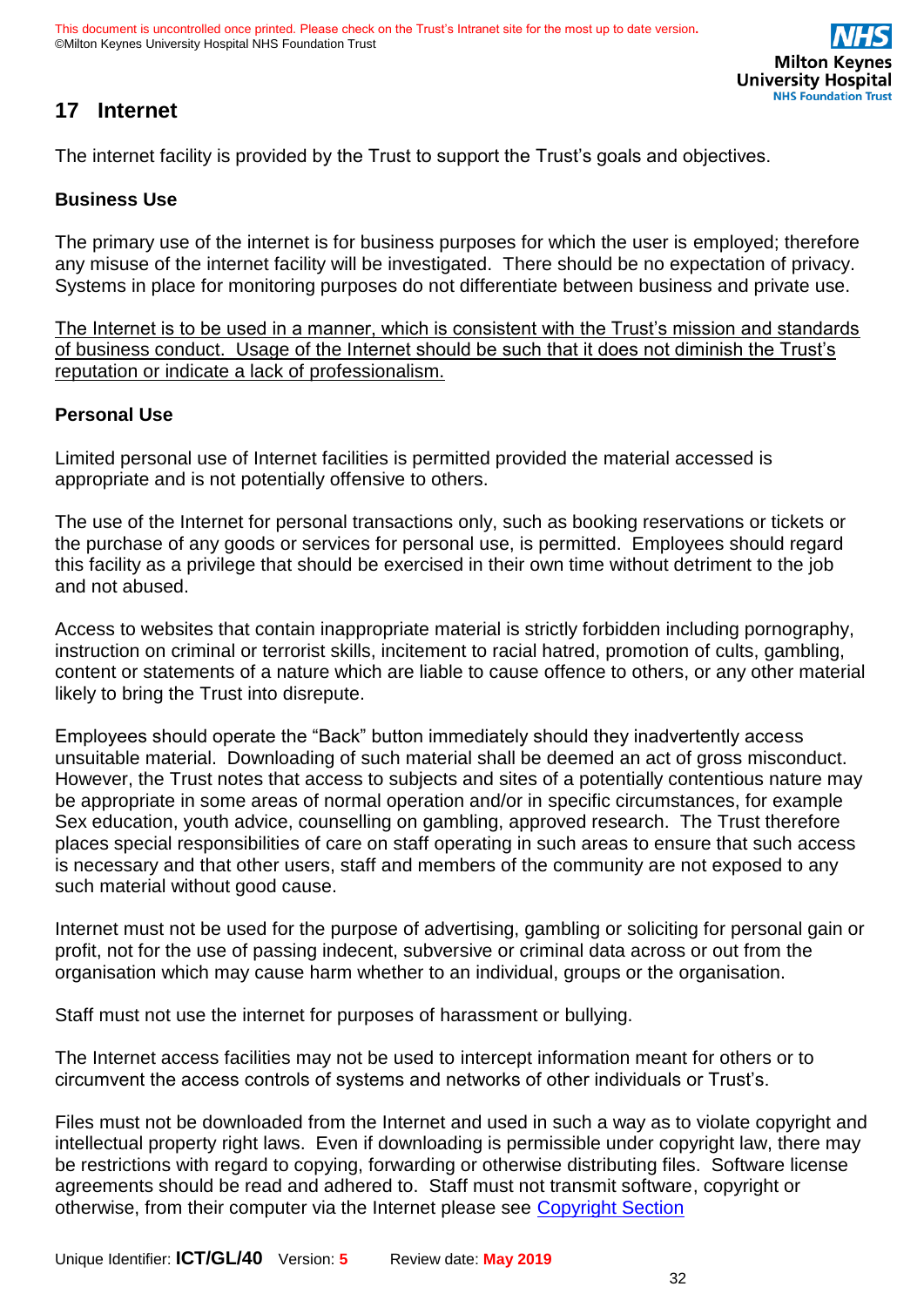### **Staff must not:**

- Create or transmit "junk-mail" or "spam", including unsolicited commercial webmail, chain letters and advertisements.
- Create, download or transmit data or material that is created for the purpose of corrupting or destroying other user's data or hardware.
- Download or stream video or audio material for entertainment purposes.
- Use the Internet to conduct personal transactions neither in pursuit of their own commercial or business interests nor in such a way as to implicate the Trust in those transactions. If in doubt, staff should contact the Information Governance Team.
- Send information which is sensitive to the Trust's or its patients/staff, via the Internet, see Email section [Email.](#page-34-1) All information sent to, or via, the Internet must be decent, legal and not disrespectful of the race, colour, creed or culture of others.

### **Unauthorised Disclosure of business critical or Personal Identifiable data**

Blogging and social networking sites provide an easy means for information to leak from an organisation, either maliciously or otherwise. Once loaded to a site, organisational information enters the public domain and may be processed and stored anywhere globally. In short, organisational control is lost and reputation damage can occur.

### **Malicious attack associated with identity theft**

People often place a large amount of personal information on social networking sites, including details about their nationality, ethnic origin, religion, addresses, date of birth, telephone contact numbers and interests. This information may be of use to criminals who are seeking to steal identities or who may sue the information for social engineering purposes

### **Legal liabilities from defamatory postings by employees**

When a user registers with a site they typically have to indicate their acceptance of the site's terms and conditions. These can be several pages long and contain difficult to read legal language. Such terms and conditions may give the site "ownership" and "third party" disclosure rights over content placed on the site, and could create possible liabilities for organisations that allow their employees to use them. For example, where a user is registering on a site from a PC within the organisation, it may be assumed that the use is acting on behalf of the organisation and any libellous or derogatory comments may result in legal action. In addition, information being hosted by the website may be subject to other legal jurisdiction overseas and may be very difficult to correct or remove.

### **Reputational damage**

Ill-considered or unjustified comments left on sites may adversely affect public opinion toward an individual or organisation. This can lead to a change in social or business status with a danger of consequential impacts. Intimidation of employees from inappropriate use of sites will lead to investigations.

### **Software**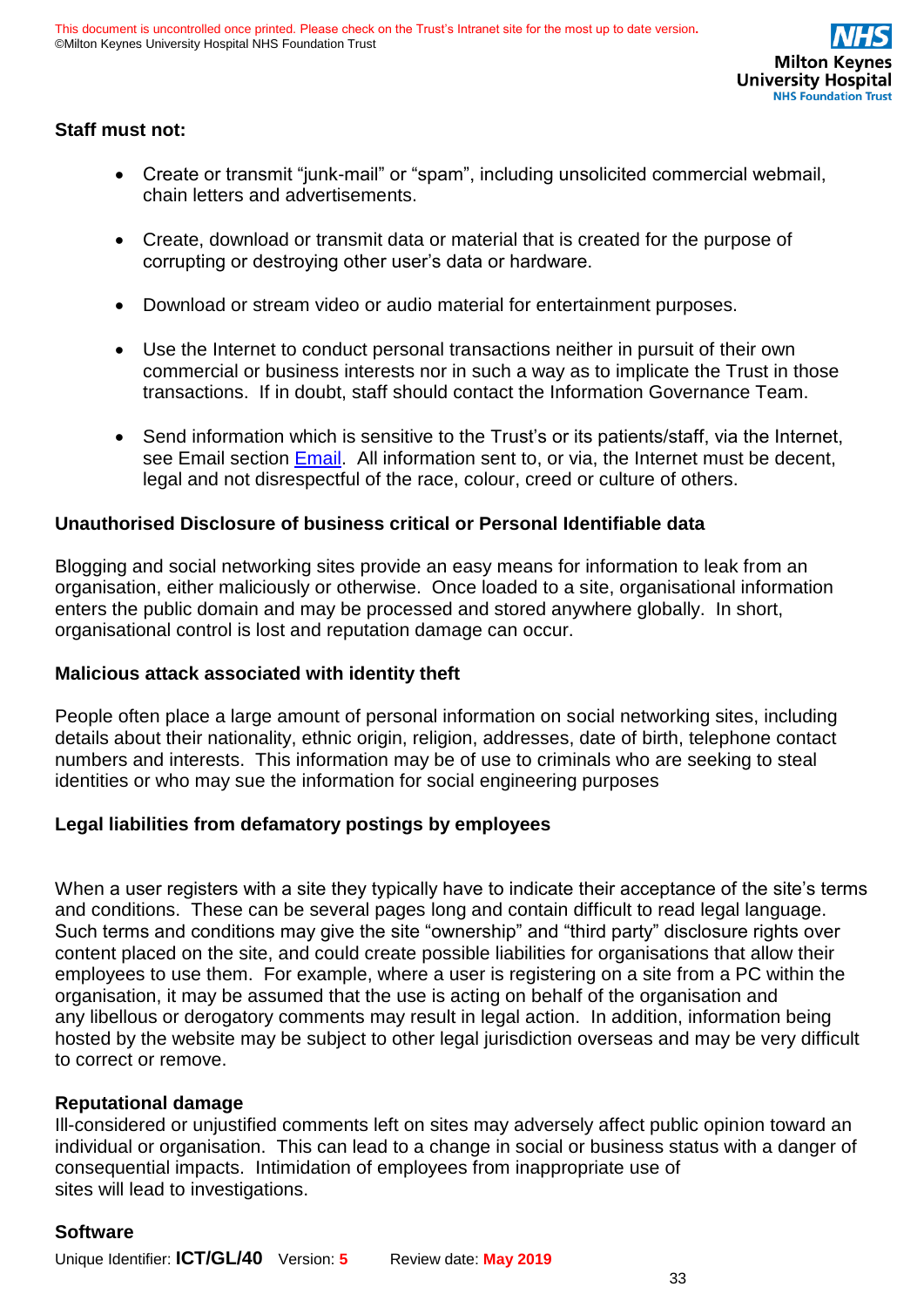Software downloaded from the Internet may cause virus infections and consequential damage. It may not be used on Trust's (or its clients) systems or data without the authorisation of IT. Additionally the client must also give their authorisation if their systems or data is involved.

### **www Sites**

The creations of Web sites which indicate the involvement of the Trust (no matter how small) need the written approval of the Trust Chief Executive before they are created.

### **Monitoring**

Inappropriate or excessive use of the internet may result in disciplinary action and/or removal of facilities. Staff should be aware that Internet access will be subject to monitoring and staff members informed if excessive use is noted. Any staff members actions deemed inappropriate will be reported to their line manager and investigated.

Anyone who is found to be regularly accessing, or on any occasion downloading illegal or indecent material may be summarily dismissed following procedures outlined in the Trust disciplinary procedure.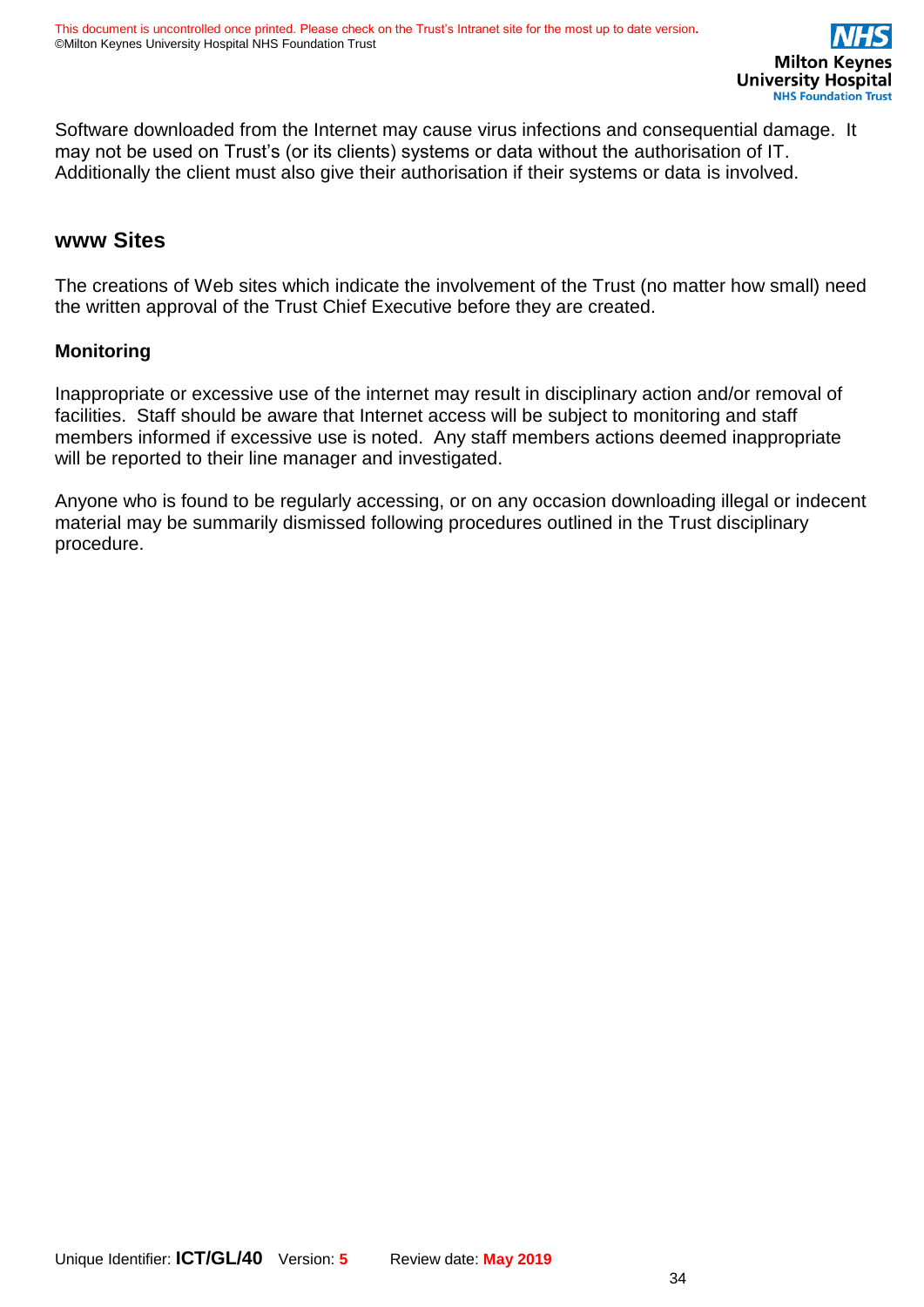# <span id="page-34-1"></span><span id="page-34-0"></span>**18 Email**

The primary use of the email system is for business purposes for which the user is employed; therefore any suspected misuse of the system will be investigated by the Trust. There should be no expectation of personal privacy by the user if misuse is suspected.

E-Mail should be used in a manner that is consistent with the organisations mission and standards of business conduct. It should not diminish the organisations reputation nor indicate a lack of professionalism.

### **Use of the Trusts Internal Email System**

E-mail is to be used for the purposes of the organisation to enable information to be passed across the organisation or from one organisation to another. E-mail should be viewed with the same status as any letter or memorandum and must meet the standards of business etiquette.

Personal use i.e. during staff lunch periods/breaks will be permitted provided that the content of the message is appropriate, and not likely to cause offence. It is strictly forbidden to include any form of pornography, instruction on criminal or terrorist skills, incitement to racial hatred, promotion of cults, gambling, content or statements of a nature which are liable to cause offence to others, or any other material likely to bring the Trust into disrepute.

Staff should regard this facility as a privilege which must be used in their own time without detriment to the job and not abused.

Inappropriate or excessive use may result in disciplinary action and/or removal of facilities. Staff should be aware that both private and business use of e-mail may be subject to monitoring, and therefore there should be no expectation of privacy. Systems in place for monitoring purposes do not differentiate between business and private use.

Information included in any E-mails should be considered carefully, and staff should be aware that it is an official communication and as such can be stored and recalled for evidence.

Information contained in e-mails maybe subject to public disclosure under the NHS Code of Openness or the Freedom of Information Act 2000. Unless the information is legally exempt from disclosure the confidentiality of e-mails and replies cannot be guaranteed.

Formation of Contracts - E-mail is capable of forming or varying a contract in just the same way as a written letter. Such capability gives rise to the danger of employees inadvertently forming contracts on behalf of the Trust or varying contractual terms to which the Trust then becomes bound. Employees should take due care when drafting the words of an e-mail so that they cannot be construed as forming or varying a contract when this is not the intention.

E-mail must not be used for the purpose of advertising, gambling or soliciting for personal gain or profit, nor for the use of passing indecent, subversive or criminal data across or out from the organisation which may cause harm whether to an individual, groups or the organisation.

Staffs are actively discouraged in the use of attachments on E-mail messages as this increases risk of virus transmission. Viruses can only be passed on attachments when using E-mail. Should a virus be found then contact the IT Service Desk on ext. 87000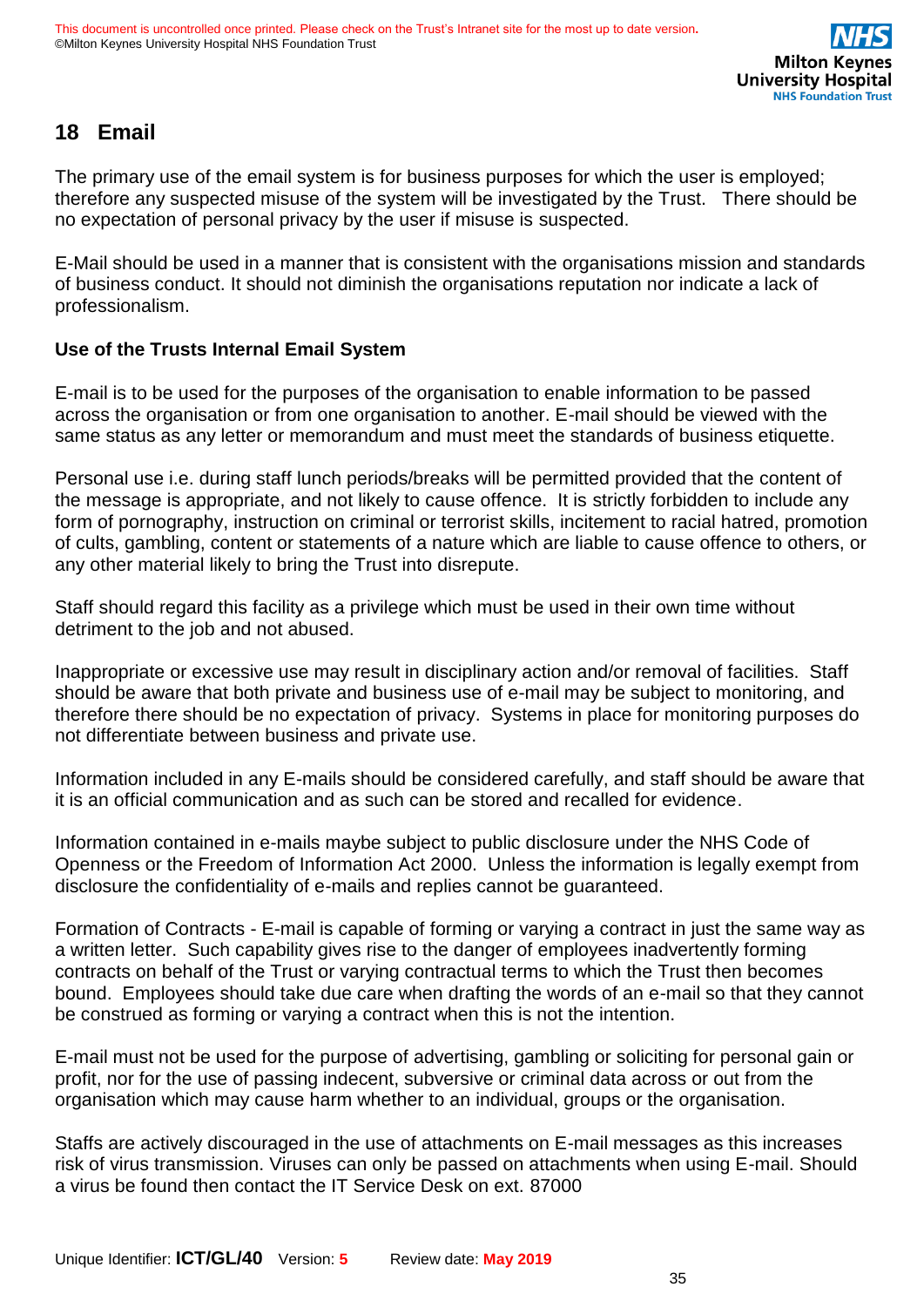E-mails should not be deleted from systems deliberately in an attempt to destroy evidence. All staff is responsible for ensuring that any emails that need to be kept will be archived into their personal drives until the Trust secures an archiving facility.

Internal emails may contain personal Identifiable Information but this must be kept to a minimum e.g. NHS number or MRN number coupled with DOB for further ID identification. This is subject to the normal rules of confidentiality and need to know basis.

Patient identifiable information MUST NOT be sent outside the Trust via mkuh.nhs.uk unless the Trust encryption facility is used alongside, alternatively this can be sent by NHS mail, please see guidance below. All flows of personal identifiable data must be logged on your departmental data flow mapping tool/chart. Emails may be monitored to ensure these guidelines are being followed.

Data, which is highly sensitive to the organisation or the client, MUST NOT be sent over the email except in exceptional circumstances and only following the approval of the Caldicott Guardian/Information Governance Manager.

#### **Users must not:-**

- Use the email management system to circumvent standard network and /or system access, through bypassing standard security controls or devices, or system audit functionality.
- Disguise their identity with intent to misrepresent any aspect of a communication
- Purposely disable or overload the email management system or network
- Purposely introduce computer viruses through email messages or attachments
- Forward chain emails or other frivolous material
- Use the email management system to violate the laws and regulations of the United Kingdom
- Send email communications persistently when, as a result of a complaint, a warning has been issued that further communications are not wanted.
- To avoid patient/person identifiable information being automatically sent to an insecure email address auto forwarding from a Trust email address to an external email is not permitted and therefore is automatically blocked and enforced centrally.

### **Use of NHSmail (www.nhs.net)**

NHSmail is the email and directory service designed specifically for NHS staff and can be accessed via [www.nhs.net](http://www.nhs.net/) it is the only BMA and Department of Health approved email service for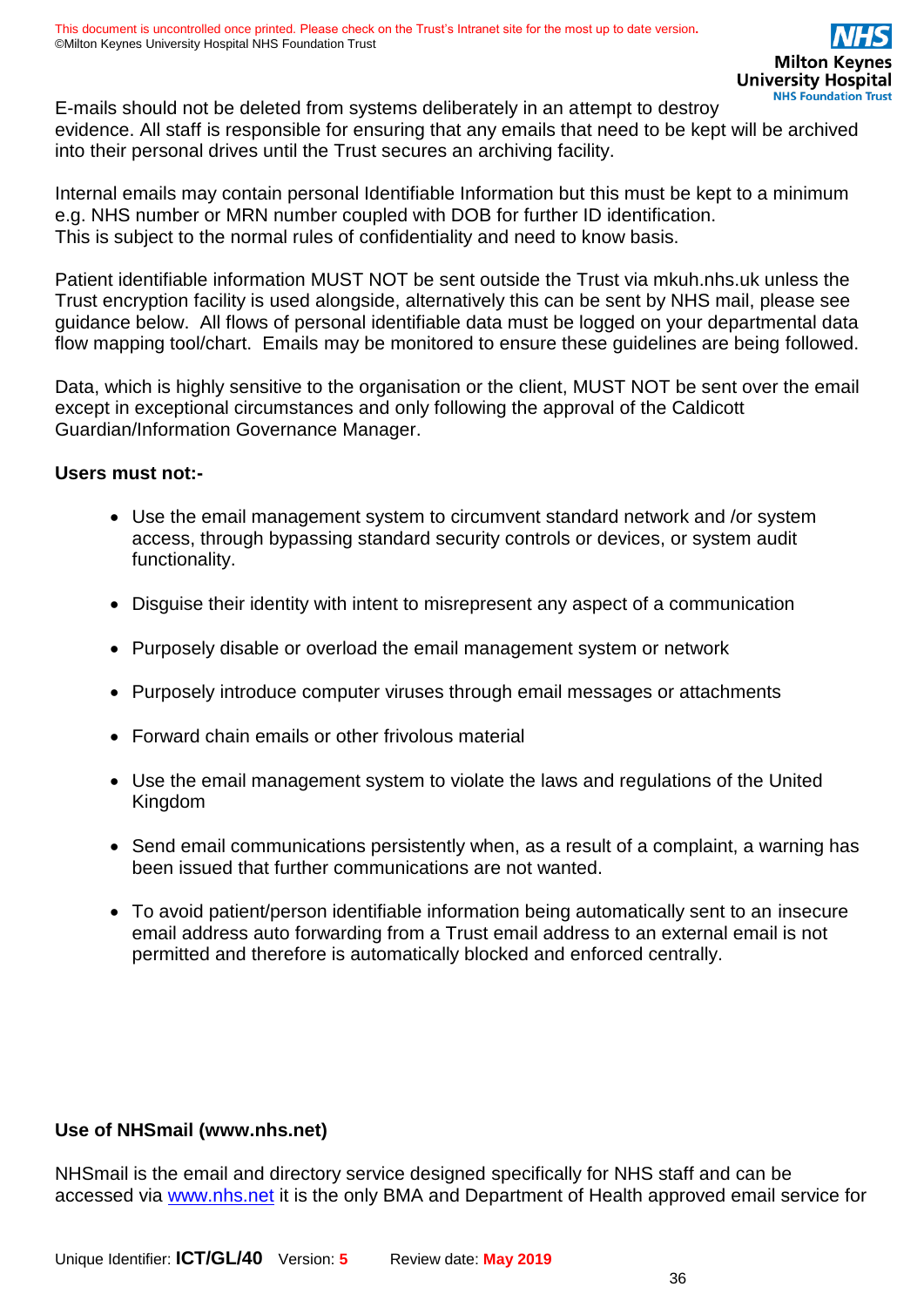

securely exchanging clinical data between NHS organisations but needs to be used by both sender and recipient.

Nhs.net to Nhs.net email addresses are encrypted.

Nhs.uk to Nhs.net email addresses are **NOT** encrypted

If you need to use this system for the secure transfer of data you will need to set up your own account directly on their website [\(www.nhs.net\)](http://www.nhs.net/) or contact the IT service desk on 01908 997000 (87000).

Please ensure that you abide by the NHSmail policies and procedures.

If the Trusts email system is used to send patient identifiable/business critical information and you have the authority to do so, content encryption is available and must be used when emailing outside of the organisation to a third party.

To encrypt your email please type **(encrypt)** within the body of the email, this will trigger an email from the Trusts encryption service and you will receive a password for the recipient. Do not email the password to the recipient

For all other communication please continue to use Milton Keynes University Hospital NHS email system.

Email sent to the communities below will be securely routed by NHSmail over the Government Secure Intranet (GSi) if they are sent to the specified formally accredited secure email services. Content does not need to be encrypted.

Secure email domains in Central Government:

| *.gsi.gov.uk     | `.gse.gov.uk     | `.gsx.gov.uk     |
|------------------|------------------|------------------|
| Until March 2019 | Jntil March 2019 | Until March 2019 |

The Police National Network/Criminal Justice Services secure email domains:

| *.police.uk | .pnn.police.uk | *.scn.gov.uk | .cism.net |
|-------------|----------------|--------------|-----------|
|             |                |              |           |

Secure email domains in Local Government/Social Services:

| *.gcsx.gov.uk    |  |  |
|------------------|--|--|
| Until March 2019 |  |  |

### **Breaches**

.

Email and its usage will be monitored closely by the organisation; any misuse of the system will be reported to your line manager. In cases where inappropriate usage of email occurs an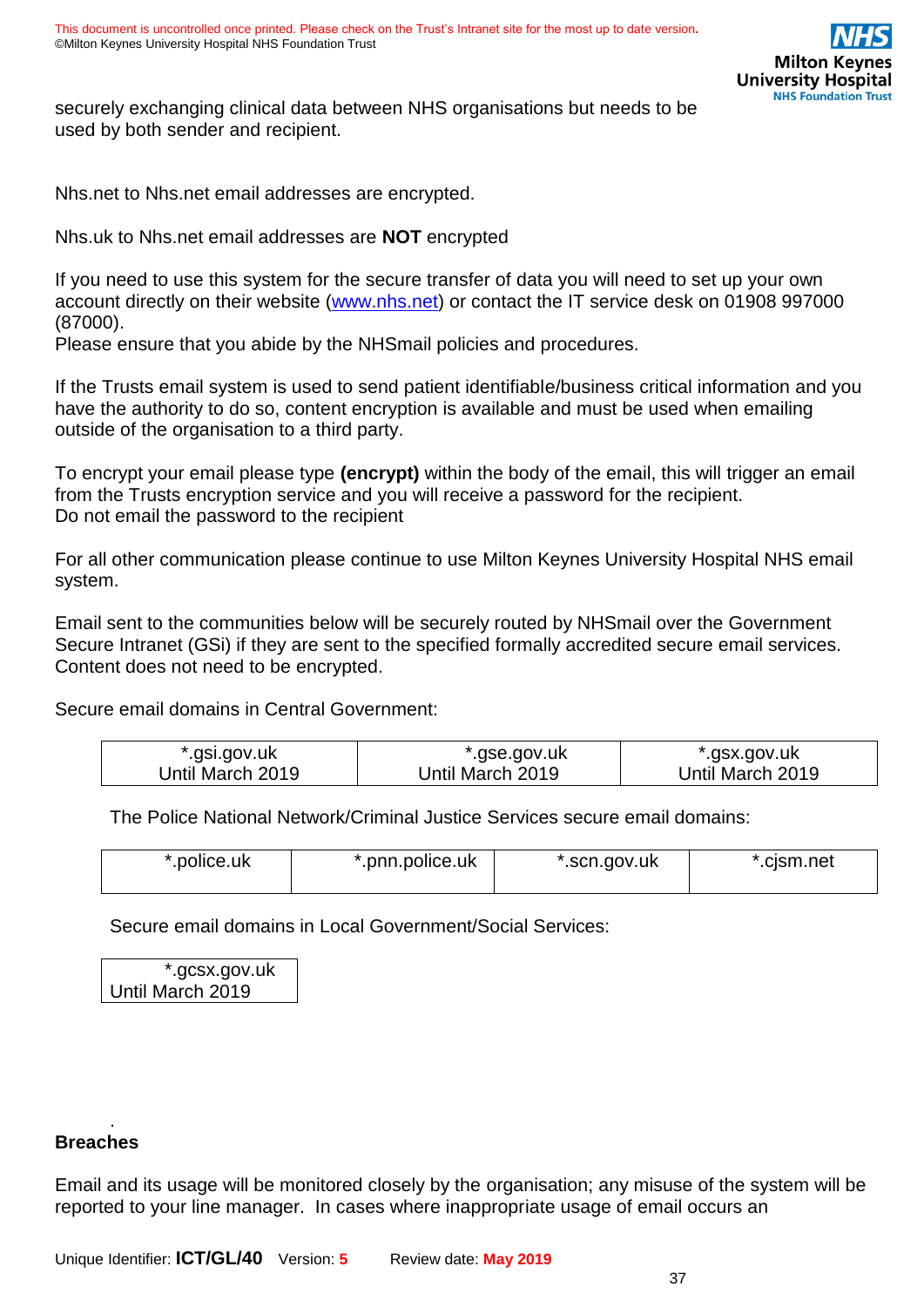investigation will be undertaken. This investigation may result in the confiscation of the individual's machine to confirm suspicions.

Formal disciplinary action may be taken up with any individual who uses email in appropriately.

### **E-Mail Housekeeping**

The User should

- Log in at least twice a day and respond to requests promptly
- Advise people when you are not available. Use the out of office function.
- Be selective about who receives your e-mails particularly when using "Reply to all". Do all recipients need to see your reply?
- Use distribution lists with care. Do all recipients need to see this information?
- Use organisation wide distribution lists only to communicate important business information that has a genuine site wide value.
- Check that e-mails are addressed to the correct recipient, particularly if e-mailing to an external source.
- Check the e-mail before sending. Once you have clicked the send button you cannot stop it.
- Print only essential messages
- Use forwarding/reply with caution.

The holding of superfluous material introduces additional costs in storage and maintenance and can create a confusing work environment. Email boxes should have regular housekeeping checks to ensure data is managed effectively to enable the facility to run smoothly.

### **E-Mail Etiquette**

- Sign off with your name, organisation and telephone number
- Use the subject field with a few short descriptive words to indicate the contents when sending e-mails. This will assist the recipient in prioritising and aids future retrieval.
- Type your message in lower case. Using capital letters can be considered aggressive.
- Be careful about the content; make sure it adheres to this policy.
- Maintain the conventions normally used in sending a letter by post. If you usually address someone as "Dr Smith", do the same in e-mail. E-mail carries the same etiquette as traditional communication; they also carry the authority of the sender!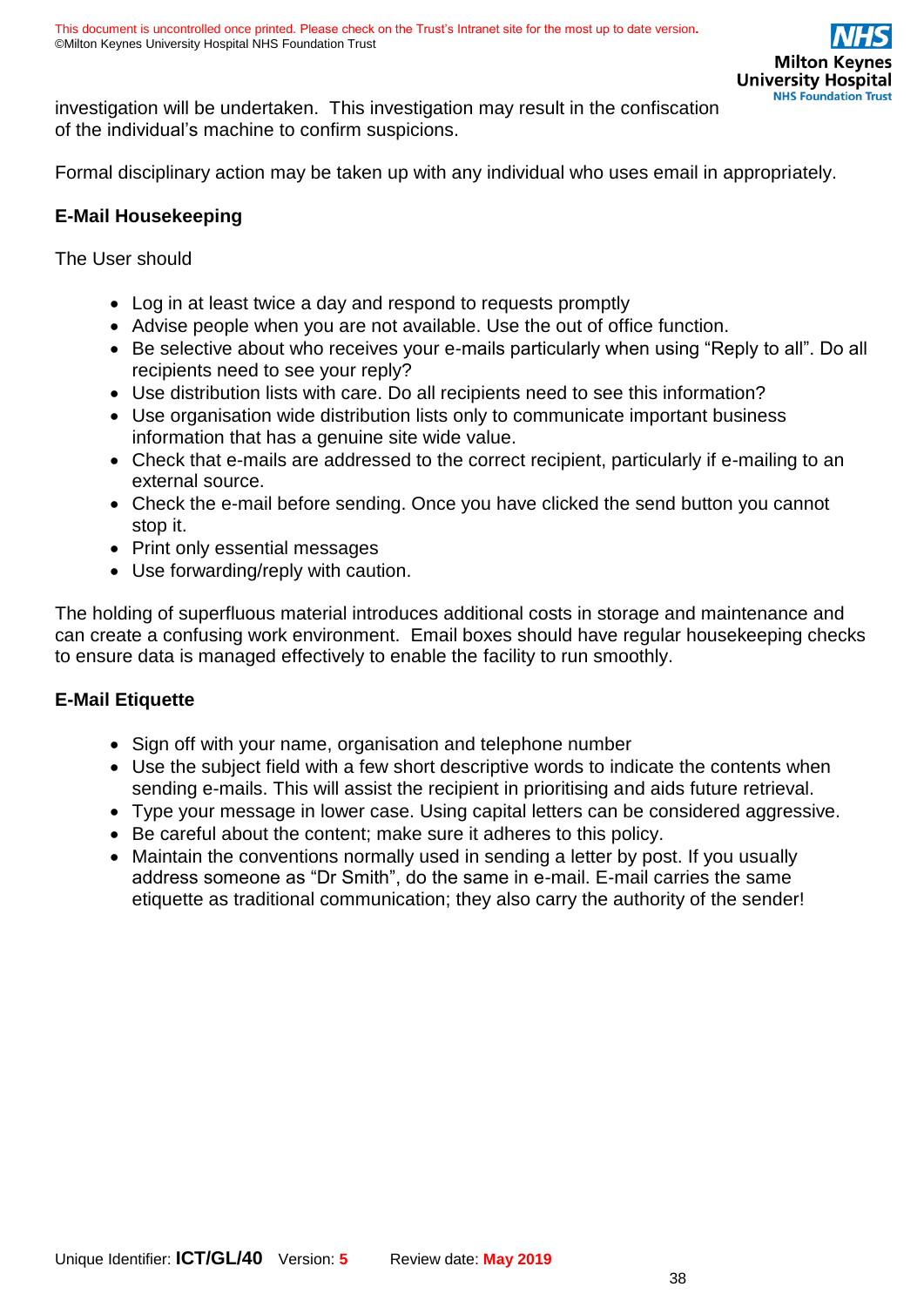# <span id="page-38-0"></span>**19 What's App**

WhatsApp is a free messaging application available for smartphones. WhatsApp uses your phone's Internet connection or Wi-Fi as available to let you message individuals, or groups. Following interest in WhatsApp for corporate use within the Milton Keynes University NHS Trust the following guidelines must be adhered to.

### **Users**

WhatsApp can now be used within the Trust and externally outside to communicate with both colleagues and patients. This is considered more secure as the messages are now encrypted end to end. As with any system you need to be conscious of its use and ensure that you have the right security measures around your device as follows:-

- Always make sure that your device has a passcode on
- Lock your device when not it use (automatic lock)
- Be aware that this application can make use of your contact lists.

### **Use for Patient contact**

If you choose to use this application to contact patients the following rules must be adhered to:-

- Do not record patient telephone numbers in your contact list (WhatsApp can use your contact list unless you opt out of this facility).
- Whilst communicating with patients this must be via a work phone, **under no circumstances** must you message more than one patient at a time.
- Use minimal data, i.e. surname, MRN and location.
- Use patient contact details and address only which is given to you by the patient and ensure permission is obtained to use this media before use.
- Images must not be taken using this media (the Trust is looking at this under separate cover).

### **Use between clinician/Clinical Groups**

What's App can be used within the hospital setting between colleagues, the following rules must be adhered to:-

- Use minimal Identifiers i.e. surname MRN and location
- Ensure appropriate device security such as passwords
- Images must not be taken using this media (the Trust is looking at this under separate cover).

### **Housekeeping**

It is important to remember that information has a shelf life and individuals should not be storing data which is no longer needed nor has any clinical or commercial value. Users must ensure:-

- Clear chat messages at the end of each month or sooner if no longer required
- Information within chat which has a clinical need to be kept must be transferred to the medical record and then deleted.
- Do not export chat or archive.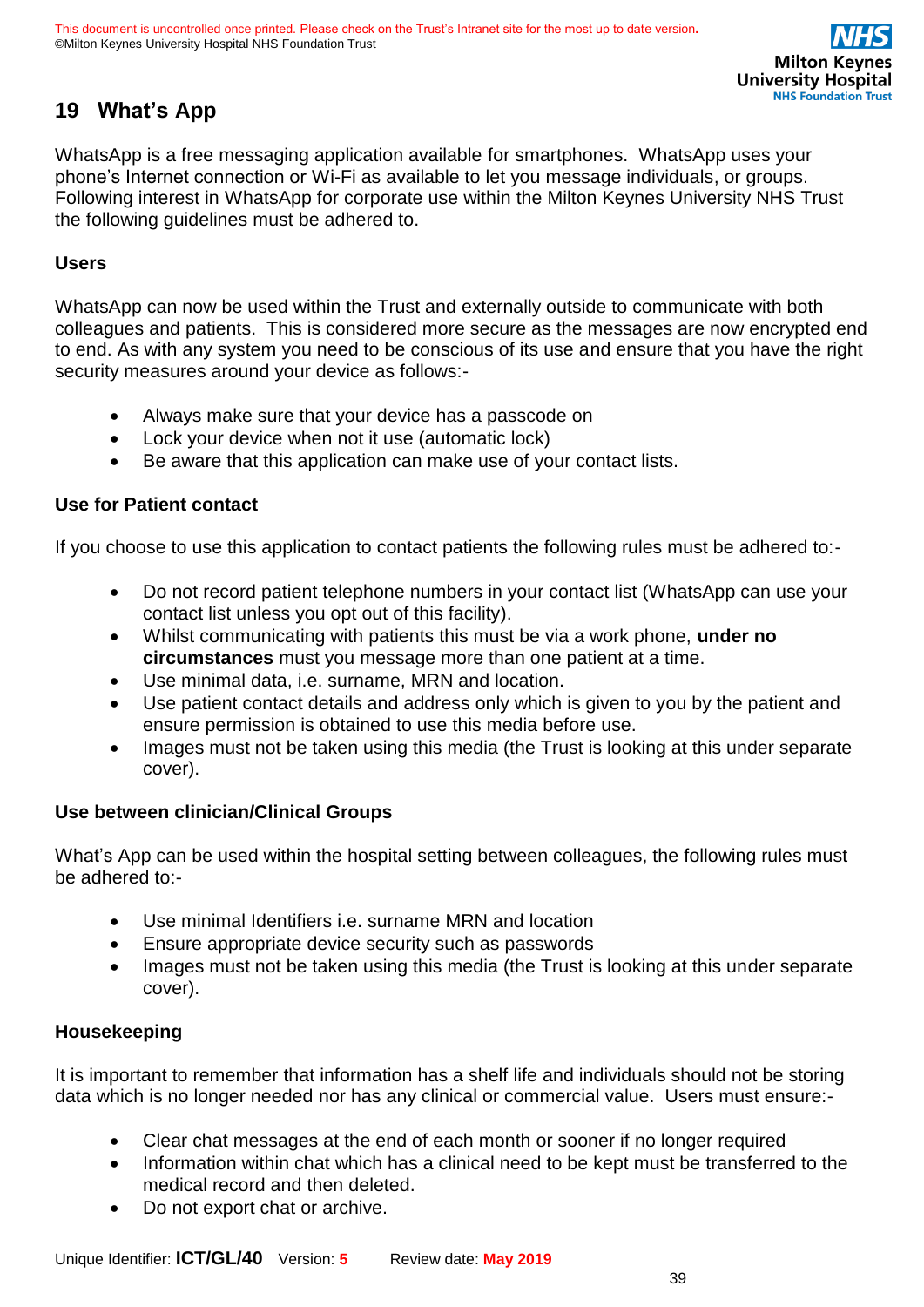# <span id="page-39-0"></span>**20 Risks to Devices**

The listing below identifies the risks the Trust may be subjected to:

• All Trust PC's are at a potential risk from theft and therefore device encryption has been installed on all PCs across the organisation to ensure the security of patient identifiable data (PID) and business critical information and to protect against unauthorised access/loss.

### *You must not save any personal identifiable data to your desktop.*

- USB connected hard drives or similar these drives have the potential to store large quantities of data and therefore will need to be fully encrypted using device encryption and a justified case made for their use. This will only be considered under specific circumstances and users should contact the Information governance team for approval.
- Laptops are the most common form of mobile device holding mobile data. A laptop that does not have any form of encryption can allow unauthorised access to the data contained on it, and, so, must be protected. It is the user's responsibility to ensure that their laptops have been installed with the encryption software. The IT Department will install and manage the encryption software across all Trust laptops.
- Other mobile devices including PDA's, IPad, smart phones, USB memory sticks, CD or DVD's. The loss of any of these devices containing sensitive data would compromise the Trust's information security if there was not robust encryption in place. You are responsible to ensure your device is encrypted please contact the IT department in the first instance.
- All Trust owned computing devices shall be fully encrypted.
- Users will only be allowed to write to approved, Trust-owned hardware-encrypted memory sticks. Departmental managers will be responsible for purchasing the Trust's standard USB hardware encrypted memory sticks for staffs that have an identified business need. Departments purchasing such devices will remain responsible for the safekeeping and recovery in the event of staff leaving the organisation as with any other piece of Trust equipment.

# <span id="page-39-1"></span>**21 Text messaging**

The Trust recognises that SMS text messaging could co-exist alongside other methods of communicating with patients for several reasons:-

- it is a prompt, reliable, efficient and cost effective method of contacting patients
- the message will go to a contact number provided
- mobile phones are usually personal devices
- there is a traceable proof of sending

Milton Keynes University Hospital NHS Foundation Trust collect mobile phone numbers to contact patients for direct care purposes or dealings with the Trust in order to:-

• arrange appointments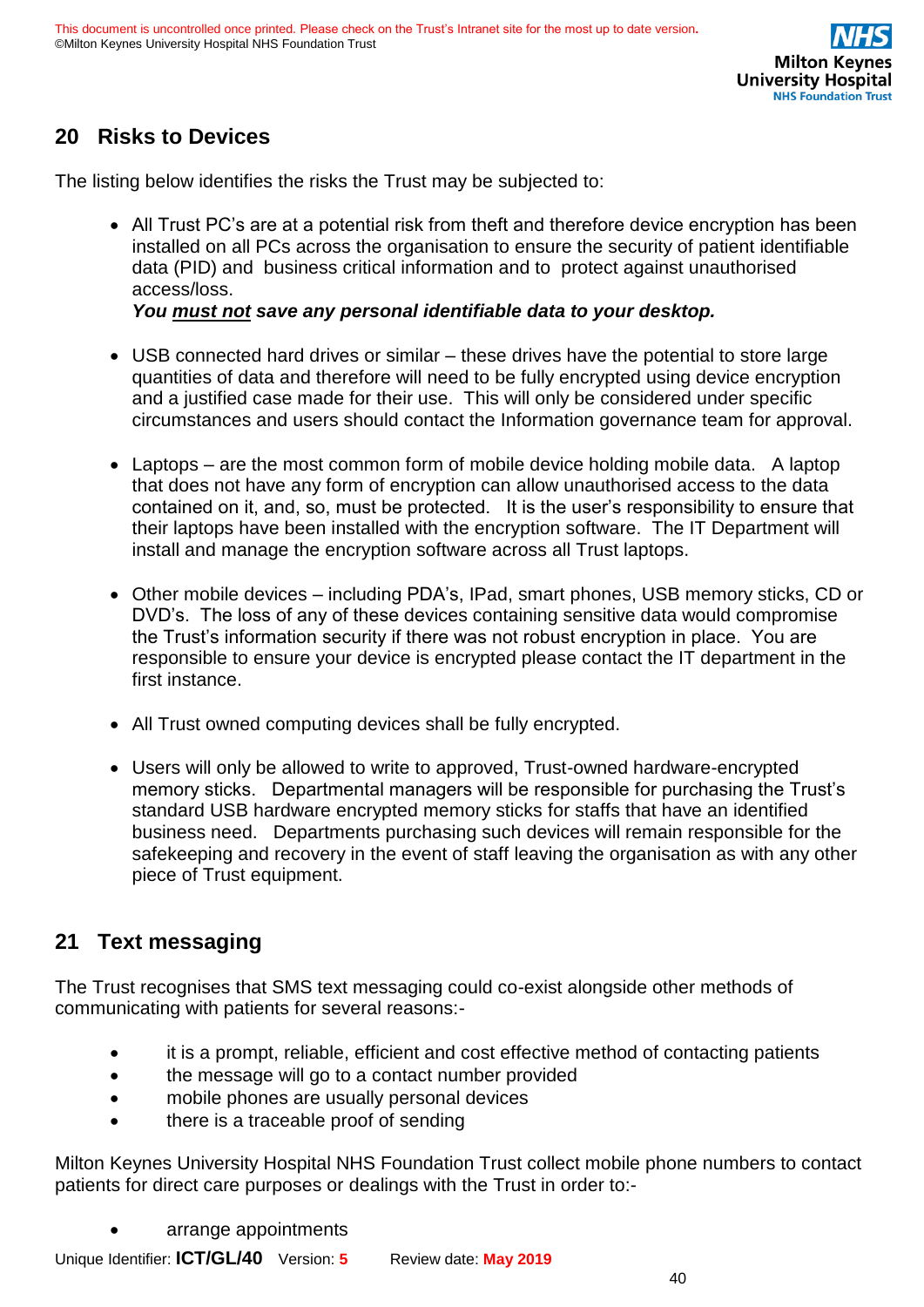

- remind the patient of appointments
- request the patient contact the Trust
- provide information to patients

When communicating verbally with the patient, staff must check:-

- that the mobile number previously given remains current or;
- if no number listed then to request the patient's mobile number, and
- If the patient provides/has provided a mobile number this may be used.

If the patient chooses to provide details of their mobile phone number but not to receive messages, then this information needs to be recorded onto the eCare Administration System.

Patients will be advised to the possible use of the text service at the bottom of appointments letters. Staff must ensure that:-

- Texts will only be sent to patients during the day or early evening, the Trust cannot accept responsibility for delays from messaging providers
- Text messages must not be sent from staff's personal mobile phones
- Messages to patients should have no patient identifiable data enclosed
- Only clear unambiguous messages should be used. All text services will include a method for the patient to contact the Trust e.g. a phone number for contact.
- Texts will be sent to the mobile number supplied.

# <span id="page-40-0"></span>**22 Photography, Video and Audio Recording**

The Trust needs to ensure that all recording that takes place within the hospital, whether for the specific purposes of media use or the use of Milton Keynes University Hospital NHS Foundation Trust, or for patient's personal use in limited cases or normal recording for health purposes is done:

- For a clear purpose
- With full consent of all patients and staff
- With appropriate control of use and storage

Recording' includes photographic video recording and audio recording irrespective or media used, images includes both still and moving pictures.

This does not include photography taken by trust systems as part of the patient's healthcare.

- Diagnostic imaging, including PACs
- Images taken from pathology slides
- Laparoscopic treatment where images are real-time and are not retained
- Ultrasound images These are covered by specific guidance or the general arrangements for handling medical records
- Audio tapes of dictation/interview notes, which should be wiped clear immediately after transcription and checking

However, it does include:-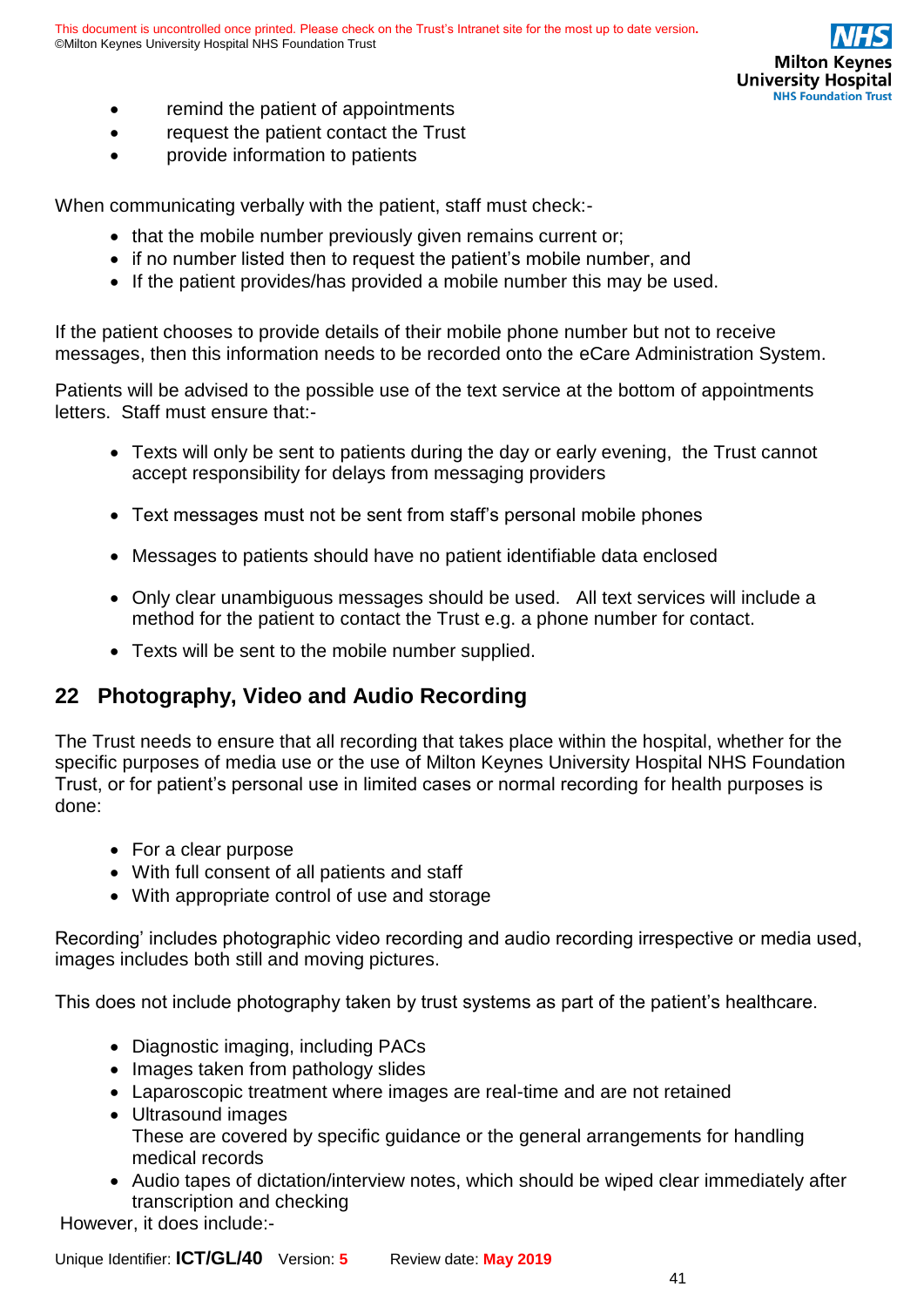- recordings made and used for clinical purposes e.g. as part of the assessment,
- education and training of health professional
- recordings for non-clinical purposes
- Patient initiated recording

While there are many reasons why visual and audio recording can be beneficial, e.g. to assist in treatment; to record changes; for teaching; to inform patients and the public, the hospital's first priority must be to protect the interests and well-being of individual patients and to keep information about patients confidential.

All recording must be managed in accordance with the Data Protection Act 2018, Caldicott Principles, Copyright Laws and Best Practice as detailed in this policy.

### **Recording Made or Used For Clinical Purposes**

Clinical purposes include treatment, assessment, recording disease progression, and teaching.

The Trust's policy is that explicit, informed consent to recording is obtained from all patients in all cases prior to recording taking place.

Where the recording takes place as part of interventional procedure consent may be confirmed by adding a sentence to the standard consent form.

In other cases, for example when recording a consultation, you should seek the patient's explicit consent, using the **Recording Checklist and Consent form** at [Consent Form,](https://intranet.mkuh.nhs.uk/information-governance) completed to explain why the recording is being made and how it will be used.

Where recording is required as an integral part of a research project, this must be specifically included in the research protocol. In this situation, the consent to recording may be combined with the consent to take part in the study.

You should be particularly vigilant if you are involved in recording patients who are mentally ill or disabled, seriously ill patients, children, or other vulnerable people, for television or other publicly available media.

Recordings made for clinical purposes form part of the medical record and should be filed within that record at the earliest opportunity. Disclosure of recordings is permissible under the same arrangements as for medical records via the Information Governance Department.

Before the recording, you must ensure that patients:

- Understand the purpose of the recording, who will be allowed to see it, including names if they are known, the circumstances in which it will be shown, whether copies will be made, and the arrangements for storage and how long the recording will be kept
- Understand that withholding consent, or withdrawing consent during the recording, will not affect the quality of care they receive.
- Are given time to read explanatory material and to consider the implications of signing the consent form.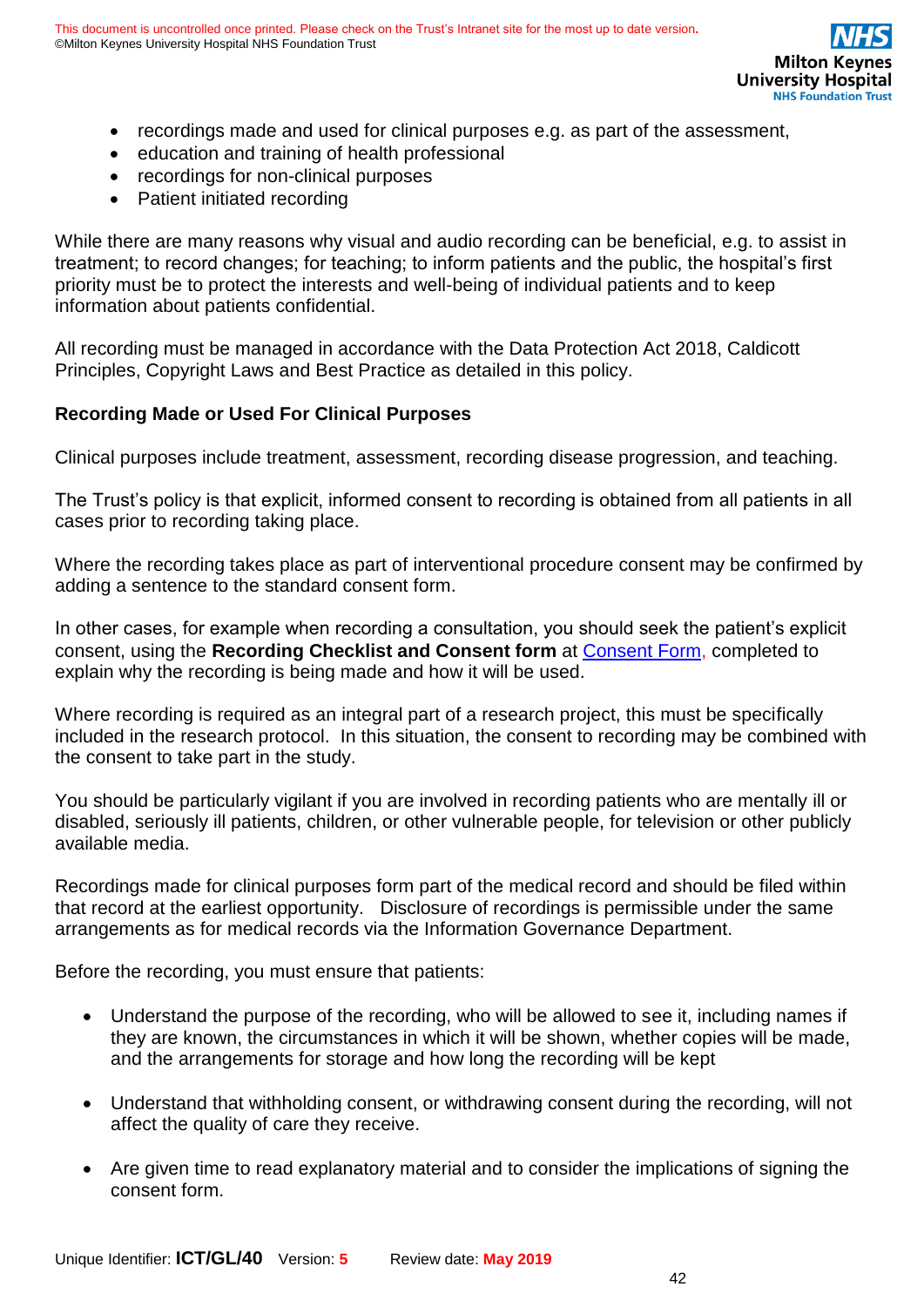- Understand, where a recording is made for a television programme or other publicly available media that, after the recording process has been completed, those who own the recording are not bound to accept withdrawal of consent to use the recorded material. If they wish to restrict the use of material, they should get agreement to this in writing from the owners of the recording before recording begins.
- Understand that in the case of electronic publication, once the recording is in the public domain, its use cannot be controlled.

When disability or illness prevents patients from giving informed consent, you must get agreement from the next of kin or carer. Where children who lack the understanding to consent are to be recorded, you must get permission from a parent or guardian. People agreeing to recordings on behalf of others must be given the same rights and information as patients acting on their own behalf. Under the data protection act 2018 Children aged 13 and over who have the capacity and understanding to consent to recording may do so. You should make a note of the factors taken into account in assessing the child's capacity.

In exceptional circumstances you may judge that it is in the patient's best interests to film them without first seeking consent. Such circumstances may arise, for example, where you believe a child to be the victim of abuse. Before recording a patient without consent you should discuss your decision with an experienced colleague normally at consultant level and record the decision in the clinical records.

While recordings may be made of patients while unconscious, they can be retained and used only after consent has been obtained subsequently from the patient or their relatives. You must be prepared to justify your decision to the patient and, if necessary, to others.

If you have made a film in the course of treating or assessing a patient, and wish to use it for another purpose e.g. teaching, you must obtain the patient's further consent. You must first ensure the patient understands what the film will be used for, and who will have access to it. In particular, you must not publish or broadcast such film in any form without obtaining explicit, written consent from the patient.

You may use effectively anonymised images for medical education and research and clinical audit without obtaining consent. Blacking out eyes in a facial image is not an acceptable means of achieving this. You must however obtain consent before publishing such film in textbooks or journals or otherwise agreeing to allow public access to them. Where patients can be identified from films which are to be used for clinical audit, education or research within a hospital or other professional medical setting, you should ensure that the patients are informed that the images may be used for these purposes and that they have a right to object.

The procedure to be followed is:

Recording should be approved by the Consultant in charge of the case/head of department.

In all cases, the person responsible for the recording must complete and sign the appropriate checklist/consent form setting out the relevant conditions **Recording Checklist and Consent form** at [Consent Form](https://intranet.mkuh.nhs.uk/information-governance)

The patient must be given a copy of the checklist/consent form and the guidance to patients leaflet.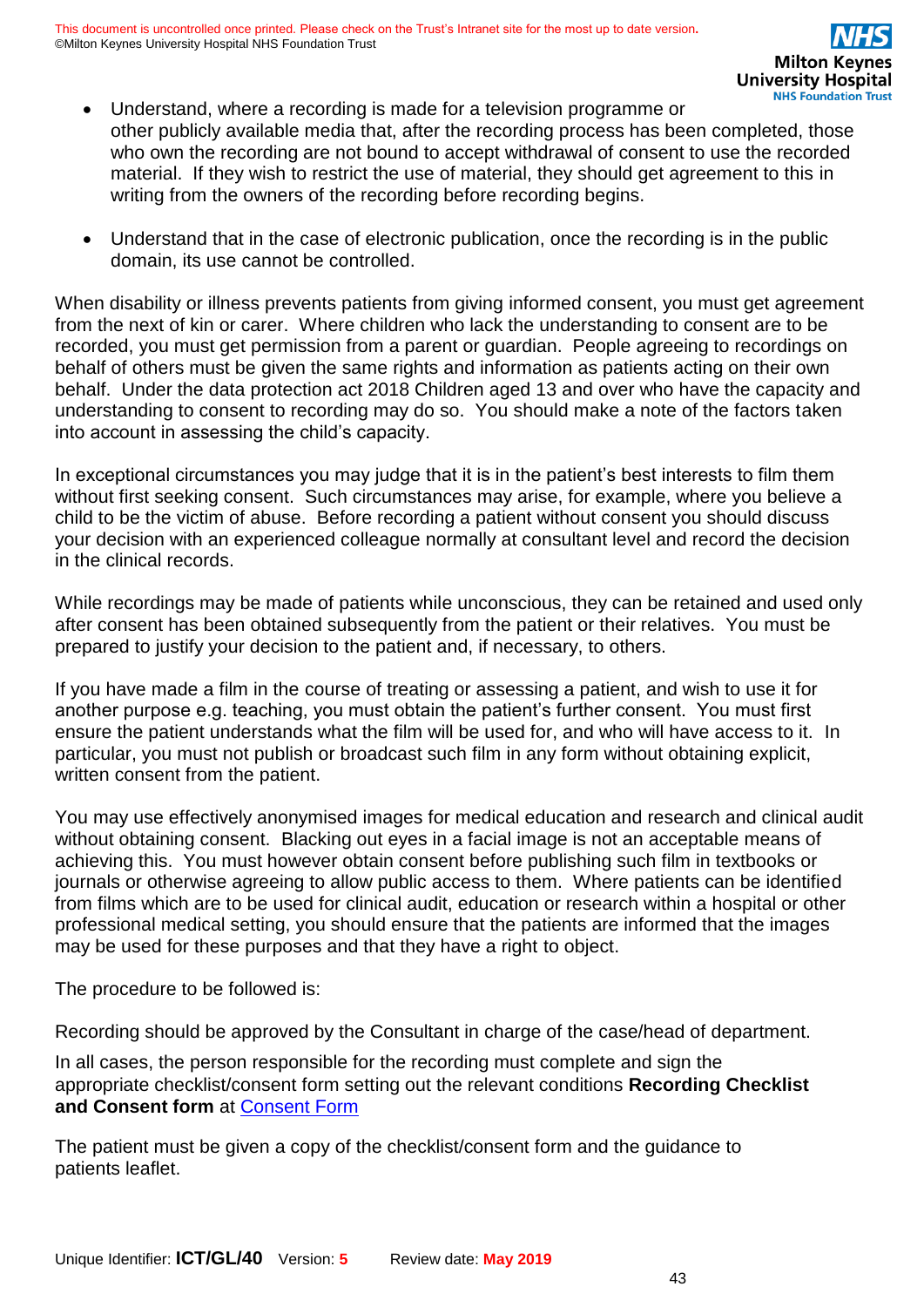A copy of the consent form should be included in the patient's medical records and a second copy given to the patient. See **Recording on Hospital Premises Flow chart at** [Digital Recording Flow](https://intranet.mkuh.nhs.uk/information-governance) Chart

Any image or audio recording should be endorsed with the name of the patient, hospital number and date of capture.

No recording should compromise the patient's privacy and dignity, taking account of religious and cultural factors.

Images should be of the standard necessary to purpose e.g. diagnosis should not be based on the image from a mobile telephone.

### **Recordings for Non Clinical Purposes**

Recording for TV/educational programmes, equipment promotion or similar purposes requires the approval of the Caldicott Guardian / Head of Communications. Recording by other agencies e.g. Police, Health and Safety Inspectors requires approval by the clinician/ departmental Head and the team must inform the Communications Department.

The person responsible for the recording must complete the appropriate checklist setting out the relevant conditions **Recording Checklist and Consent Form – Recording for Non-Clinical Purposes**. [Consent Form](https://intranet.mkuh.nhs.uk/information-governance)

Any patients or staff to be filmed must be given a copy of the checklist **Recording Checklist and Consent Form – Recording for Non-Clinical Purposes**. [Consent Form,](https://intranet.mkuh.nhs.uk/information-governance) the guidance to patients leaflets [Visual, Audio and Digital Recording](https://intranet.mkuh.nhs.uk/posters-booklets-and-leaflets) and sign consent form **Recording Agreement/Indemnity Form at** [Consent Form](https://intranet.mkuh.nhs.uk/information-governance)**.** It is recommended that consent is obtained by someone who is not involved in caring for the patient, to ensure that the decision is not influenced by existing relationships.

The consent form must be countersigned by the relevant clinician and a copy should be included in the patient's medical records and one sent to the Communications Department.

If at any time during the recording, staff feel that a patient is uncomfortable or in any kind of distress, they should check that the patient is willing for the filming to continue and if not, stop the filming. Staffs have a veto on medical/welfare grounds on recording.

Where in the view of the staff responsible for their case a patient is unable to consent, the decision to include them in the film will be referred to the Caldecott Guardian who, in consultation with any relative, will come to a view as to whether the benefits outweigh the risks. **Recording on Hospital Premises Flow chart at** [Digital Recording Flow Chart](https://intranet.mkuh.nhs.uk/information-governance)

The Information Governance Manager will advise on any variations required to the consent forms.

For safety and security purpose, the Trust has an extensive CCTV system in operation.

Any staff member who consciously breaches these requirements will be subject to appropriate disciplinary investigation.

### **Patient Initiated Recording or Audio Recording of an Appointment**

Where a patient requests that recording of a procedure takes place, e.g. video recording of a birth or audio recording of an appointment, this should be permitted subject to: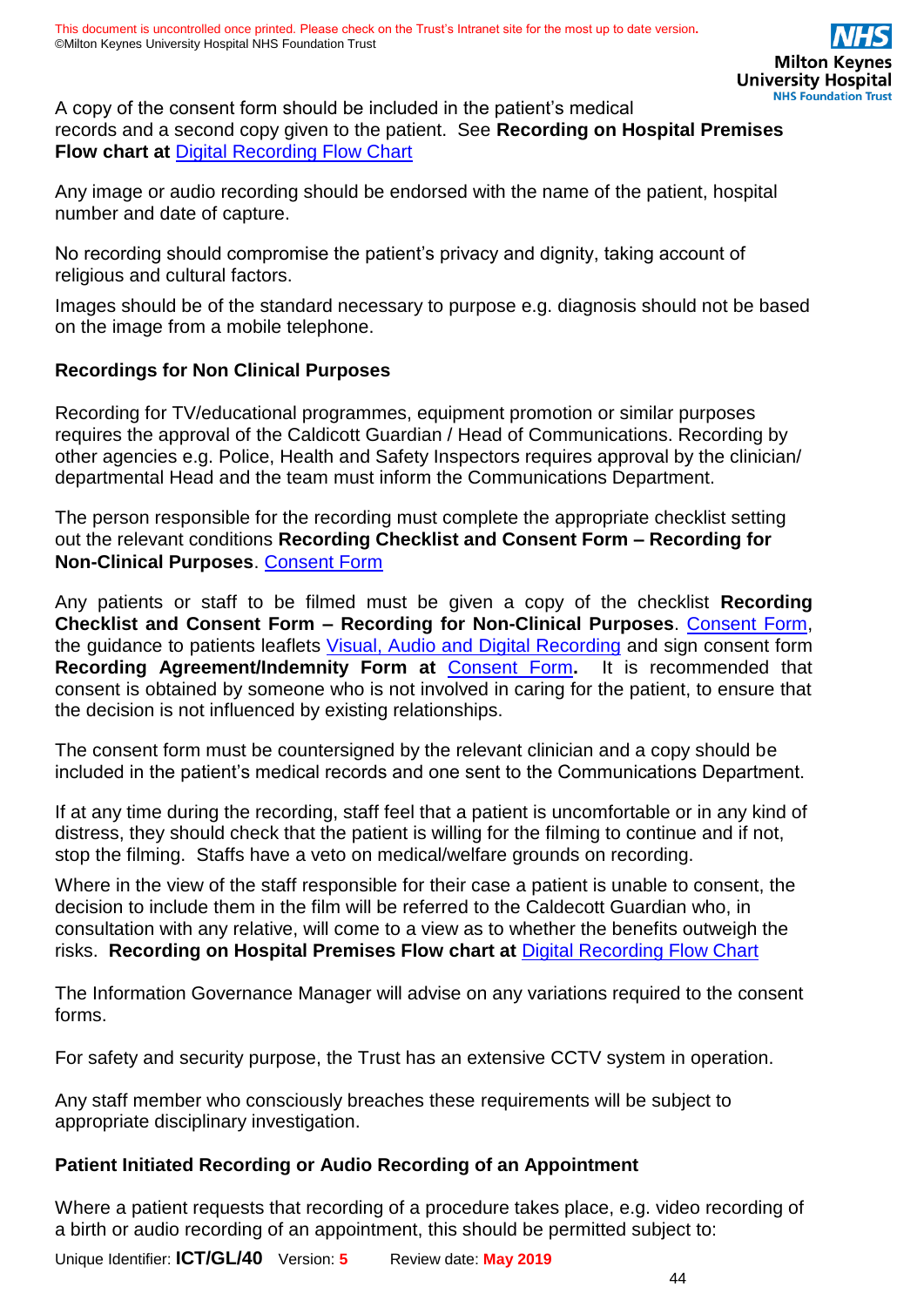- The explicit agreement of the patient and staff members involved
- Confirmation that the recording is for personal use only, see Guidelines for Patients [who wish to make a Recording](https://intranet.mkuh.nhs.uk/information-governance)
- No interference with the safe performance of the procedure
- Any third parties potentially included consenting, including staff.
- Agreement that the recording stops immediately at the request of the clinician in charge.

### **Overt Patient Recordings**

Although we cannot place restrictions on a patient wishing to record notes of a consultation or conversation with a health professional, where it is felt absolutely necessary by the patient to do so, we should ensure that :-

- Any recording is done openly and honestly
- The recording process itself does not interfere with the consultation process or the treatment of care being administered
- The patient understands that a note will be made in their health record stating that they have recorded the consultation or care being provided
- The patient is reminded of the private and confidential nature of the recording and that it is their responsibility to keep it safe and secure
- Any recording is only made for personal use
- Patients are aware that the misuse of a recording may result in criminal or civil proceedings
- Patients are discouraged from undertaking recordings in the first place, unless it is deemed absolutely necessary by highlighting the above responsibilities

### **Covert Patient Recordings**

Although we cannot place restrictions on a patient wishing to covertly record a consultation or conversation with a health professional, where organisations are aware that covert recording is a significant issue they should aim to discourage patients from doing so by ensuring that :-

- The organisation promotes the open and honest recording of consultations, where a patient deems it absolutely necessary (see the advice above, which applies equally to covert recording)
- Patients are aware that the organisation takes proactive steps to investigate and address any issues regarding the patient's treatment and care, to avoid them feeling it necessary to record their consultation
- Relevant staff should consider providing patients with a written record summary, and or a verbatim record (if practical) of their consultation for their own personal use
- Patients are advised that they are entitled to see their notes if they so wish, by informally asking the healthcare professional in charge of the consultation, or to request a paper copy of their medical notes formally through a Subject Access Request (SAR) made under the Data Protection Act 2018
- Patients are given information on how they can complain if they have an issue with their treatment and care, and their attention is drawn to the relevant guidance from the Care Quality Commission (see below) and Information Commissioner's Office

### **Quality Standards - Digital Images**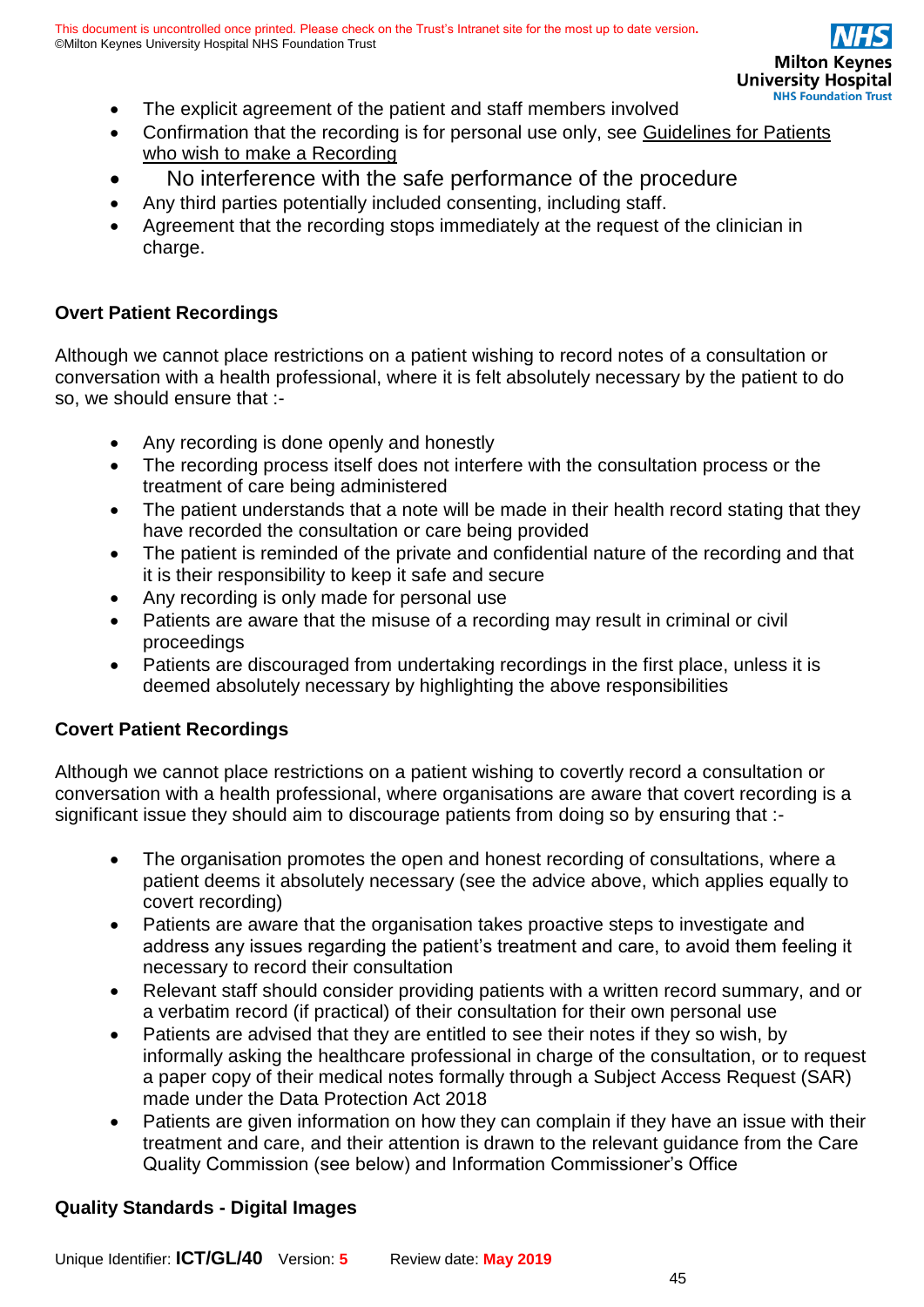Digital images are easier to copy, manipulate and distribute than traditional recording.

Where digital photography is to be used to record images of patients, due care must be given before the start of the project to ensure that the quality of the image (in terms of both resolution and colour depth) is adequate for its purpose. If an image is manipulated a note must be made of the programme used and manipulation undertaken and enclosed with the image.

In order to maintain the integrity of the image, manipulation must be limited to simple sharpening, adjustment of contrast and brightness and correction of colour balance.

Images of patients must not be transferred to personal computers, except for the preparation of teaching materials; these must not contain personal identifiable information. Images must be removed once the materials have been completed and must not be forwarded to third parties.

Staff acquiring copies of recordings in the course of their duties may retain these for teaching purposes, but must undertake only to use them within the terms of the original consent. Copyright and reproduction rights at all times remain with Milton Keynes University Hospital NHS Foundation Trust.

### **Recording for Media/Communication Purposes**

This will take place only with the agreement of and under the control of the Head of Communications, who will be responsible for obtaining all appropriate consents and assurances including consent from patients. Staff approached direct should refer the request to the Head of Communications, and staff should challenge anyone on the site who appears to be filming for such purposes to ensure that appropriate consent has been obtained.

### **Processing, Retention and Storage**

Film processing must only be carried out by a laboratory who has signed our Third Party Agreement.

Patient related recordings, under the requirements of the Data Protection Act, must be kept only for as long as they are needed, and must be available for disclosure to the patient when needed.

Recordings made for assessment/treatment will be held in the patient's medical records.

Other patient recordings must be kept systematically and securely, together with the relevant paperwork, and destroyed at the end of the agreed period as confidential waste.

Where digital images are stored on a PC, access must be restricted to those who have a clinical need to see the images and password protected.

# <span id="page-45-0"></span>**23 Smartcard Security**

Authorised users of smartcards are required to observe the following security practices:

- Keep smartcards secure. Do not store card and PIN number together.
- Do not share Smartcards or pass codes with other users.
- Report any observed instances of others abusing the Smartcard system.

### **Lost, Stolen and Broken Smartcards**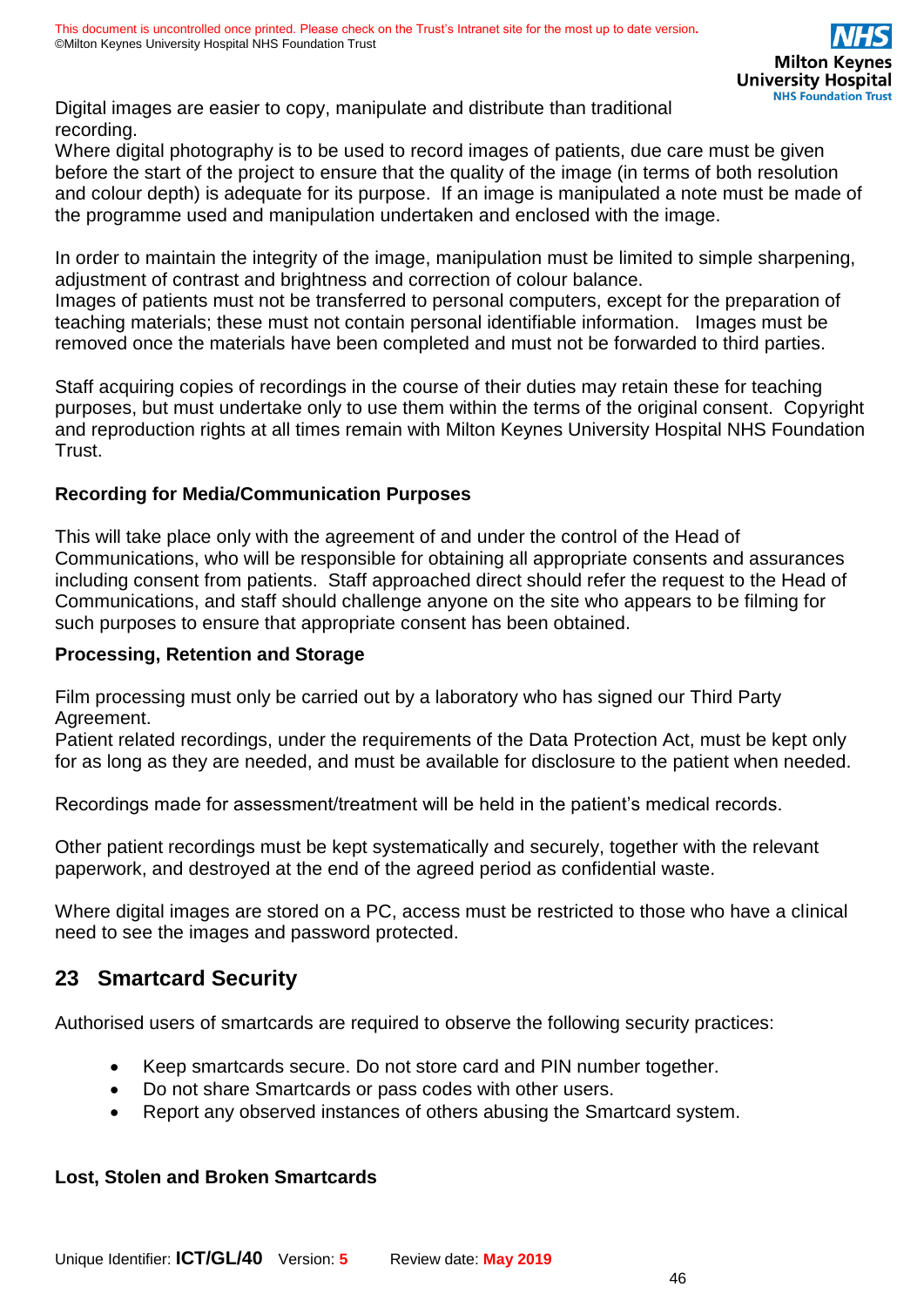Lost and damaged Smartcards should be reported to the IT service desk immediately and a new card requested by completing the relevant documentation.

### **Smartcard Misuse**

All users digitally sign a Smartcard Terms and Conditions agreement when issued with their Smartcards. If a user fails to comply with these Terms and Conditions then appropriate disciplinary measures will be taken.

# <span id="page-46-0"></span>**24 Mobile Computing**

In recent years there have been significant advances in mobile technologies. To coincide with this mobile devices have gained wider acceptance in the consumer market and in the workplace. Today portable devices such as smart phones, tablet devices, notebooks, laptops etc. are in wide circulation.

The Trust will allow mobile devices, which includes both Trust owned and staff owned mobile equipment, to access its information assets. For minimum levels of security that need to be applied please see [IT Policy](https://intranet.mkuh.nhs.uk/)

### **Access from Public Areas**

Staff should show due diligence when accessing any Trust data in public areas using either Trust owned or public devices e.g. Internet Cafés and must ensure that any information accessed remains safe and secure. Also any equipment being used must not be left unattended at any time.

### **Access from Business Areas (e.g. NHS premises)**

Staffs are responsible for ensuring that no unauthorised individuals are able to see information or access Trust systems. If equipment is being used outside of its normal location and might be left unattended, the user will secure it by other means (such as security cable, locked cabinet or room).

### **Remote Access**

The Trust provides remote access to both staff and third parties via a Virtual Private Network (VPN) or the TAC Portal. Please refer to relevant [IT Policy](https://intranet.mkuh.nhs.uk/) Use of any information at home must be for work related purposes only.

- Staff must ensure the security of information within their home. Where possible mobile devices and storage media should be stored in a locked container (filing cabinet, lockable briefcase). If this is not possible, when not in use it should be neatly filed and stored in a way that it is not obvious to other members of the household.
- Staff must ensure the security of any mobile data device, business critical information and personal identifiable data in transit to their home.

### **Mobile Device Cameras**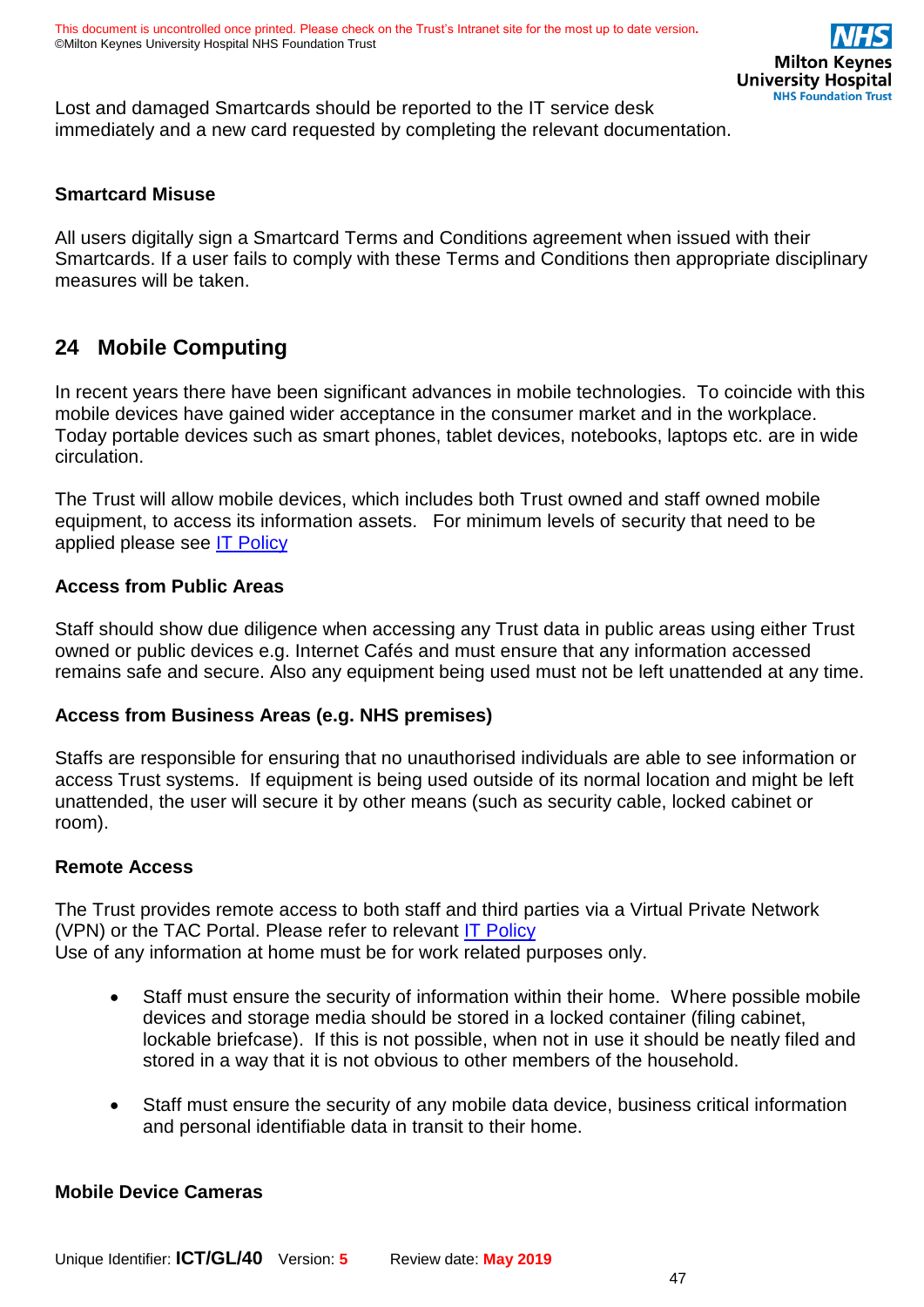The use of Trust owned or personal mobile devices for taking photographs for business related purposes is permitted but must take into account the following guidance and staff must ensure that they have the agreement of the Caldicott Guardian in relation to the use of any images taken.

In relation to this any individual taking a photograph of another individual using their mobile device, will be processing personal data and must comply with the Data Protection Act 2018

Where a photograph contains personal data it will be necessary for the individual being photographed to give their explicit consent to the photograph being taken and should also be notified of all the purposes for which the photograph will be used.

All images must be deleted from the mobile device and placed in the medical records if applicable.

### **Transport of Equipment, Files and Paper Documents**

Staffs are responsible for ensuring safe transport when removing equipment, files and data from Trust premises.

- IT equipment must be transported in a secure, clean environment. Equipment is not insured and you may be held liable if you do not take reasonable precautions.
- Equipment, and paper files should be kept out of sight (in car boots), locked away and not be left unattended at any time.
- Appropriate packaging such as sealed envelopes, bubble wrap etc. will be used to prevent physical damage.

Where a courier service is used to transport packages containing sensitive information tamper proof packaging will be used. Courier firms should guarantee the safe arrival of parcels and the confidentiality of any contained information. Please see our approved courier list on Trust intranet.

# <span id="page-47-1"></span><span id="page-47-0"></span>**25 Copyright**

The main legislation dealing with copyright in the United Kingdom is the Copyright, Designs and Patents Act, 1988. This section ensures that all staff, volunteers and contractors are aware of their individual responsibilities in relation to this.

It is the responsibility of each and every employee of Milton Keynes University Hospital NHS Foundation Trust, volunteers and contractors, to comply with this licence*.* Anyone found to be infringing copyright intentionally may be subject to disciplinary action.

### **Photocopying**

The Licence permits photocopying from a very wide range of publications. You can copy from works published in the UK and Mandating Territories and by Participating US Publishers. You cannot copy from Excluded Works, and works in any Excluded Category.

### **Scanning**

The Licence permits scanning from a very wide range of publications. You can make Digital Copies from print Works published in the UK and other countries with which CLA has agreed a 'Digital Repertoire Exchange' as listed on www.cla.co.uk and updated from time to time. You can make Digital Copies of any U.S. Work listed as being available for copying on the CLA website www.cla.co.uk, as long as an electronic copy is not readily available from the publisher. On each occasion you may only copy up to two articles from a periodical. You cannot copy from Excluded

Unique Identifier: **ICT/GL/40** Version: **5** Review date: **May 2019**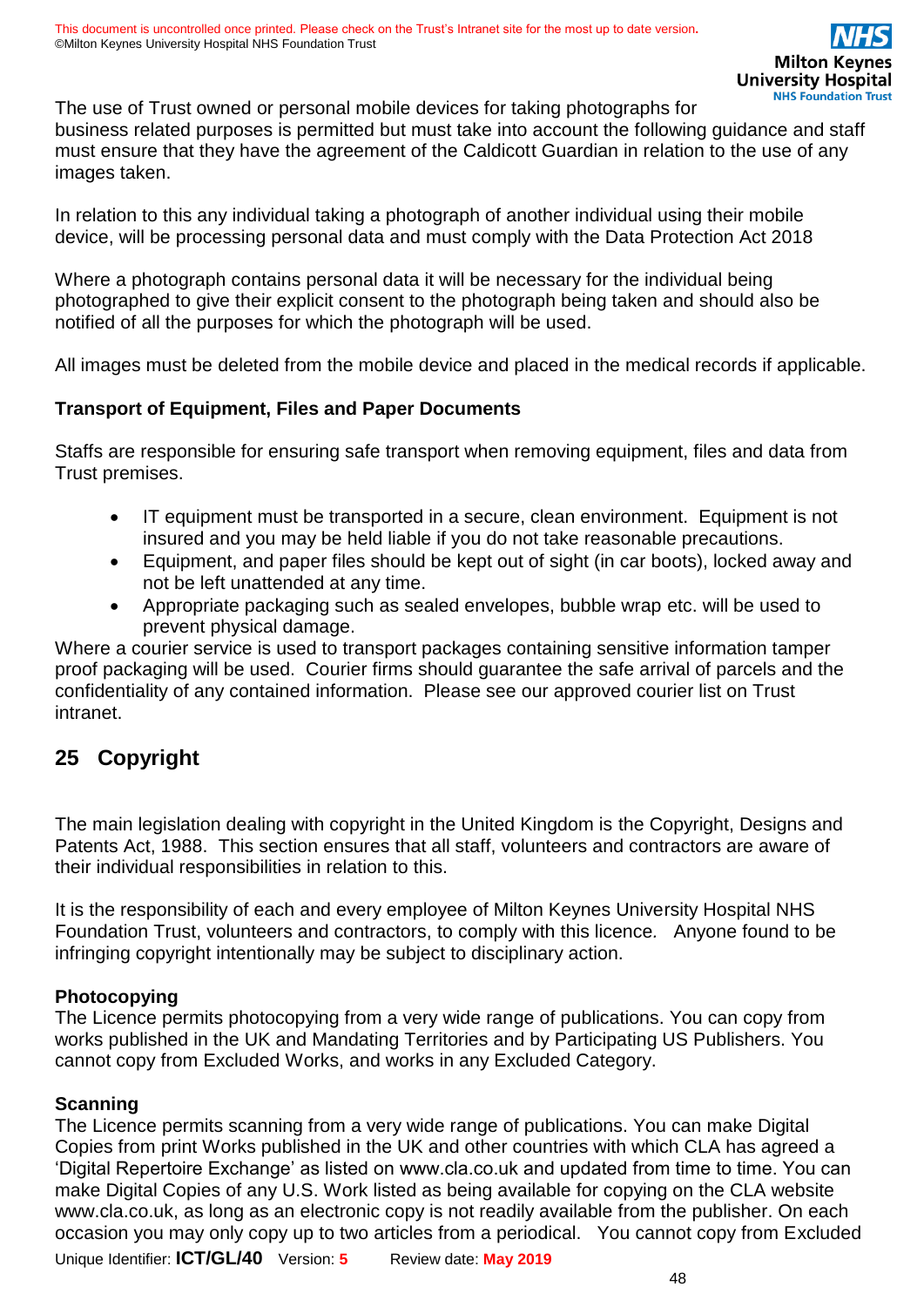

Works, and works in any Excluded Category.

### **Digital Copying**

You can make Digital Copies from UK publications created and distributed in electronic form published by a Participating Digital Material Publisher except Excluded Works or works in any Excluded Category. You can make Digital Copies of any U.S. work created and distributed in electronic form listed as being available for copying on the CLA website [http://www.cla.co.uk.](http://www.cla.co.uk/) On each occasion you may only copy up to two articles from a periodical. You cannot copy from Excluded Works, and works in any Excluded Category.

The main categories of works currently protected in the UK include:

- original literary works such as novels or poems, tables or lists and computer programs
- original dramatic works such as dance or mime
- original musical works, i.e. the musical notes themselves
- original artistic works such as graphic works (paintings, drawings etc.), photographs and sculptures
- newspapers
- sound recordings
- films
- broadcasts / podcasts
- typographical arrangements (i.e. the layout or actual appearance) of published editions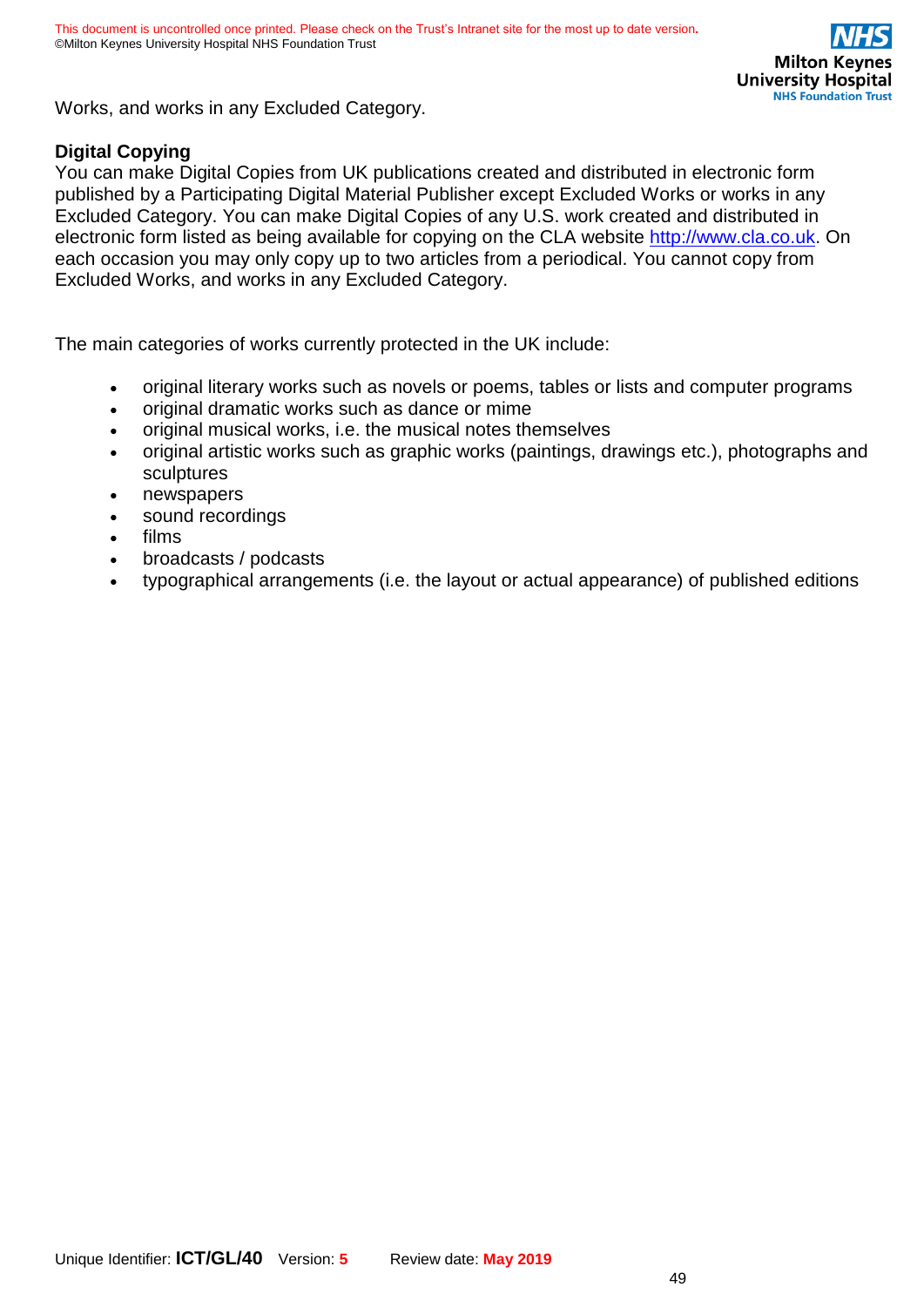

# **What can I use copies for?**

- To share with colleagues at meetings or briefings
- For internal training purposes, e.g. journal clubs, nurse teaching sessions, students on placement etc.
- To share media coverage within your organisation
- For Health & Safety or Environmental Awareness
- For research and development

A patient or carer may receive a single paper copy of content relevant to their treatment.

### **Printed books and journals**

You may make paper copies and scanned copies from **most** printed journals and books under the terms of the NHS CLA Licence **\***

- Copies must be for NHS staff and for NHS purposes
- You may copy two articles from a journal issue (more if it is a thematic issue), one chapter from a book or 5% of above, whichever is greater
- Within these extent limits, you can make multiple copies
- Single paper copies relating to a patient's condition or treatment may be made for patients and carers
- Scanned copies may be sent via NHS e-mail but not placed on web sites; scanned copies can be used in Power Point presentations
- You should always acknowledge the source of your copies
- No copies may be made from newspapers

### **Electronic works**

You normally may only download and print material for the purposes of:

- private study
- non-commercial research
- non-commercial purposes
- Always check copyright notices on websites
- E-journals are covered by publisher licences

You may not copy images, sounds or any other electronic media without permission

### **IT Security and Software Licensing**

The Act provides the same rights to authors of computer programmes as literary, dramatic and musical authors have to their works. Those rights extend for the life of the author and for seventy years after the author's death.

Software is generally not sold outright to the user. Instead the user is granted the right to use it as laid down in the user licence. It is normally expected that only one person at a time will have access to and use the software concerned. A network licence may be purchased, normally at a reduced rate, for a defined number of users. A site licence may be available to cover all (unlimited) users within the premises.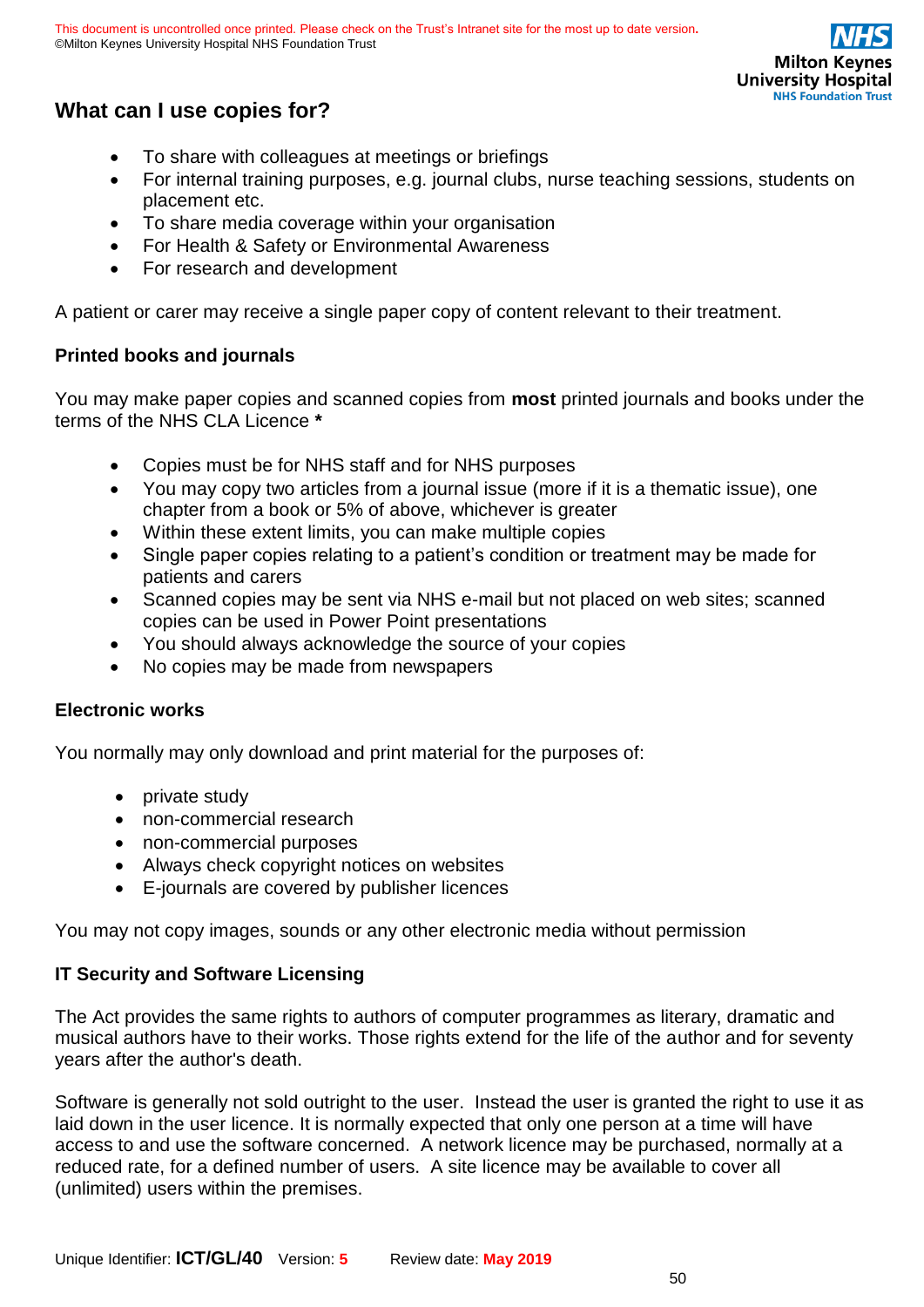It is thus illegal to make copies of software without the copyright owner's consent, or to duplicate software loaded on a hard disk for use on any other personal computer unless allowed for under the licence.

Likewise it is not permitted to copy or download or upload music files (including MP3s), or to download other electronic media such as DVD files etc. which may be subject to copyright legislation, onto Trust equipment without explicit permission from the information Governance Manager or the Head of IT.

# **Copyright Ownership and the Trust**

Management consultants, agency staff and other independent contractors, who are being commissioned/paid by the Trust but who are not members of staff, automatically hold the copyright of works they produce during this time. Because of this it is imperative that all managers who engage consultants ensure that they have signed a contract which states that they agree to the Trust holding the copyright of any documentation or other products produced by them on completion of their contract with the Trust.

Copyright on any documentation, presentations etc. produced by staff employed by MKUHFT as part of their contractual work remains the copyright of the Trust unless there is a specific contract in place for the copyright to remain with the Author.

### **Breach of Copyright**

It is an infringement of copyright to do any of the following acts in relation to a substantial part of a work protected by copyright without the consent or authorisation of the copyright owner:

- copy it
- issue copies of it to the public
- rent or lend it to the public
- perform or show it in public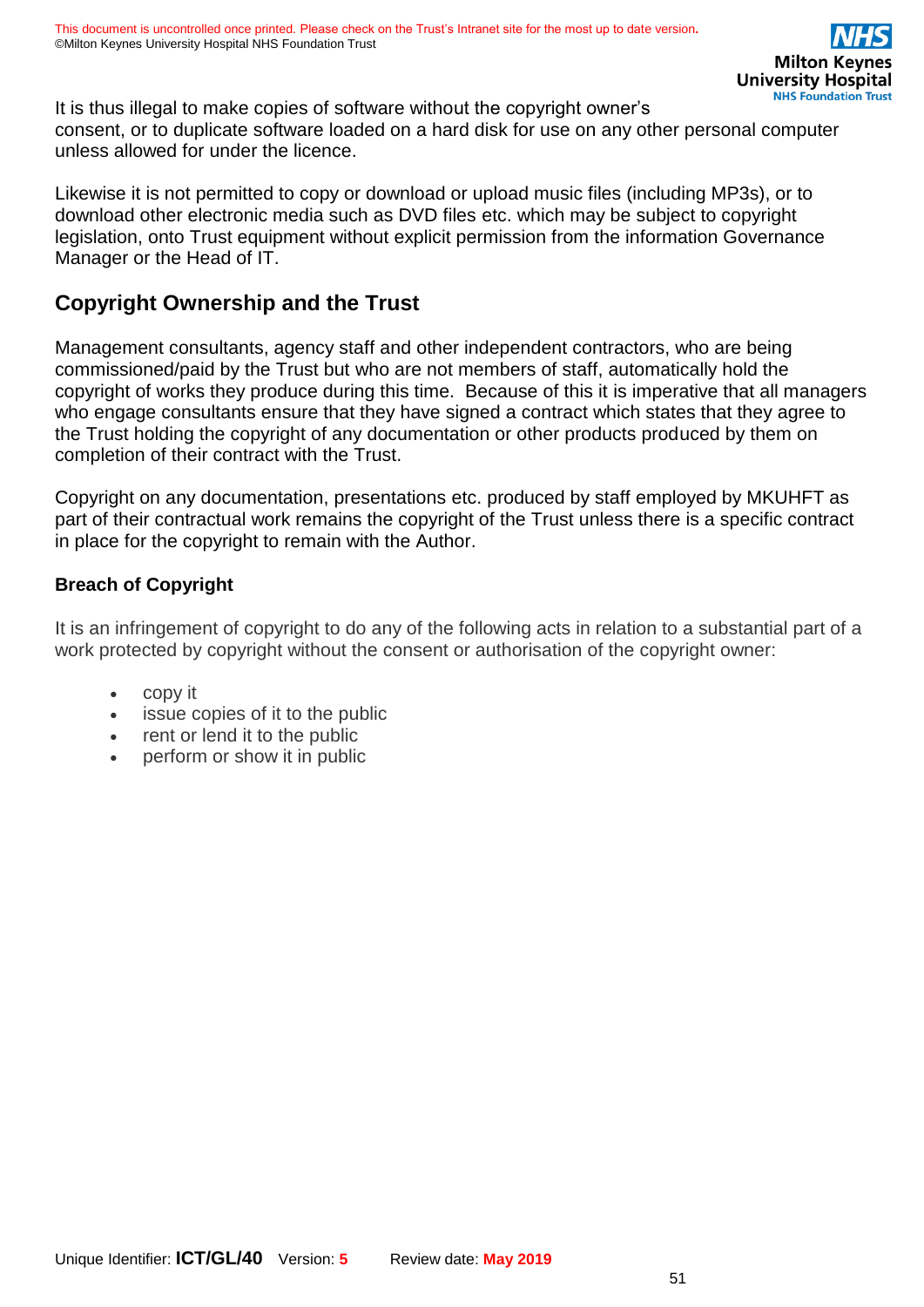

# <span id="page-51-0"></span>**26 Freedom of Information**

The Freedom of Information Act 2000 ("The Act") is part of the Government's commitment to greater openness in the public sector.

The main features of the Act:

- A general statutory right of access to all recorded information held by public authorities, subject to certain conditions and exemptions.
- Anyone who writes or emails the Trust and asks for information will have the right to be told whether or not the Trust has the information, and if so, have that information communicated to them.
- There are exemptions in the Act which specify the circumstances in which the Trust may consider whether information should be withheld.
- The Trust has a duty to publish and maintain a [Publication Scheme](https://intranet.mkuh.nhs.uk/) which provides as much information about the activities of the Trust as is reasonably practicable so that members of the public do not have to make a formal request.
- Under the Environmental Information Regulations there are separate rights of access to information about the environment.

### **General Rights of Access to Recorded Information**

The Trust has produced a Guidance leaflet to help any applicant who may wish to make a request for information; these are available within all Departments and can be found on the Trusts intranet and internet.

The Trust accepts that all written requests for information are potentially FOIA requests save where the information is available through the Publication Scheme. However the provision of advice and assistance to members of the public about every aspect of the health services which the Trust provides is part of the day to day business process of the Trust. A key element of the Trust's policy is that the release of information does not become cumbersome, time consuming or resource intensive. The Trust therefore expects that written requests for information, which are part of the day to day business of the Trust, will continue to be handled in the normal way.

In accordance with the Act, the request must be in writing, stating the name of the applicant and an address for correspondence, which sets out the information requested. For the purpose of general rights of access, a request is to be treated as made in writing if it is transmitted by email and includes an email address for subsequent reference.

### **Time Limits for Compliance with Requests**

The Trust has established appropriate systems and procedures to ensure that the organisation complies with the duty to confirm or deny and to provide the information requested within 20 working days.

All FOI requests must be passed through the Executive Directors before going out and MUST be sent to the requester within 20 working days. If you receive a request from the Information Governance/Freedom of Information Co-ordinator for information please ensure that you respond within 10 working days.

Unreasonable delays in responding to this request will be reported to the relevant Director for. Delays and poor FOI performance ultimately reflects on the Board and its Directors and could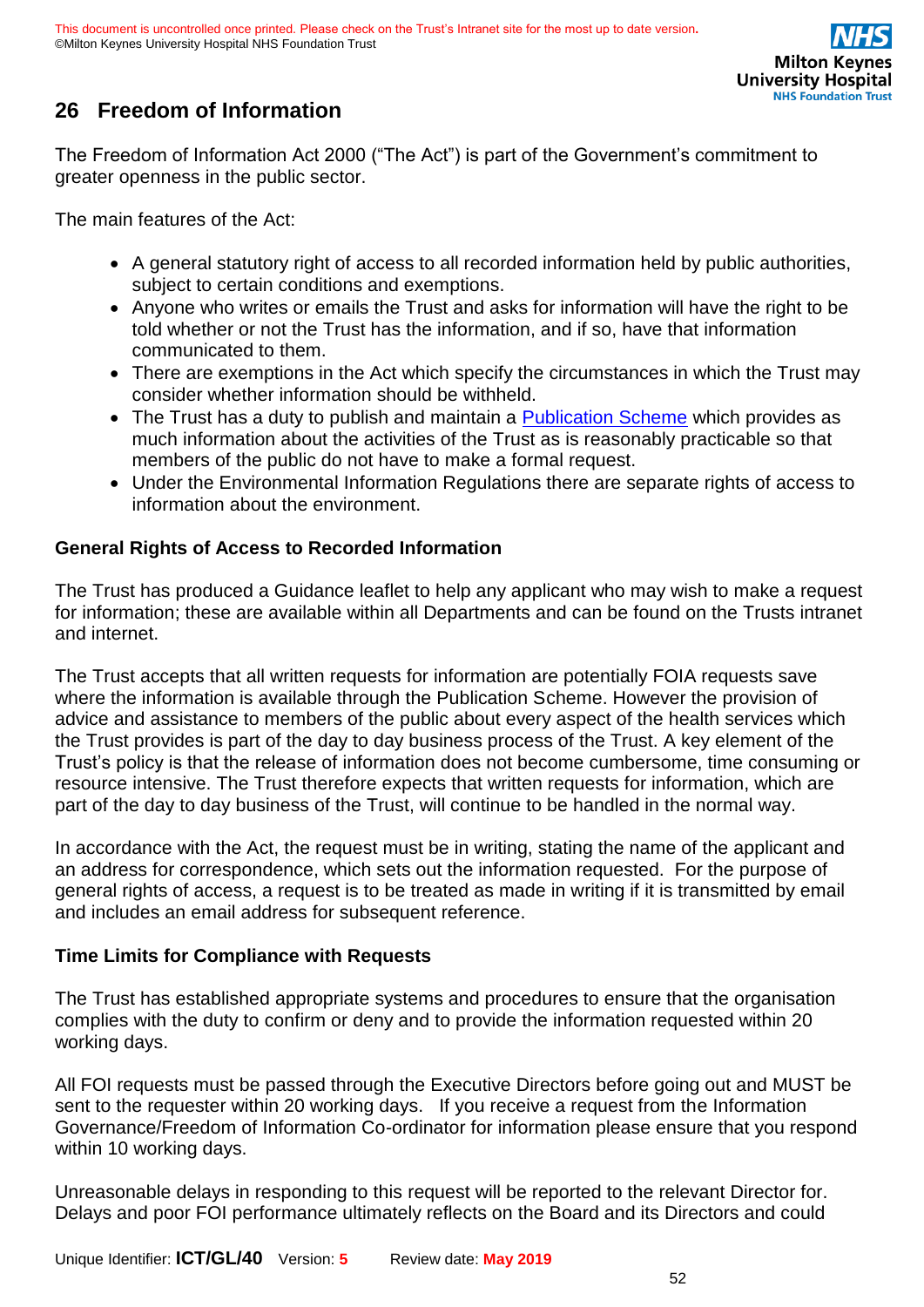

result in the Trust receiving an Enforcement Notice from the office of the Information Commissioner.

# <span id="page-52-0"></span>**27 Disposal**

### Data Devices

This Section details the Milton Keynes University Hospital NHS Foundation Trusts procedure for secure disposal or re-use of Data Devices that are to be re-deployed within the Trust or disposed of as Beyond Economical Repair (BER) or excess to requirements and are subsequently to be scrapped.

The Trust has a legal duty to ensure that all information is securely handled and only accessed on a need to know basis. In order to conduct this duty of care from 'cradle to grave' the Trust is required to ensure that when equipment is re-deployed or disposed of all information is either removed or destroyed, this includes computer files, the computers themselves, disks and USB sticks, in line with the Computer Misuse and Data Protection Acts.

It is the responsibility of the user to ensure that all CD/DVDs or USB memory sticks are taken, in person, to the IT department for secure disposal.

For further information and disposal please contact the IT Department on 01908 997000 (ext. 87000).

#### Medical Devices

Some medical devices stores personal identifiable data within the equipment. These devices must be wiped of all data before they are sent for disposal/re-use. Please refer to [Condeming,Transfer & Disposal of Medical](https://intranet.mkuh.nhs.uk/) Devices for further guidance

#### Information held in paper form

It is important that personal identifiable/business critical information is disposed of in a secure manner.

Blue Shredding bins have been provided for all confidential waste and these bins are emptied and shredded on site on a fortnightly basis to ensure security and confidentiality is maintained, for adhoc requests please contact the Information Governance Team on 01908 995044 ext. 85044.

Staffs are reminded that information must not be removed from site unless there is a justified clinical reason which has been approved as part of the patient flows. It is essential staff ensure items such as handover sheets, patient identifiable sticky labels, ward lists and messages are shredded at the end of each shift and not removed from site.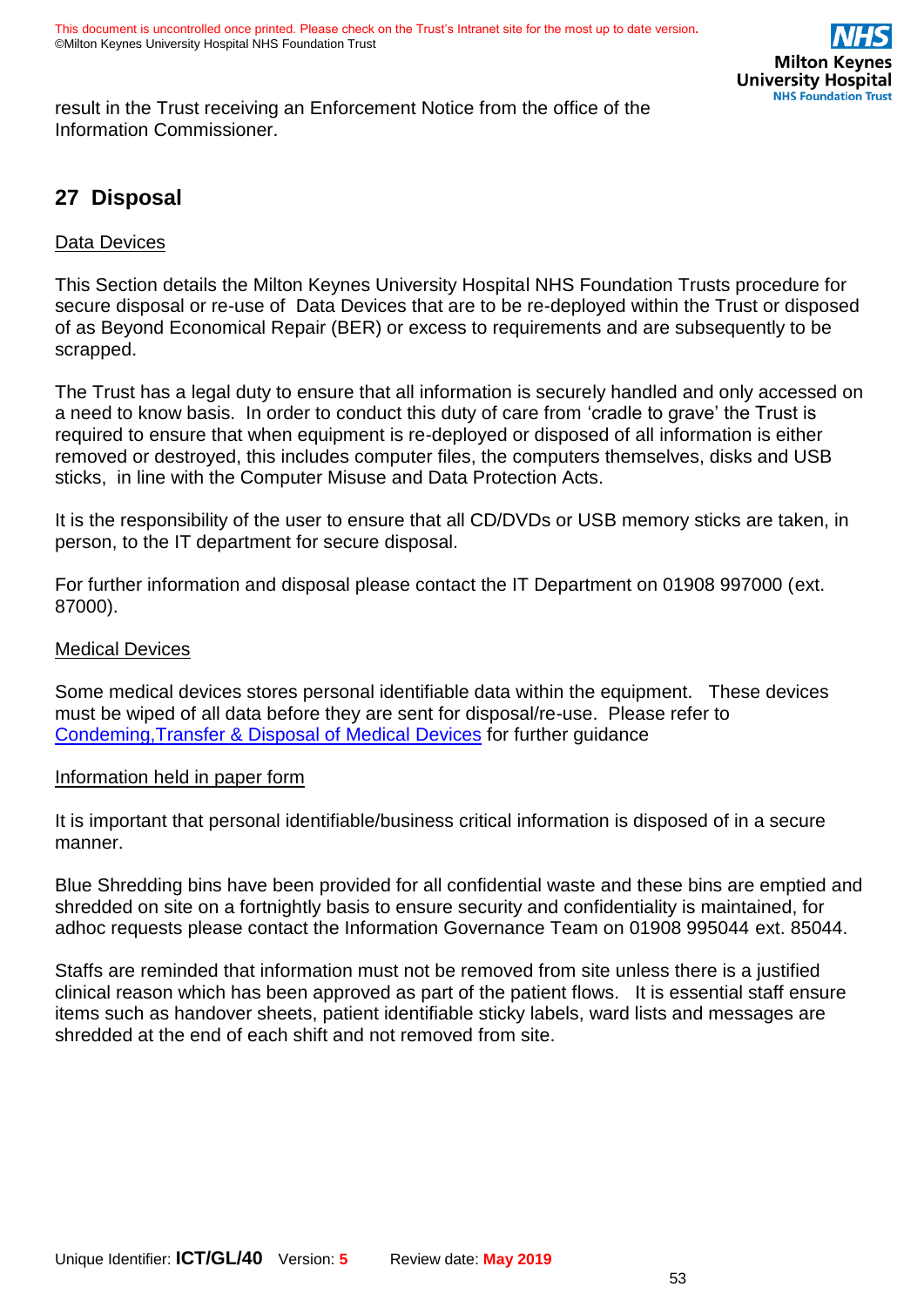# <span id="page-53-0"></span>**28 Retention of Records**

Milton Keynes University Hospital NHS Foundation Trust recognises the need for robust governance around the retention and storage of records and therefore adopts the Department of Health's "Records Management Code of Practice" to ensure that our information remains available, confidential and up to date at all times.

This policy covers both clinical and non clinical records.

Details of this policy can be found at [Retention of Records Guide](https://digital.nhs.uk/article/1202/Records-Management-Code-of-Practice-for-Health-and-Social-Care-2016)

## <span id="page-53-1"></span>**29 Audits**

All clinical audits must adhere to NHS information governance policies and standards. Audits should pay special attention to the Data Protection Act 2018/GDPR and the Caldicott Principles (1997). This means, for example, that data should be:

- Processed lawfully, fairly and in a transparent manner
- Collected for specified, explicit and legitimate purposes
- Adequate, relevant and limited to what is necessary
- Accurate and, where necessary, kept up to date
- Kept in a form which permits identification of data subjects for no longer than is necessary
- Processed in a manner that ensures appropriate security of the personal

The Trust expects all staff involved in clinical audit to follow the above principles and to ensure that patient-related data is collected, stored and reported on in a non-identifiable manner. No data should be collected until the audit proposal is approved.

Data collected for audit purposes should be disposed of in a secure manner in line with the Trust Health Records policy when the relevant group has ratified the report emanating from the data as final.

Data collected for audit purposes is considered to be Trust (not personal) property. Thus, where an individual undertaking an audit leaves post prior to completion of data collection/report writing, the data should be transferred to the Compliance & Audit Manager /Clinical Governance Department or keep them informed of any alternative arrangements that have been made.

When presenting data within a report, it is generally appropriate to display by, for example, ward or team. However, the Trust considers it inappropriate to name – or otherwise seek to identify – individual staff within an audit report (the purpose of clinical audit being quality assurance and improvement, not performance management).

When finally approved, clinical audit reports are placed on the Clinical Governance Department pages of the MKHFT Staff Intranet. These pages are maintained by the Clinical Governance Department and uploaded on a Read Only basis. Reports remain available on these pages for a five year period in line with Department of Health Records Management: NHS Code of Practice parts 1 (2006) & 2 (2009).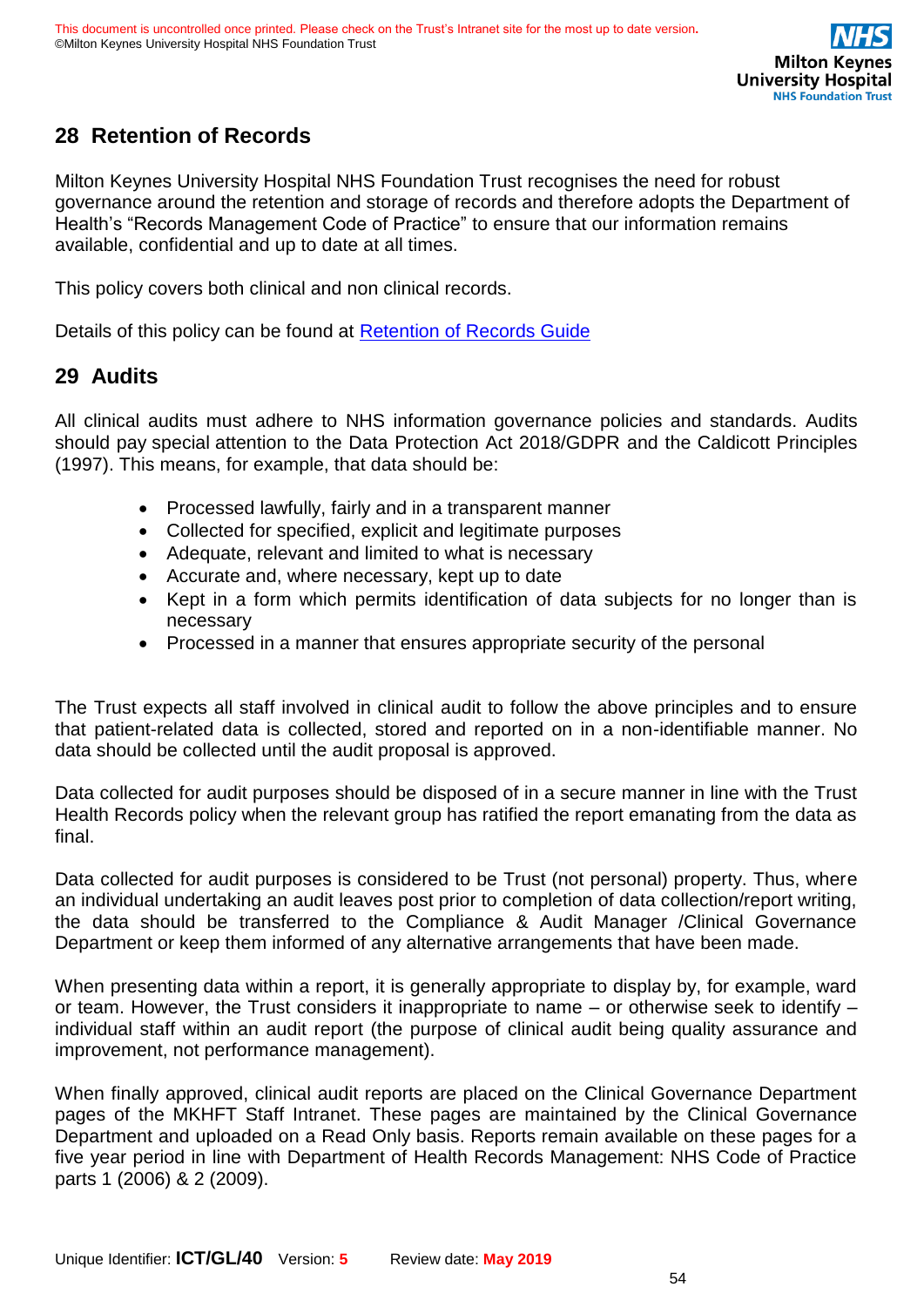

# <span id="page-54-0"></span>**30 Breaches of this Policy**

Any breach of this policy may result in the Trust's disciplinary policy being invoked. This may lead to suspension and dismissal.

# <span id="page-54-1"></span>**31 Relevant acts of Law & Best Practice**

The Trust is obliged to abide by all relevant UK and European Union legislation. The requirement to comply with this legislation will be devolved to employees and agents of the Trust, who may be held personally accountable for any breaches of security for which they may be held responsible. The Trust will comply with the following legislation and other applicable legislation as appropriate:

### **The Privacy and Electronic Communications Regulations (PECR)**

They are derived from European law and implement the European Directive also known as 'the e-privacy Directive'.

The e-privacy Directive complements the existing data protection regime and sets out more-Specific privacy rights on electronic communications. It recognises that widespread public access to digital mobile networks and the internet opens up new possibilities for businesses and users, but also new risks to their privacy.

PECR sits alongside the Data Protection Act 2018. They give people specific privacy rights in relation to electronic communications.

### **PECR will apply if you:**

- Market by phone, email, text or fax;
- Use cookies or a similar technology on your website; or
- Compile a telephone directory (or a similar public directory).

### **Human Rights Act 2000**

This Act became law on 2 October 2000. It binds public authorities including Health Authorities, Trusts, Primary Care Groups and individual doctors treating NHS patients to respect and protect an individual's human rights. This will include an individual's right to privacy (under Article 8) and a service user's right to expect confidentiality of their information at all times.

Article 8 of the Act provides that 'everyone has the right to respect for his private and family life, his home and his correspondence'. However, this article also states 'there shall be no interference by a public authority with the exercise of this right except as is in accordance with the law and is necessary in a democratic society in the interests of national security, public safety, or the economic well-being of the country, for the prevention or disorder or crime, for the protection of health or morals, or for the protection of the rights and freedoms of others'.

Each organisation must act in a way consistent with these requirements. It must take individuals rights into account when sharing personal information about them.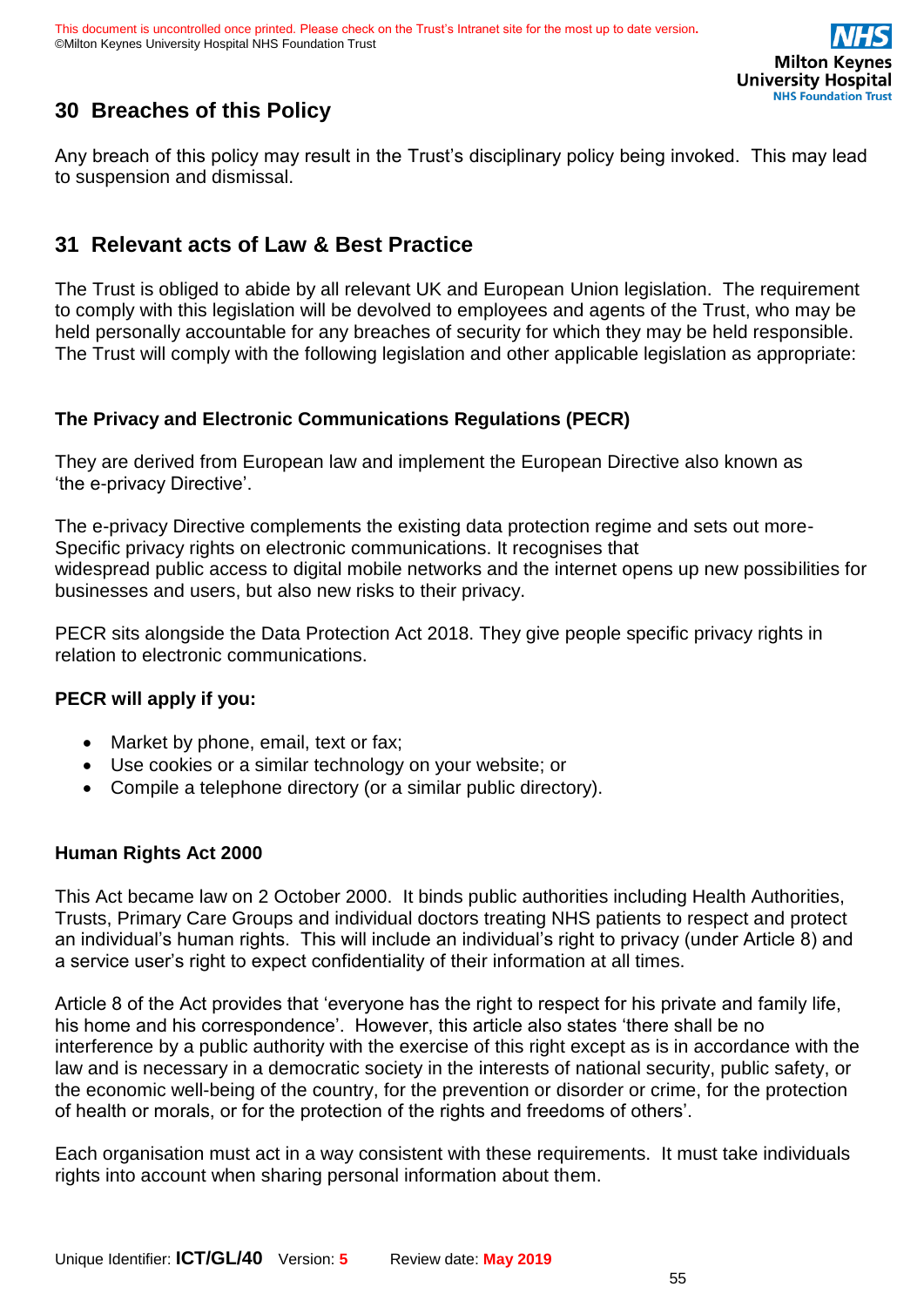

### **Freedom of Information Act 2000**

This Act came into force in November 2000 and will be fully in force by November 30<sup>th</sup> 2005. The Information Commissioner (previously the Data Protection Commissioner) will oversee the implementation of this Act. This Act gives individuals rights of access to information held by public authorities. Further information will be available as implementation progresses.

### **Regulation of Investigatory Powers Act 2000**

This Act combines rules relating to access to protected electronic information as well as revising the 'Interception of Communications Act 1985'. The Act aims to modernise the legal regulation of interception of communications in the light of the Human Rights laws and rapidly changing technology.

### **Crime and Disorder Act 1998**

This Act introduces measures to reduce crime and disorder, including the introduction of local crime partnerships around local authority boundaries to formulate and implement strategies for reducing crime and disorder in that local area.

The Act allows disclosure of person identifiable information to the Police, Local Authorities, Probation Service or the Health Service but only if the purposes are defined within the Crime and Disorder Act. The Act does not impose a legal requirement to disclose/exchange person identifiable information and responsibility for disclosure rests with the organisation holding the information. There should be a Crime and Disorder Protocol governing the disclosure/exchange and use of personal information within a local authority boundary agreed and signed by all involved agencies and organisations.

### **The Computer Misuse Act 1990**

This Act makes it a criminal offence to access any part of a computer system, programs and/or data that a user is not entitled to access. Each organisation will issue each user an individual user id and password which will only be known by the individual they relate to and must not be divulged/misused by other staff. This is to protect the employee from the likelihood of their inadvertently contravening this Act.

Each organisation will adhere to the requirements of the Computer Misuse Act 1990 by ensuring staff are made aware of their responsibilities regarding the misuse of computers for personal gain or other fraudulent activities. Any member of staff found to have contravened this Act will be considered to have committed a disciplinary offence and be dealt with accordingly.

### **The Access to Health Records 1990**

This Act gives patient's representatives right of access to their manually held health records, in respect of information recorded on or after 1 November 1991. This Act is only applicable for access to deceased person's records. All other requests for access to information by living individuals are provided under the access provisions of the Data Protection Act 1998.

### **Access to Medical Reports Act 1988**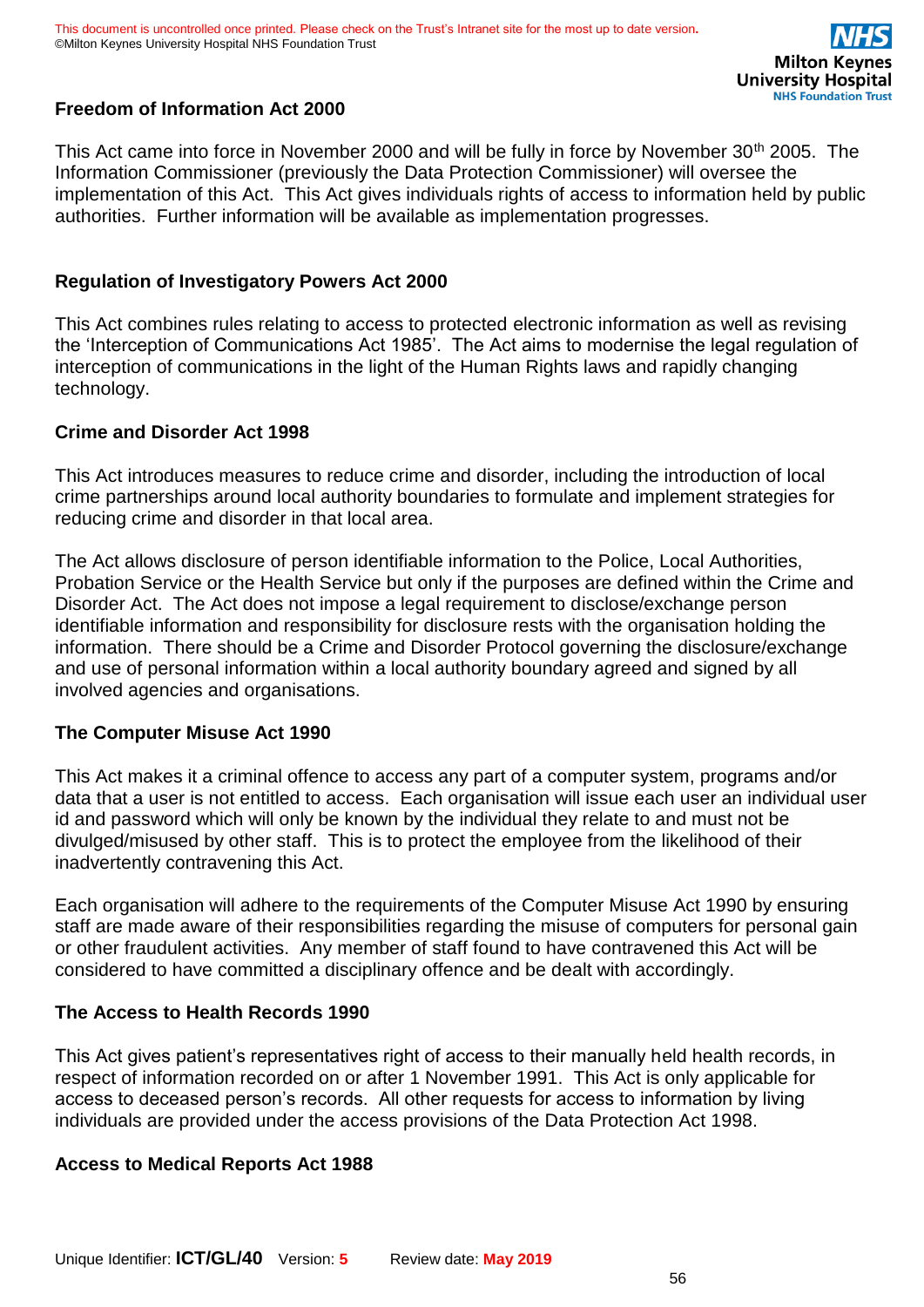This Act allows those who have had a medical report produced for the purposes of employment and/or insurance to obtain a copy of the content of the report prior to it being disclosed to any potential employer and/or prospective insurance company.

### **Health and Social Care Act (2000)**

### **Copyright, Designs and Patents Act 1988 (as amended by the Copyright (Computer programs) Regulations 1992)**

### **The NHS Care Record Guarantee**

The Care Record Guarantee sets out twelve high-level commitments for protecting and safeguarding patient information, particularly in regard to patients' rights to access their information, how information will be shared both within and outside of the NHS, and how decisions on sharing information will be made.

### **NHS Code of Practice**

The NHS Code of Practice provides the basis for reliable and effective information security management by NHS organisations, and is equally applicable to those organisations that may share in NHS information resources of all kinds. This Code of Practice is an integral component within the overall NHS Information Governance Programme.

### **NHS GUIDANCE**

### **The NHS IM&T Security Manual Ensuring Security & Confidentiality in NHS Organisations**

Provides detailed instructions for NHS bodies to comply with security requirements to protect an individual's confidentiality and the security of Trust information systems.

### **The Protection & Use of Patient Information**

Gives NHS bodies guidance concerning the use and protection necessary for patient information. It also considers ways of obtaining and using patient information to comply with Data Protection legislation, current and planned.

### **Caldicott Guardians & Implementing the Caldicott Standard into Social Care**

Provides guidelines relating to sharing of patient identifiable information and promotes the appointment of a senior health professional to oversee the implementation of the guidance.

### **For the Record**

Provides guidance to improve the management of NHS records explains the requirements to select records for permanent preservation, lists suggested minimum requirements for records retention and applies to all information, regardless of the media, applicable to all personnel within the NHS such as patients, employees, volunteers etc.

### **Information Security Standards**

This is the accepted industry standard for Information Management and Security. This standard has been adopted by the NHSE and all NHS organisations now have to ensure compliance with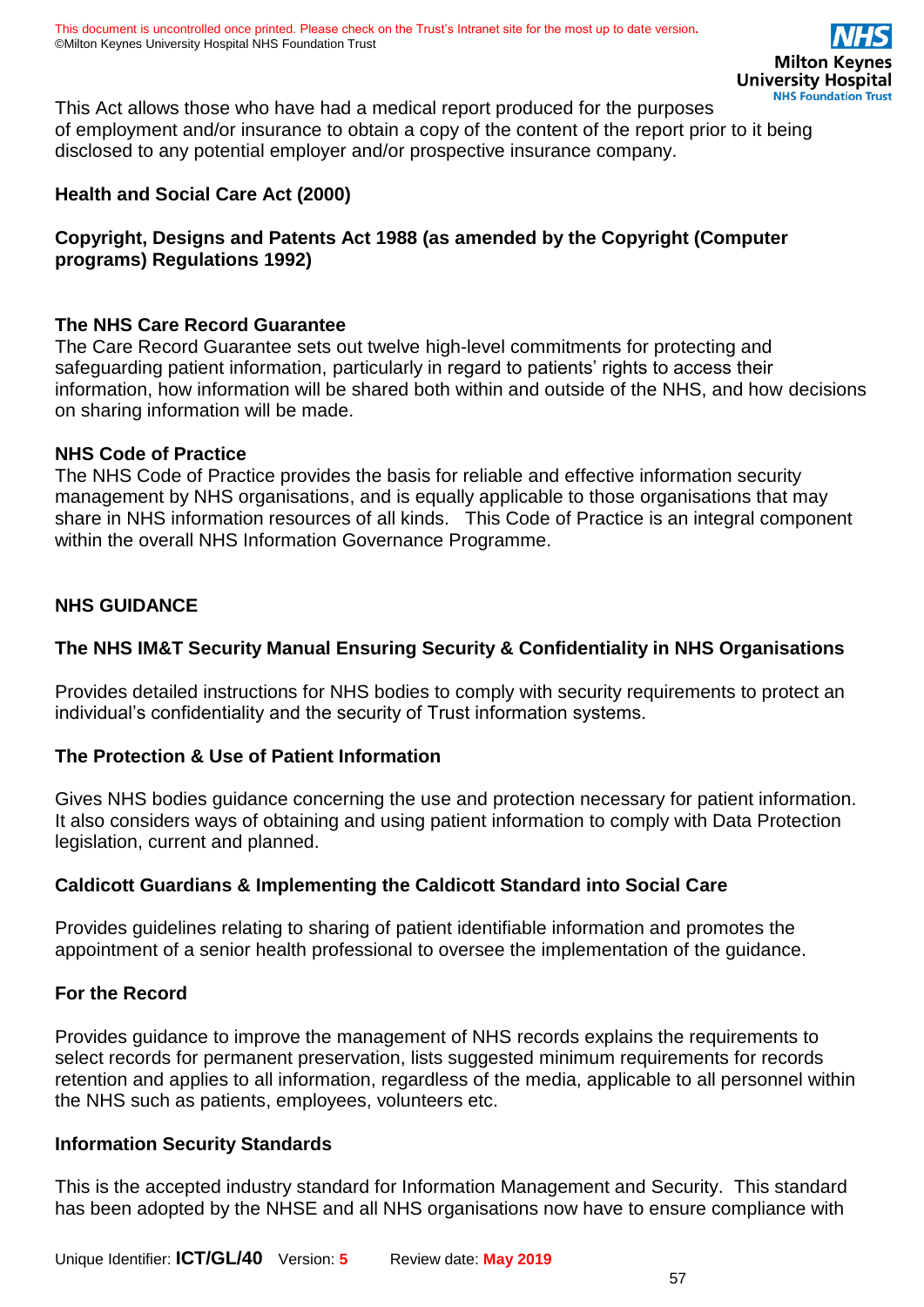these requirements. It is also a legal requirement under the notification and principle 7 of the Data Protection Act.

# <span id="page-57-0"></span>**32 Contact IG Team**

| Information Governance Manager/DPO                                 | 85041/ Bleep 1503  |
|--------------------------------------------------------------------|--------------------|
| Deputy Information Governance/Security Manager                     | 85045/ Bleep 1731  |
| Information Governance Officer                                     | 85044 / Bleep 1731 |
| Information Governance Officer<br>(Freedom of Information)         | 85043/Bleep1731    |
| Information Governance Administrator<br>(Access to Health Records) | 85042 / Bleep 1731 |

#### <span id="page-57-1"></span>**Document review history**

| <b>Version number</b> | <b>Review date</b> | <b>Reviewed by</b>  | <b>Changes made</b>                          |
|-----------------------|--------------------|---------------------|----------------------------------------------|
| 01                    | January 2014       | Dawn Budd           | New Policy -<br>combining all IG             |
|                       |                    |                     | policies                                     |
| 02                    | January 2015       | <b>Dawn Budd</b>    | <b>Amendment to include</b><br>the PIA & SAA |
| 03                    | <b>Sept 2015</b>   | <b>Dawn Budd</b>    | Minor amendments <i>i.e.</i>                 |
|                       |                    |                     | logo, telephone                              |
|                       |                    |                     | numbers                                      |
| 04                    | October 2016       | <b>Dawn Budd</b>    | <b>Addition of What's App</b>                |
| 4.1                   | January 2016       | Dawn Budd           | Minor amendments -                           |
|                       |                    |                     | typo's                                       |
| 4.2                   | December 2017      | <b>Dawn Budd</b>    | <b>Minor amendment -</b><br>encryption       |
| 5.                    | <b>March 2018</b>  | Dawn Budd           | <b>Full overview of policy</b>               |
|                       |                    | <b>Heidi Walker</b> | for the DPA 2018 inc                         |
|                       |                    |                     | <b>GDPR</b>                                  |
| 5.1                   | January 2019       | <b>Dawn Budd</b>    | Minor changes to                             |
|                       |                    |                     | incorporate the new                          |
|                       |                    |                     | toolkit and remove the                       |
|                       |                    |                     | old one.                                     |

<span id="page-57-2"></span>Consultation History

| <b>Stakeholders</b><br>Name/Board | Area of<br><b>Expertise</b> | <b>Date</b><br><b>Sent</b> | <b>Date</b><br><b>Received</b> | <b>Comments</b> | <b>Endorsed</b><br>Yes/No |
|-----------------------------------|-----------------------------|----------------------------|--------------------------------|-----------------|---------------------------|
| Information                       |                             | $3 - 2 - 14$               | $11 - 2 - 14$                  | Minor           |                           |
| Governance                        |                             |                            | $14 - 2 - 14$                  | Amendments      |                           |
| Team                              |                             |                            |                                |                 |                           |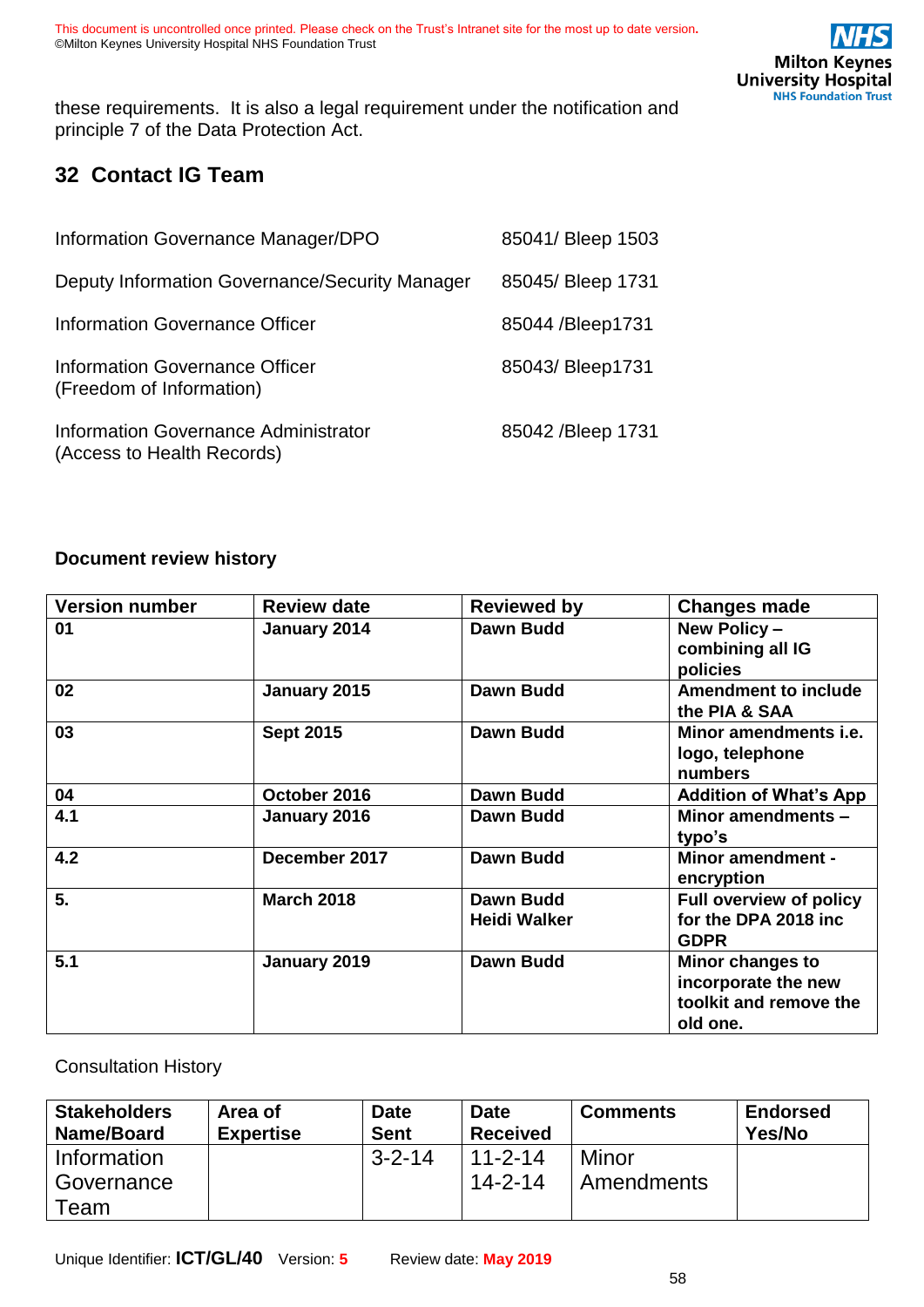

|              |                |               |               |                            | <b>NHS Foundation Tr</b> |
|--------------|----------------|---------------|---------------|----------------------------|--------------------------|
| Information  |                | $11 - 2 - 14$ | $20 - 2 - 14$ | <b>Minor</b>               |                          |
| Governance   |                |               |               | <b>Amendments</b>          |                          |
| Steering     |                |               |               |                            |                          |
| Group        |                |               |               |                            |                          |
| IT           |                | $3 - 2 - 14$  | $4 - 2 - 14$  | <b>Minor</b><br>Amendments |                          |
| Data Quality |                | $3 - 2 - 14$  |               |                            |                          |
| <b>IGSG</b>  | Information    | $22 - 1 - 15$ | $23 - 1 - 15$ | Amendments                 |                          |
|              | Governance     |               |               | to include PIA             |                          |
|              |                |               |               | & SAA                      |                          |
| <b>IGSG</b>  | Information    |               |               |                            |                          |
|              | Governance     |               |               |                            |                          |
| Dawn Budd    | Information    | Jan           | Jan 2016      | Minor                      |                          |
|              | Governance     | 2016          |               | Amendments                 |                          |
| Dawn Budd    | Information    | <b>Dec</b>    | Dec 2017      | Minor                      |                          |
|              | Governance     | 2017          |               | Amendments                 |                          |
| <b>IGSG</b>  | Data           | <b>March</b>  |               | <b>Full overview</b>       |                          |
|              | Protection/Inf | 2018          |               | of policy for the          |                          |
|              | ormation       |               |               | <b>DPA 2018 inc.</b>       |                          |
|              | Governance     |               |               | <b>GDPR</b>                |                          |

#### <span id="page-58-0"></span>**Audit and monitoring**

| <b>Document Audit and Monitoring Table</b> |                                                                                                                         |  |
|--------------------------------------------|-------------------------------------------------------------------------------------------------------------------------|--|
| <b>Monitoring requirements:</b>            | a) Compliance with information governance agenda across the<br>organisation. Ensure training is undertaken by all staff |  |
| <b>Monitoring Method:</b>                  | a) Reports and audits and IG Toolkit                                                                                    |  |
| <b>Monitoring prepared by:</b>             | a) Information Governance Steering Group                                                                                |  |
| <b>Monitoring presented to:</b>            | a) Management Board<br>b) Trust Board<br>c) Audit Committee                                                             |  |
| <b>Frequency of</b><br>presentation:       | a) Annually                                                                                                             |  |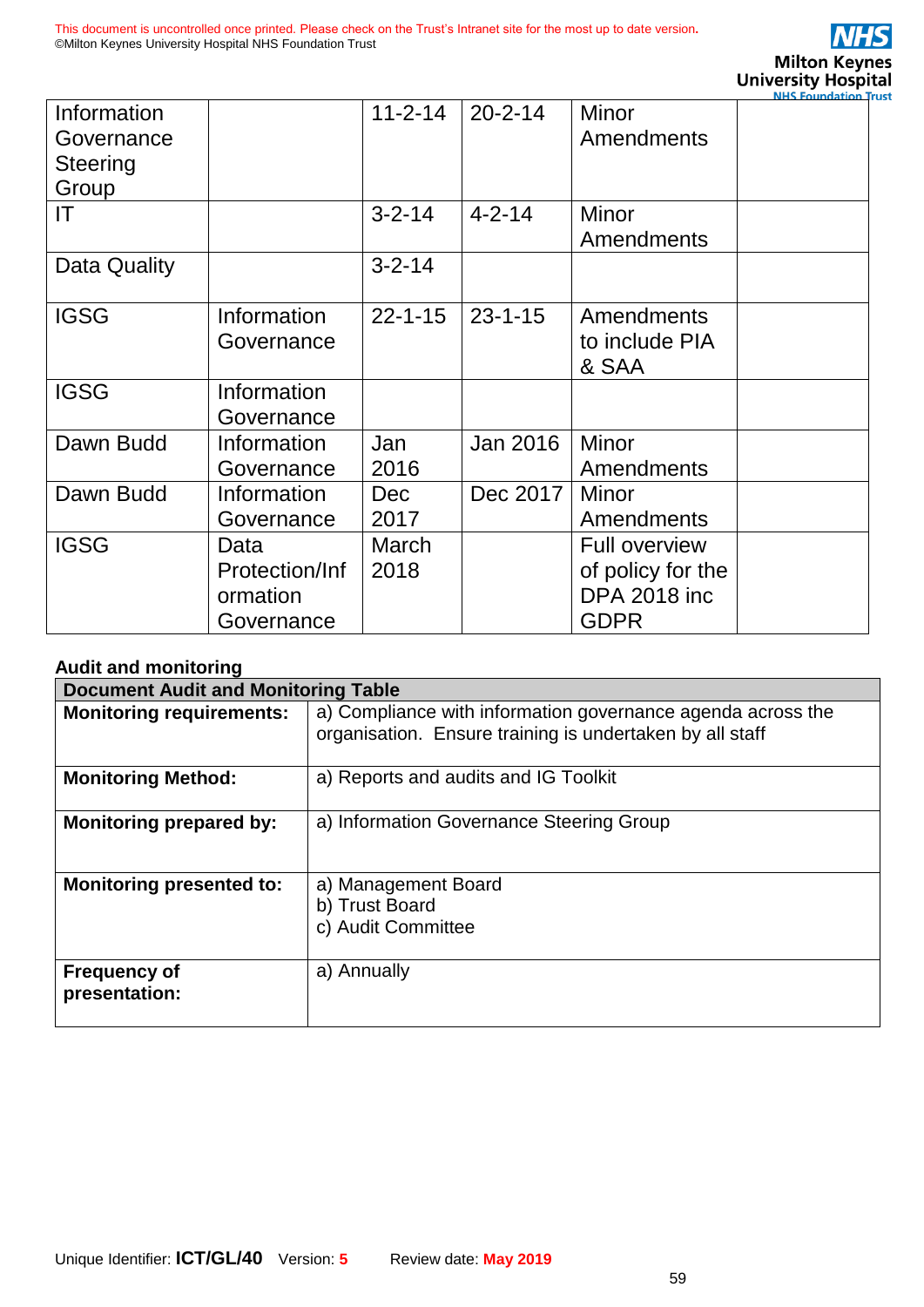### <span id="page-59-0"></span>**Equality Impact Assessment**

As part of its development, this policy and its impact on equality has been reviewed. The purpose of the assessment is to minimise and if possible remove any disproportionate impact on the grounds of race, gender, disability, age, sexual orientation, religion or belief, pregnancy and maternity, gender reassignment or marriage and civil partnership. No detriment was identified.

| <b>Equality Impact Assessment</b>                                                   |                                         |                 |                              |                                                |  |
|-------------------------------------------------------------------------------------|-----------------------------------------|-----------------|------------------------------|------------------------------------------------|--|
| <b>Division</b>                                                                     | Corporate                               |                 | <b>Department</b>            | <b>Information Governance</b>                  |  |
| <b>Person</b><br>completing the<br><b>EqlA</b>                                      |                                         |                 | <b>Contact No.</b>           |                                                |  |
| <b>Others</b><br>involved:                                                          |                                         |                 | Date of<br>assessment:       | 15/05/2018                                     |  |
| <b>Existing</b><br>policy/service                                                   | <b>Information Governance</b><br>Policy |                 | <b>New</b><br>policy/service | <b>Information Governance</b><br><b>Policy</b> |  |
| Will patients, carers, the public<br>or staff be affected by the<br>policy/service? |                                         | <b>Staff</b>    |                              |                                                |  |
| If staff, how many/which groups<br>will be effected?                                |                                         | All staff       |                              |                                                |  |
|                                                                                     |                                         |                 |                              |                                                |  |
| <b>Protected</b><br>characteristic                                                  | Any impact?                             | <b>Comments</b> |                              |                                                |  |
| Age                                                                                 | <b>NO</b>                               |                 |                              |                                                |  |
| <b>Disability</b>                                                                   | <b>NO</b>                               |                 |                              |                                                |  |
| Gender<br>reassignment                                                              | <b>NO</b>                               |                 |                              |                                                |  |
| Marriage and<br>civil partnership                                                   | <b>NO</b>                               |                 |                              |                                                |  |
| Pregnancy and<br>maternity                                                          | <b>NO</b>                               |                 |                              |                                                |  |
| Race                                                                                | <b>NO</b>                               |                 |                              |                                                |  |
| Religion or belief                                                                  | <b>NO</b>                               |                 |                              |                                                |  |
| Sex                                                                                 | <b>NO</b>                               |                 |                              |                                                |  |
| Sexual<br>orientation                                                               | <b>NO</b>                               |                 |                              |                                                |  |
|                                                                                     |                                         |                 |                              |                                                |  |
| What consultation method(s)                                                         |                                         |                 |                              |                                                |  |

Unique Identifier: **ICT/GL/40** Version: **5** Review date: **May 2019**